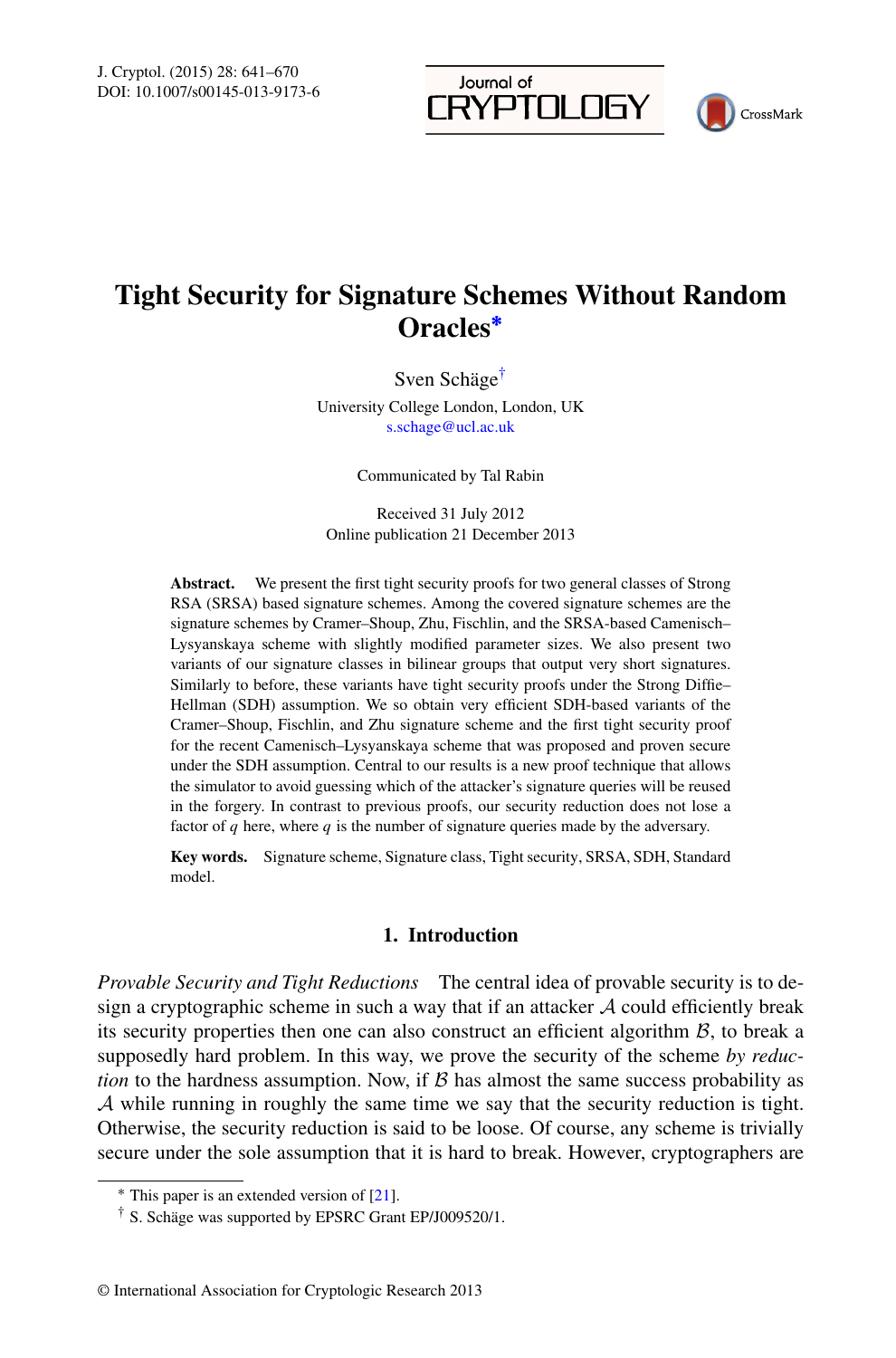particularly interested in security reductions where a (complex) scheme whose security is defined via an *interactive* security game is shown to be secure under *non-interactive* security assumptions only (e.g. under the well-known factoring assumption). This is because non-interactive security assumptions can be analyzed much better than interactive ones.

*Motivation* Cryptographers are interested in tight security proofs as they allow for shorter security parameters and better efficiency. This paper was also motivated by the observation that for several of the existing Strong RSA (SRSA) based signature schemes without random oracles we do not know if tight security proofs exist. Those schemes which we know to have a tight security proof, also have some limitations concerning practicability (which in turn cannot be found among the signature schemes with a loose security reduction). For example, in some schemes the signing algorithms injectively map messages to primes. Since prime generation depends on the input message, these schemes cannot pre-compute primes in times of relative low workload. As prime generation is one of the most costly operations in these schemes, their reaction time is considerably lower than in comparable schemes that allow to pre-compute primes. In 2007, Chevallier-Mames and Joye addressed this problem in the following way [\[7](#page-28-0)]: they took a tightly secure signature scheme, the Gennaro–Halevi–Rabin scheme [\[11](#page-28-1)], and improved its efficiency by re-designing one of its most time-consuming functions. Basically, they introduced a new method to map messages to primes which is much more efficient in the verification process than the original method from [\[11](#page-28-1)] by *choosing* a random prime and making use of a chameleon hash function to map the input message to that prime. In this way, primes can be pre-computed and the reaction time of the signer can significantly be lowered. Unfortunately, their approach also has a serious disadvantage as the so computed primes are much larger than in the original GHR scheme. In addition to that, there is also a general disadvantage when improving a scheme's efficiency (or that of its security reduction) by *modifying* its algorithms: the resulting efficiency benefits only apply to *new* implementations. Existing implementations (of the original scheme) are not affected. In contrast, as security reductions are merely thought experiments (that do not actually have to be implemented), improving the tightness of a scheme's security reduction benefits both existing and new implementations. In this paper, we therefore take the same approach as Bernstein at EUROCRYPT '08 who proved tight security for the *original* Rabin–Williams signature scheme in the random-oracle model [\[2](#page-28-2)]. In contrast to Bernstein, we concentrate on schemes that are secure in the standard model.

*Contribution* In this work, we address the following question: are there tight security proofs for the existing, practical signature schemes by Cramer–Shoup [\[9](#page-28-3)], Zhu [[24\]](#page-29-1), Camenisch–Lysyanskaya [[4\]](#page-28-4) and Fischlin [\[10](#page-28-5)] (which we only know to have loose security reductions)? We answer this question in the affirmative and present the first tight proofs for the above signature schemes. However, our result is not limited to the original schemes. In our analysis, we generalize the schemes by Camenisch–Lysyanskaya (with slightly modified parameter lengths), Fischlin and Zhu by introducing a new family of randomization functions, called combining functions. The result of this generalization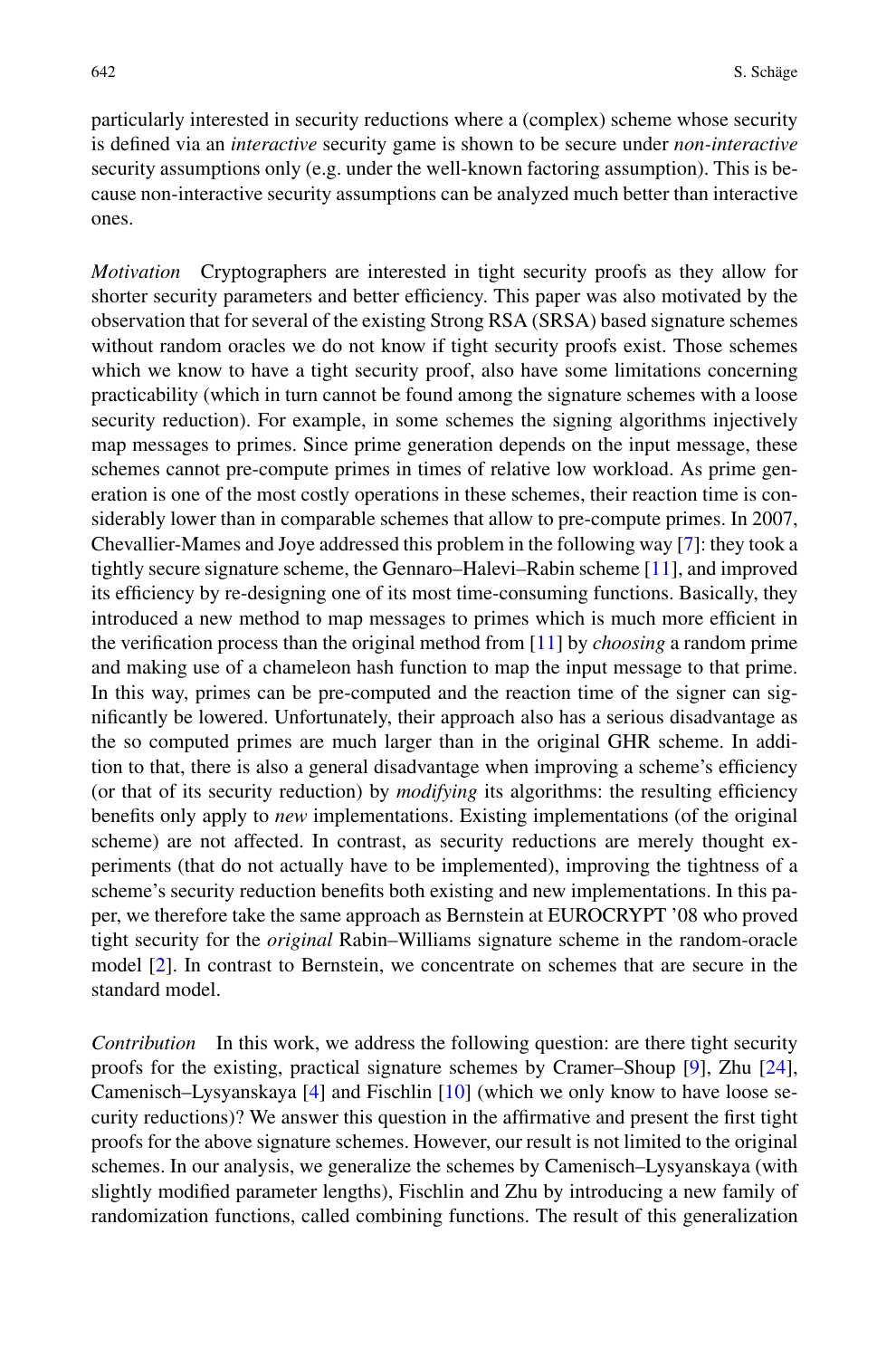is an abstract signature scheme termed 'combining scheme'. Signatures always consist of three components, a random value *r*, a random prime *e*, and an integer *s* such that

$$
s = \left(uv^rw^{z(r,m)}\right)^{\frac{1}{e}} \mod n
$$

for some RSA modulus *n* and some public generators  $u, v, w$ . The concrete schemes only differ in how they instantiate the combining function  $z(r, m)$ . In a similar way, we introduce a second general class of signature schemes called 'chameleon hash scheme' that is inspired by the structure of the Cramer–Shoup signature scheme. Here, signatures always look like

$$
s = \left(uv^{ch(r,m)}\right)^{\frac{1}{e}} \mod n
$$

where  $ch(r, m)$  refers to a concrete instantiation of a chameleon hash function. Then, we prove the combining signature scheme and the chameleon hash scheme to be *tightly* secure under the SRSA assumption when instantiated with any secure combining function, respectively chameleon hash function. Unfortunately, the security proof of the SRSAbased chameleon hash scheme does not directly transfer to the original Cramer–Shoup signature scheme. This is simply because in the Cramer–Shoup scheme the key material of the chameleon hash function is not chosen independently from the rest of the signature scheme. Nevertheless, the proof of the Cramer–Shoup signature scheme is technically very similar to the proof of the chameleon hash scheme (and we also provide a separate proof of tight security of the Cramer–Shoup signature scheme). Finally, we show that our results not only hold under the SRSA assumption. We analyze whether there also exist tight security reductions for analogous schemes based on the SDH assumption in bilinear groups. Interestingly, most of the above schemes have not been considered yet under the SDH assumption (except for the Camenisch–Lysyanskaya scheme), although, at the same security level, the group description is much shorter in bilinear groups than in factoring based groups. We develop a SDH-based variant of the combining signature scheme and the chameleon hash scheme and prove it to be existentially unforgeable under adaptive chosen message attacks with a *tight* security reduction. In doing so, we present the first SDH-based variants of the Fischlin, the Zhu and the Cramer–Shoup signature scheme and the first tight security proof of the SDH-based Camenisch–Lysyanskaya scheme. When instantiated with existing combining functions (respectively chameleon hash functions), we obtain short and efficient signature schemes. Our results can be interpreted in two positive ways: (1) Existing implementations of the affected signature schemes (with a fixed parameter size) provide higher security than expected. (2) New implementations can have shorter security parameters what transfers to higher efficiency. The first conclusion is particularly surprising and rather exceptional; usually new progress in cryptanalysis makes deployed cryptographic systems 'less secure' than expected.

*Technical Contribution* In the existing proofs, the simulator partitions the set of forgeries by at first guessing  $j \in \{1, ..., q\}$  where q is the number of signature queries made by the attacker. Only if the attacker's forgery shares some common random values with the answer to the *j* th signature query the simulator can break the SRSA assumption.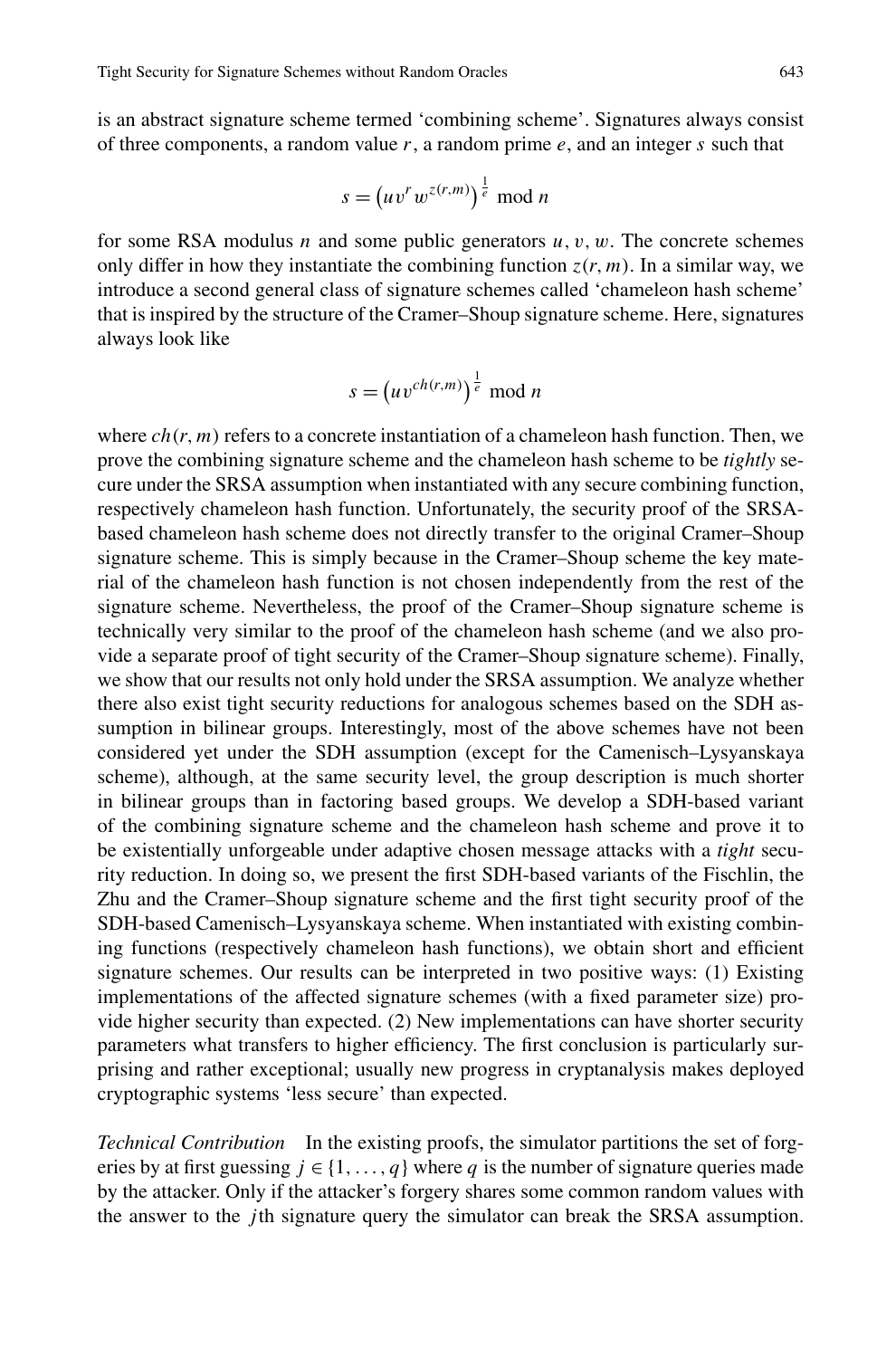Otherwise, the simulator just aborts. The number of signature queries rises polynomially in the security parameter and the security proof loses a factor of *q* here. Our main contribution is a new technique that renders the initial guess unnecessary. As a consequence, *any* forgery helps the simulator to break the SRSA assumption. This results in a tight security proof.

On a more technical level, we first exploit that two of the components of the signatures *r* and *e* are drawn uniformly at random. As a consequence, the simulator can compute the entire set *R* of randomness pairs  $\{(r_i, e_i)\}_{i=1,\dots,q}$  that it is going to use in the responses to the adversary's signature queries *before* setting up the public key. Given *R*, the simulator can now carefully design a linear function *f* with several useful properties. First, since it is linear, *f* can be embedded in the exponents of only two (random-looking) public group generators, for example in *u* and *v* in the chameleon hash scheme. Second, the properties of *f* guarantee that the simulator can successfully simulate the signing oracle (if it actually uses the randomness pairs in *R* to respond to the signature queries). Third, if the adversary computes a forgery *r*∗*,e*∗*,s*<sup>∗</sup> where only a single random value has been used in a previous signature (i.e. either  $e^* = e_i$  or  $r^* = r_i$  for some  $1 \le i \le q$  but not both), the simulator can break the underlying security assumption.

*Related Work* Our work is related to the existing hash-and-sign signature schemes without random oracles that are proven secure under the SRSA or the SDH assumption. We subsequently give a brief overview on the available results, also see Table [1](#page-4-0). In 1988, Goldwasser, Micali and Rivest published the first provably secure, but inefficient signature scheme [\[12](#page-28-6)]. More than a decade later, in 1999, Gennaro, Halevi, and Rabin [\[11](#page-28-1)] presented a signature scheme that is secure in the standard model under the Flexible or Strong RSA assumption (SRSA). This scheme is more efficient, both the key and the signature size are less than two group elements (à 1024 bits), but as a drawback, it relies on an impractical function that injectively maps messages to primes  $[8,17]$  $[8,17]$  $[8,17]$ . Advantageously, the Gennaro–Halevi–Rabin signature scheme is known to have a tight security proof. At the same time and also based on the SRSA assumption, Cramer and Shoup [\[9](#page-28-3)] proposed an efficient standard model signature scheme, that unlike [[11\]](#page-28-1) does not require to map messages to primes. In contrast, primes can be drawn uniformly at random from the set of primes of a given bitlength. Based on this work, Zhu [\[23](#page-29-3),[24](#page-29-1)], Fischlin [[10\]](#page-28-5), Camenisch and Lysyanskaya [\[4](#page-28-4)], and Hofheinz and Kiltz [\[13](#page-29-4)] in the following years presented further SRSA-based schemes. These schemes are either more efficient than the Cramer–Shoup scheme or very suitable in protocols for issuing signatures on committed values. In 2011, Joye presented a revised version of the Zhu scheme as, for the parameter sizes given in  $[23,24]$  $[23,24]$  $[23,24]$  $[23,24]$ , the original scheme suffers from a flaw in the security proof [[14\]](#page-29-5). Joye's version uses slightly different parameter lengths what fixes the main problem in the security proof. In 2011, Catalano, Fiore, and Warinschi, presented an adaptive definition of pseudo-free groups, where the adversary is also allowed to learn solutions to other non-trivial equations before having to solve his challenge equation  $[6]$  $[6]$ . The authors then showed that (1) adaptive pseudo-free groups can generically be used to construct digital signature schemes (and even network coding signatures) and that (2) the well-known RSA group is an adaptive pseudo-free group under the SRSA assumption. In this way, they can generalize most of the existing SRSA-based signature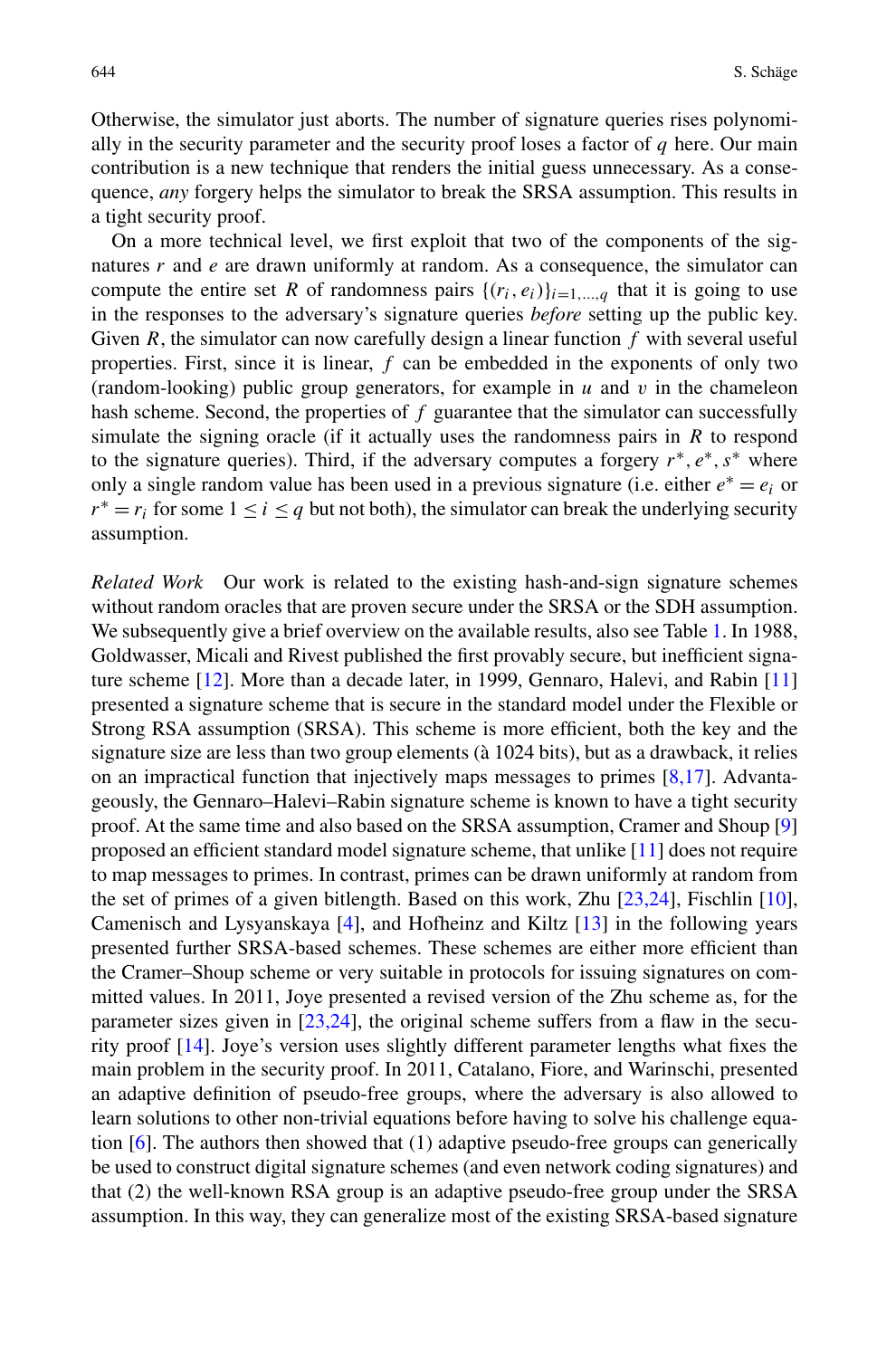| Signature scheme                | Security    | Security loss         |                  | Prime      |
|---------------------------------|-------------|-----------------------|------------------|------------|
|                                 | assumption  | Original<br>reduction | Our<br>reduction | generation |
| Gennaro-Halevi-Rabin [11]       | <b>SRSA</b> | O(1)                  |                  | INJ        |
| Cramer-Shoup [9]                | <b>SRSA</b> | O(q)                  | O(1)             |            |
| Naccache-Pointcheval-Stern [17] | <b>SRSA</b> | O(1)                  |                  | IN.I       |
| Fischlin $[10]$                 | <b>SRSA</b> | O(q)                  | O(1)             |            |
| Zhu $[23,24]$ (Joye $[14]$ )    | <b>SRSA</b> | O(q)                  | O(1)             |            |
| Camenisch-Lysyanskaya $[4]^*$   | <b>SRSA</b> | O(q)                  | O(1)             |            |
| Chevallier-Mames-Joye [7]       | <b>SRSA</b> | O(1)                  |                  |            |
| Hofheinz-Kiltz [13]             | <b>SRSA</b> | O(q)                  |                  |            |
| Boneh-Boyen [3]                 | <b>SDH</b>  | O(1)                  |                  |            |
| Camenisch-Lysyanskaya [1,5,18]  | <b>SDH</b>  | O(q)                  | O(1)             |            |
| Hofheinz-Kiltz $[13]$           | <b>SDH</b>  | O(q)                  |                  |            |

<span id="page-4-0"></span>**Table 1.** Tightness of SRSA- and SDH-based signature schemes. **INJ** indicate that the signature scheme requires an injective mapping of messages to primes. As a consequence, the verifier must perform  $O(|m|_2)$ primality test to find a prime.

<sup>∗</sup> Indicates that we use modified parameter sizes (as compared to the original work).

schemes in a single framework. Unfortunately, their work does not consider concrete security bounds. As a consequence, it does not cover highly optimized schemes like the SRSA-based signature scheme by Hofheinz and Kiltz [\[13](#page-29-4)]. In 2004, Boneh and Boyen presented the first hash-and-sign signature scheme that makes use of bilinear groups [[3\]](#page-28-9). The big advantage of bilinear groups is the very compact representation of group elements. The Boneh–Boyen signature scheme is proven tightly secure under a new flexible assumption, the *q*-Strong Diffie–Hellman (SDH) assumption. In 2004, Camenisch and Lysyanskaya also presented a signature scheme that relies on bilinear groups [[5\]](#page-28-11). Unlike the Boneh–Boyen scheme, their scheme is proven secure under the LRSW assumption that was proposed by Lysyanskaya, Rivest, Sahai, and Wolf [[16\]](#page-29-7). However, in the same paper Camenisch and Lysyanskaya propose a variant that is based on the SDH assumption in bilinear groups. The corresponding security proof was provided four years later in [[1,](#page-28-10)[18](#page-29-6)]. Similar to the SRSA-based Camenisch–Lysyanskaya scheme the security proof of the SDH scheme is loose.

## **2. Preliminaries**

Before presenting our results we briefly review the necessary formal definitions. For convenience, we also describe two general key generation procedures (settings) in Sects. [2.7](#page-9-0) and [2.8](#page-10-0). When describing our signature schemes in Sect. [3](#page-11-0) we will refer to the corresponding setting and only describe the signature generation and verification algorithms.

#### 2.1. *Notation*

For  $a, b \in \mathbb{Z}$ ,  $a \leq b$  we write  $[a, b]$  to denote the set  $\{a, a+1, \ldots, b-1, b\}$ . For a string *x*, we write  $|x|_2$  to denote its bit length. If  $z \in \mathbb{Z}$ , we write  $|z|$  to denote the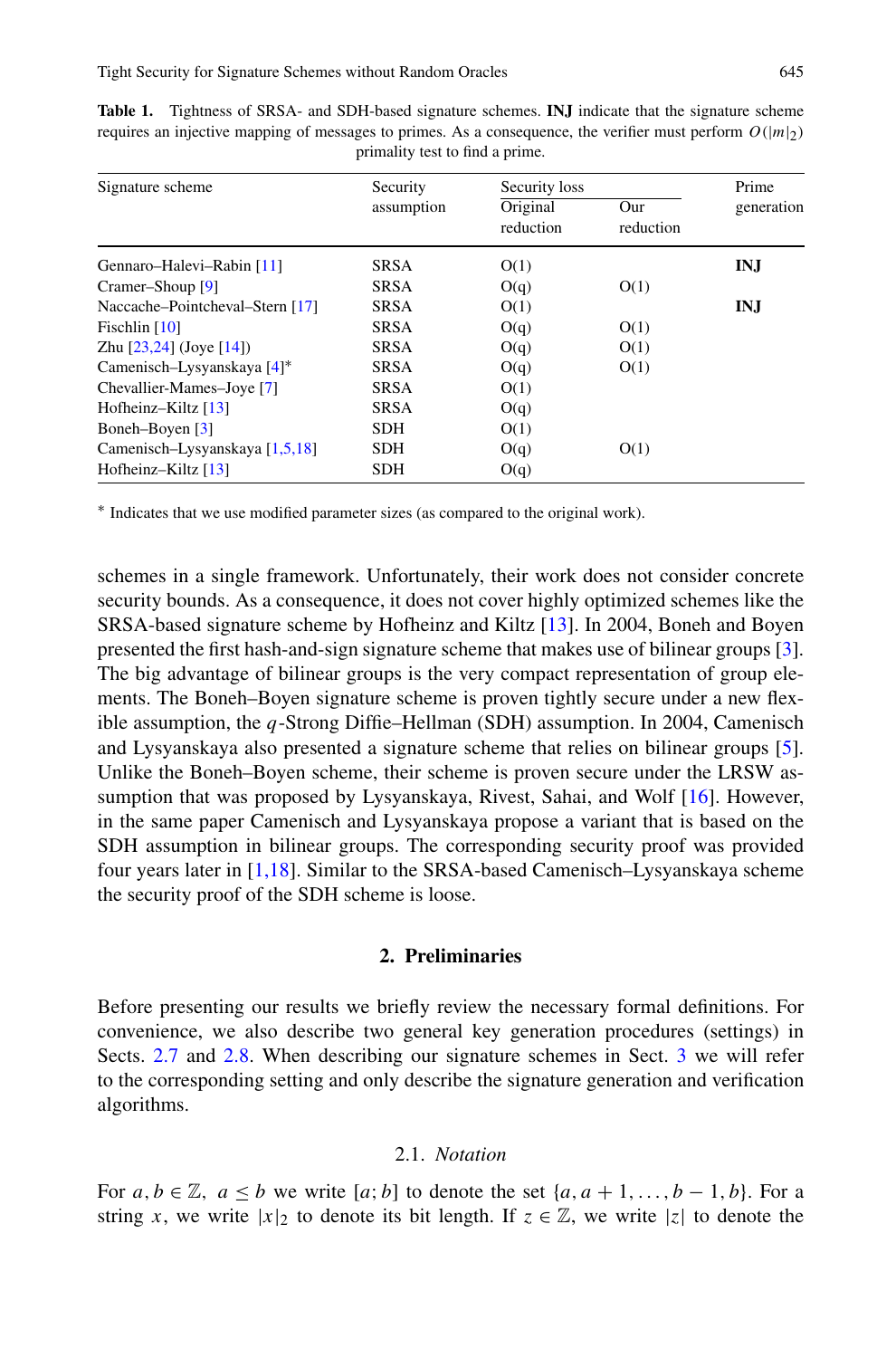absolute value of *z*. For a set *X*, we use |*X*| to refer to its size and  $x \overset{\$}{\leftarrow} X$  to indicate that *x* is drawn from *X* uniformly at random. For  $n \in \mathbb{N}$ , we use  $QR_n$  to denote the set of quadratic residues modulo *n*, i.e.  $QR_n = \{x | \exists y \in \mathbb{Z}_n^* : y^2 = x \text{ mod } n\}$ . If A is an algorithm we write  $A(x_1, x_2, \ldots)$  to denote that A has input parameters  $x_1, x_2, \ldots$ Accordingly,  $y \leftarrow A$  ( $x_1, x_2, \ldots$ ) means that A outputs y when running with inputs  $x_1, x_2, \ldots$ . We write PPT (probabilistic polynomial time) for randomized algorithms that run in polynomial time. We write  $\kappa \in \mathbb{N}$  to indicate the security parameter and  $1^k$ to describe the string that consist of *κ* ones.

#### 2.2. *Signature Scheme*

A digital signature scheme SIG = *(*SIG*.*KeyGen*,*SIG*.*Sign*,*SIG*.*Verify*)* consists of three algorithms. The PPT algorithm SIG.KeyGen on input the security parameter  $\kappa \in \mathbb{N}$  in unary generates a secret and public key pair *(SK,PK)*. The PPT algorithm SIG*.*Sign takes as input a secret key *SK* and the message *m* in the message space  $M_{\text{SIG}}$  and outputs a signature  $\sigma$  in the signature space  $S_{\text{SIG}}$ . Finally, the deterministic polynomial time algorithm SIG*.*Verify processes a public key *PK*, a message *m* and a signature *σ* to check whether  $\sigma$  is a legitimate signature on *m* signed by the holder of the secret key corresponding to *PK*. Accordingly, the algorithm outputs 1 to indicate a successful verification and 0 otherwise.

# 2.3. *Strong Existential Unforgeability*

The standard notion of security for signature schemes is due to Goldwasser, Micali and Rivest [\[12](#page-28-6)]. We use a slightly stronger definition called strong existential unforgeability. The signature scheme SIG = *(*SIG*.*KeyGen*,*SIG*.*Sign*,*SIG*.*Verify*)* is strongly existentially unforgeable under an adaptive chosen message attack if it is infeasible for a forger, who only knows the public key and the global parameters, to produce, after obtaining polynomially (in the security parameter) many signatures  $\sigma_1, \ldots, \sigma_q$  on messages  $m_1, \ldots, m_q \in M_{\text{SIG}}$  of its choice from a signing oracle  $\mathcal{O}(SK, \cdot)$ , a new message/signature pair.

**Definition 1.** We say that SIG is  $(q, t, \epsilon)$ -secure, if for all *t*-time adversaries A that send at most *q* queries to the signing oracle  $\mathcal{O}(SK, \cdot)$  it holds that

$$
\Pr\left[(SK, PK) \leftarrow \text{SIG.KeyGen}(1^{\kappa}), (m^*, \sigma^*) \leftarrow \mathcal{A}^{\mathcal{O}(SK, \cdot)}(PK),\right.\right]
$$
  

$$
\text{SIG.Verity}(PK, m^*, \sigma^*) = 1 \le \epsilon,
$$

where the probability is over the random coins of SIG.KeyGen and A and  $(m^*, \sigma^*) \in$  $M_{\text{SIG}} \times S_{\text{SIG}}$  is not among the message/signature pairs obtained using  $\mathcal{O}(SK, \cdot)$ , i.e.  $((m^*, \sigma^*) \notin \{(m_1, \sigma_1), \ldots, (m_q, \sigma_q)\}).$ 

## 2.4. *Collision-Resistant Hashing*

A hash function H = *(*H*.*KeyGen*,* H*.*Eval*)* consist of two algorithms. The PPT H*.*KeyGen takes as input  $1^k$  and outputs a hash key  $k_H$ . The deterministic algorithm H. Eval takes as input the hash key  $k_H$  and a message  $m \in \mathcal{M}_H$  and outputs a hash value  $z \in \mathcal{H}_H$ .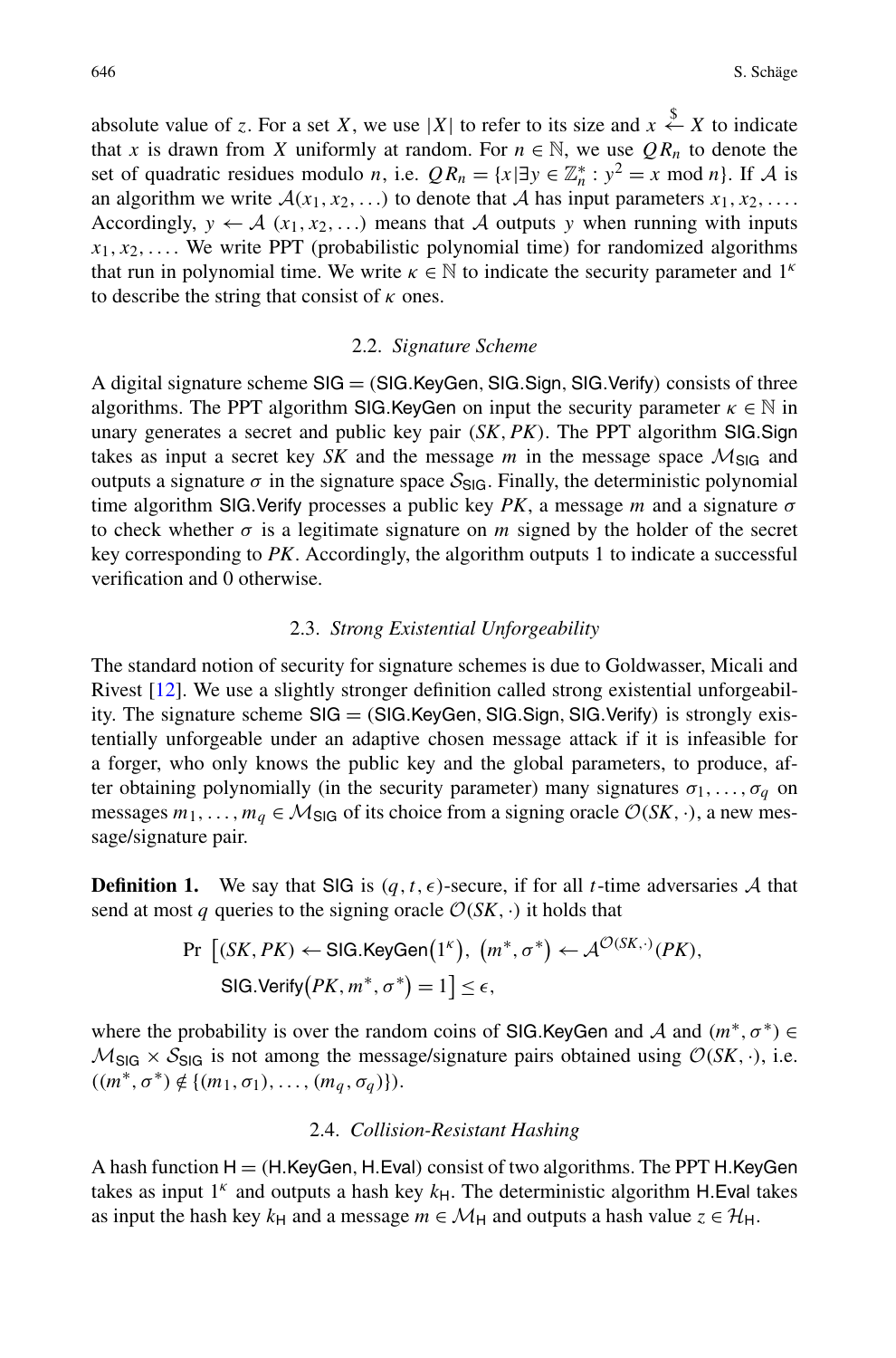**Definition 2** (Collision-Resistant Hash Function). H is called  $(t_H, \epsilon_H)$ -collisionresistant if for all  $t_H$ -time adversaries  $A$  it holds that

$$
\Pr\left[\begin{matrix}k_{\mathsf{H}} & \leftarrow \mathsf{H}.\mathsf{KeyGen}(1^{\kappa}), \ (m, m') & \leftarrow \mathcal{A}(k_{\mathsf{H}}), \ m \neq m',\\m, m' \in \mathcal{M}_{\mathsf{H}}, \ \mathsf{H}.\mathsf{Eval}(k_{\mathsf{H}}, m) = \mathsf{H}.\mathsf{Eval}(k_{\mathsf{H}}, m')\end{matrix}\right] \leq \epsilon_{\mathsf{H}} = \epsilon_{\mathsf{H}}(\kappa),
$$

where the probability is over the random bits of A.

If H is used in a signature scheme, we assume that  $k_H \leftarrow H$ . KeyGen(1<sup>*k*</sup>) is generated in the key generation algorithm SIG*.*KeyGen and made part of the public key *PK*. If the hash key  $k_H$  is clear from the context we write  $h(m)$  as a shortcut for H.Eval( $k_H$ , m).

## 2.5. *Chameleon Hash Function*

A useful tool in many of the signature schemes without random oracles is a chameleon hash function [\[15](#page-29-8)]. A chameleon hash function CH = *(*CH*.*KeyGen*,* CH*.*Eval*,* CH*.*Coll*)* consists of three algorithms. The PPT algorithm CH*.*KeyGen takes as input the security parameter  $1^k$  and outputs a secret key  $SK_{\text{CH}}$  and a public key  $PK_{\text{CH}}$ . Given  $PK_{\text{CH}}$ , a random *r* from a randomization space  $\mathcal{R}_{CH}$  and a message *m* from a message space  $M<sub>CH</sub>$ , the algorithm CH. Eval outputs a chameleon hash value *c* in the hash space  $C<sub>CH</sub>$ . Analogously, CH.Coll deterministically outputs, on input  $SK_{CH}$  and  $(r, m, m') \in \mathcal{R}_{CH} \times$  $M_{CH} \times M_{CH}$ ,  $r' \in \mathcal{R}_{CH}$  such that CH. Eval( $PK_{CH}$ ,  $m, r$ ) = CH. Eval( $PK_{CH}$ ,  $m', r'$ ).

**Definition 3** (Collision-Resistant Chameleon Hash Function). We say that CH is  $(\epsilon_{CH}, t_{CH})$ -collision-resistant if for all  $t_{CH}$ -time adversaries A that are only given *PK*<sub>CH</sub> it holds that

$$
\Pr\left[\begin{array}{c} (SK_{\text{CH}}, PK_{\text{CH}}) \leftarrow \text{CH}.\text{KeyGen}(1^{\kappa}), (m, m', r, r') \leftarrow \mathcal{A}(PK_{\text{CH}}), r, r' \in \mathcal{R}_{\text{CH}},\\ m, m' \in \mathcal{M}_{\text{CH}}, m' \neq m, \text{ CH}.\text{Eval}(PK_{\text{CH}}, r, m) = \text{CH}.\text{Eval}(PK_{\text{CH}}, r', m') \end{array}\right]
$$
  

$$
\leq \epsilon_{\text{CH}},
$$

where the probability is over the random choices of  $PK_{\text{CH}}$  and the coin tosses of  $A$ .

We also require that for an arbitrary but fixed public key  $PK_{CH}$  output by CH.KeyGen, all messages  $m \in \mathcal{M}_{CH}$  generate equally distributed hash values when drawing  $r \in \mathcal{R}_{CH}$ uniformly at random and outputting CH.Eval $(PK_{CH}, r, m)$ . In the following, if CH is used in a signature scheme we assume that  $(SK_{CH}, PK_{CH}) \leftarrow$  CH.KeyGen $(1^k)$  is generated as part of SIG.KeyGen and  $PK_{CH}$  is made part of the public key.<sup>1</sup> If the keys are obvious from the context, we write  $ch(r, m)$  for CH.Eval( $PK_{CH}, r, m$ ) and  $ch^{-1}(r, m, m')$ for CH.Coll( $SK_{CH}$ , r, m, m').

<span id="page-6-0"></span>The security of chameleon hash functions can be based on well-analyzed standard assumptions like the discrete logarithm assumption [[15\]](#page-29-8) or the factoring assumption [\[15](#page-29-8),[22\]](#page-29-9). Since the factoring assumption is weaker than the SRSA assumption and the discrete logarithm assumption is weaker than the SDH assumption, we can use chameleon hash functions as a building block for SRSA and SDH-based signature schemes without relying on additional complexity assumptions.

<sup>&</sup>lt;sup>1</sup> If we use the signature scheme as an online-offline signature scheme [[22\]](#page-29-9),  $SK_{CH}$  is also part of the scheme's secret key.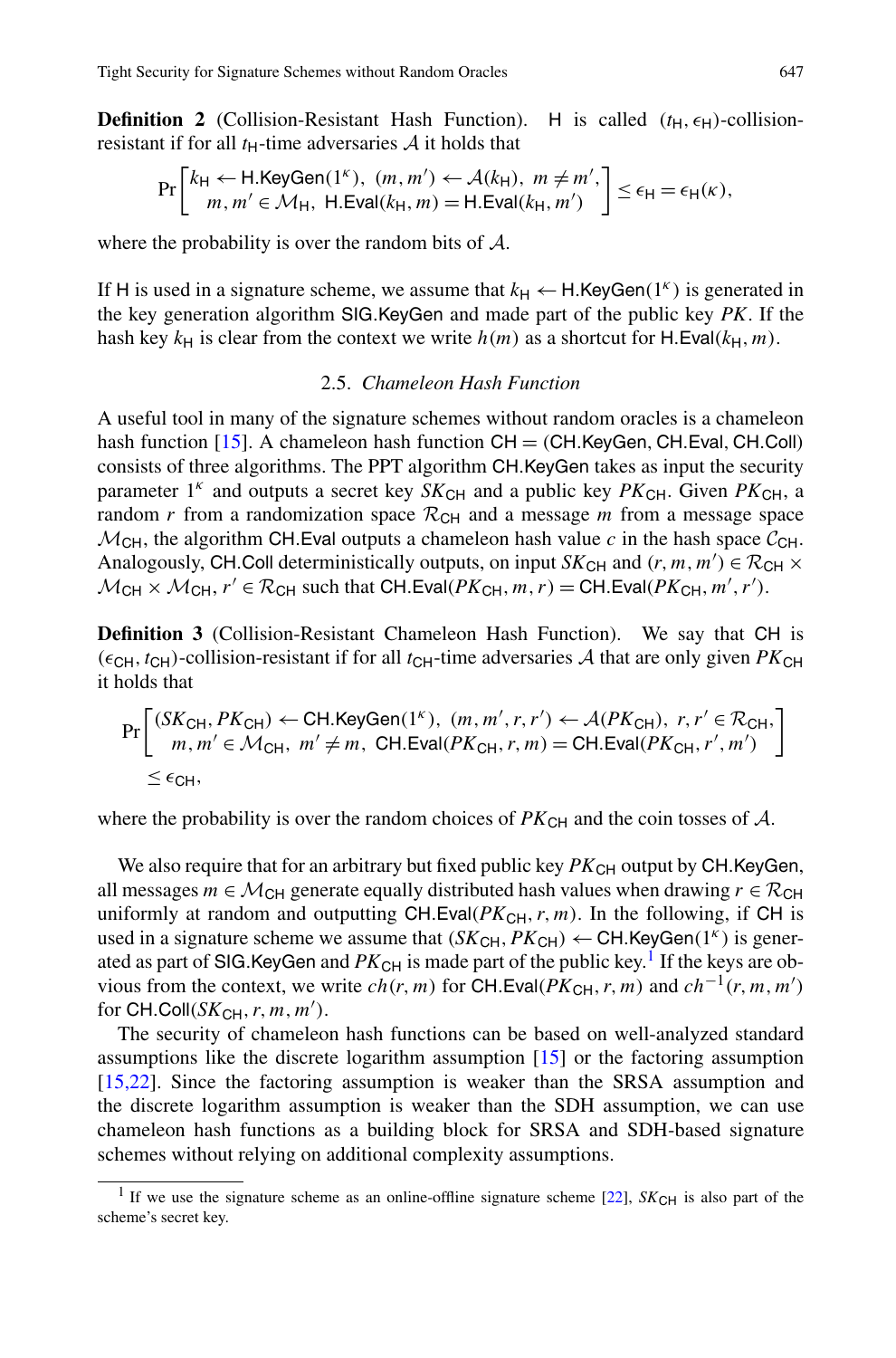## <span id="page-7-0"></span>2.6. *Combining Function*

In this section, we introduce a new class of randomization functions called combining functions. A combining function is a function in two input parameters, a message *m* (that is chosen by the adversary) and a random value *r* that map to some output value *z*. Intuitively, security requires that it behaves computationally (or statistically) close to a bijection in both *m* and *r*. In particular, it should be hard to (1) find *m* such that for a randomly chosen output value *z* there exists no *r* mapping *m* to *z* and (2) compute distinct  $m, m'$  that map to the same output value (for some common randomness  $r$ ). Additionally, we want that inversion is easy, i.e. for given *m*, *z* we can efficiently compute a suitable *r* such that *m* and *r* map to *z*. We will subsequently use the concept of combining functions to generalize several existing signature schemes. Let us begin with the formal definition.

A combining function CMB = *(*CMB*.*KeyGen*,* CMB*.*Eval*)* consist of two algorithms. On input  $1^k$  the PPT CMB. KeyGen outputs a (combining) key  $k_{CMB}$ . On input  $k_{CMB}$ , randomness  $r \in \mathcal{R}_{CMB}$  and message  $m \in \mathcal{M}_{CMB}$ , the deterministic algorithm CMB. Eval outputs a value  $z \in \mathcal{Z}_{CMB}$ .

**Definition 4** (Secure Combining Functions). We say that CMB is  $(t_{CMB}, \epsilon_{CMB}, \delta_{CMB})$ combining if there exist functions  $\epsilon_{CMB}(\kappa)$  and  $\delta_{CMB}(\kappa)$  and for  $k_{CMB} \leftarrow$ CMB*.*KeyGen*(*1*<sup>κ</sup> )* the following properties hold:

- 1. For all  $m \in \mathcal{M}_{CMB}$  it holds that  $|\mathcal{R}_{CMB}| = |\mathcal{Z}_m|$  where  $\mathcal{Z}_m \subseteq \mathcal{Z}_{CMB}$  is defined as  $\mathcal{Z}_m$  = CMB.Eval( $k_{CMB}$ ,  $\mathcal{R}_{CMB}$ ,  $m$ ) (i.e. CMB.Eval is injective in the input parameter *r* for all *m*).
- 2. There exists an efficient deterministic algorithm CMB. Invert that on input  $k_{\text{CMB}}$ ,  $t \in \mathcal{Z}_{\text{CMB}}$ , and  $m \in \mathcal{M}_{\text{CMB}}$  outputs  $\perp$  if  $t \notin \mathcal{Z}_m$  and  $r$  with  $t = \text{CMB}$ *.*Eval*(k<sub>CMB</sub>*, *r,m)* otherwise.
- 3. The uniform distribution on  $\mathcal{Z}_m$  and  $\mathcal{Z}_{\text{CMB}}$  are  $\delta_{\text{CMB}}$ -indistinguishable, i.e. for all  $m \in \mathcal{M}_{\text{CMB}}, t \stackrel{\$}{\leftarrow} \mathcal{Z}_{\text{CMB}},$  and  $r' \stackrel{\$}{\leftarrow} \mathcal{R}_{\text{CMB}}$  it holds for all  $t_{\text{CMB}}$ -time attackers  $\mathcal{A}$  that

$$
|\Pr[\mathcal{A}(k_{CMB}, r') = 1] - \Pr[\mathcal{A}(k_{CMB}, CMB\text{.Invert}(k_{CMB}, t, m)) = 1]| \le \delta_{CMB},
$$

where the probability is taken over the random bits of CMB.KeyGen( $1<sup>k</sup>$ ) and A and over the random choices of *t* and *r* .

4. For all  $r \in \mathcal{R}_{CMB}$ , it holds for all  $t_{CMB}$ -time attackers A that

$$
\Pr\left[m \neq m', \text{ CMB.Eval}(k_{\text{CMB}}, r), m, m' \in \mathcal{M}_{\text{CMB}}, \atop m \neq m', \text{ CMB.Eval}(k_{\text{CMB}}, r, m) = \text{CMB.Eval}(k_{\text{CMB}}, r, m')\right] \leq \epsilon_{\text{CMB}},
$$

where the probability is taken over the random bits of  $A$  and CMB.KeyGen( $1<sup>k</sup>$ ).

In the following, we assume that when used in signature schemes,  $k_{CMB} \leftarrow$ CMB*.*KeyGen*(*1*<sup>κ</sup> )* is generated during the key generation phase of the signature scheme. If the key  $k_{CMB}$  is clear from the context we write  $z(r, m)$  short for CMB*.*Eval( $k_{CMB}$ , r, m) and  $z^{-1}(t, m)$  short for CMB*.Invert*( $k_{CMB}$ , t, m). If security is independent from a random choice of the key, we may, for consistency, assume that CMB. Key Gen just outputs a special, fixed key  $\top$ .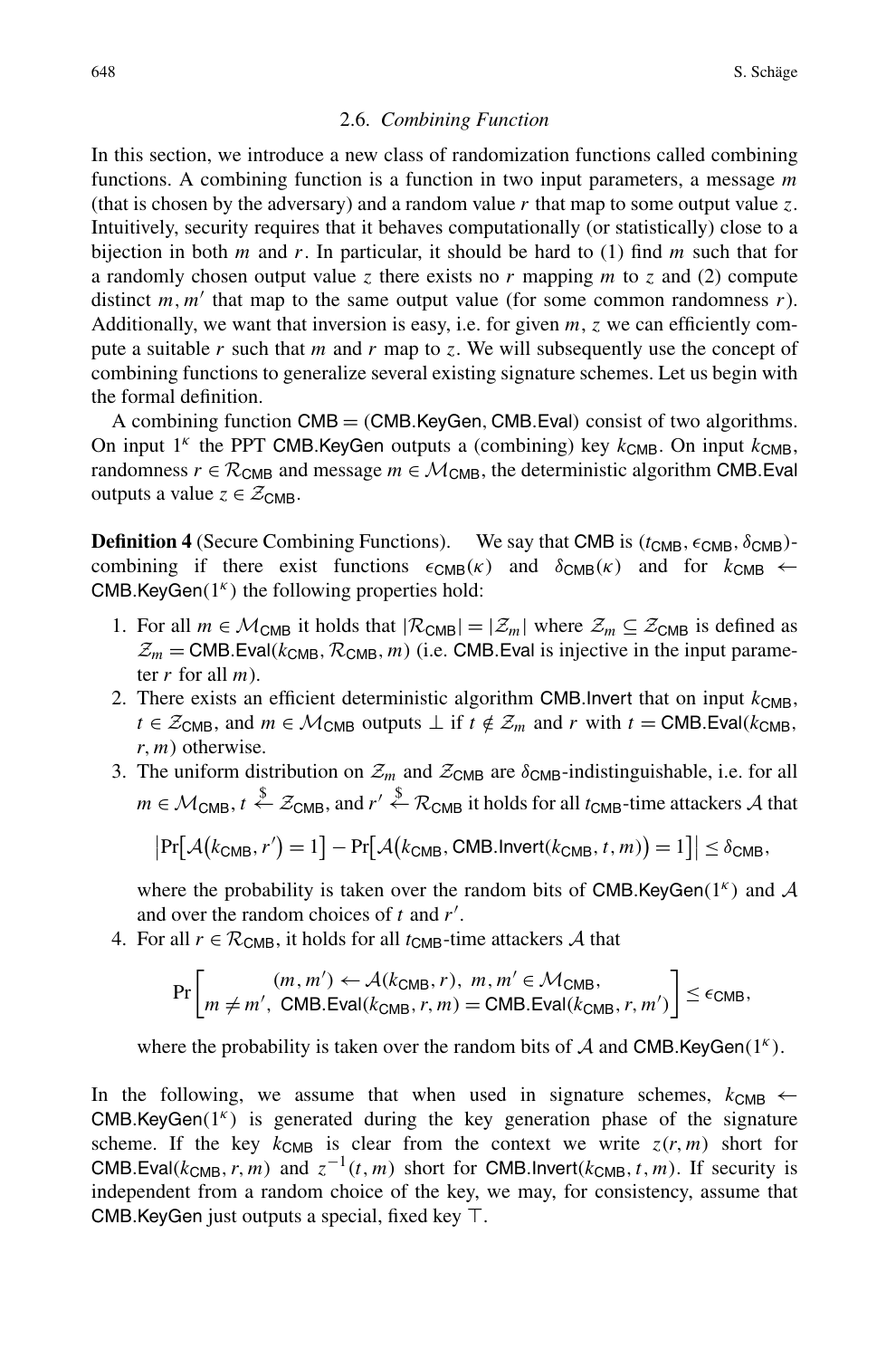|                                      | z(r, m)                        | $\mathcal{R}_{\textsf{CMB}}$   | $\mathcal{M}_{\mathsf{CMB}}$   | $\mathcal{Z}_{\text{CMB}}$     | Combining              |
|--------------------------------------|--------------------------------|--------------------------------|--------------------------------|--------------------------------|------------------------|
| CMB <sub>1</sub><br>CMB <sub>2</sub> | $r + m \mod p$<br>$r \oplus m$ | $\mathbb{Z}_p$<br>$\{0, 1\}^t$ | $\mathbb{Z}_p$<br>$\{0, 1\}^t$ | $\mathbb{Z}_p$<br>$\{0, 1\}^l$ | (0, 0, 0)<br>(0, 0, 0) |
| CMB <sub>3</sub>                     | $r + m$                        | $[0; 2^{l_r} - 1]$             | $[0: 2^{lm} - 1]$              | $[0; 2^{l_r} + 2^{l_m} - 2]$   | $(0, 0, 2^{lm-l_r})$   |

<span id="page-8-0"></span>**Table 2.** Examples of statistically secure combining functions. For all CMB<sub>i</sub>  $i = 1, 2, 3$  CMB<sub>i</sub>.KeyGen $(1^k)$ just outputs the special key  $\top$ . Let  $l, l_r, l_m \in \mathbb{N}, l_r > l_m$  and p be prime.

In Table [2,](#page-8-0) we present three concrete examples (CMB<sub>1</sub>, CMB<sub>2</sub>, CMB<sub>3</sub>) of *statistically* secure combining functions. The following lemma shows that these examples are indeed combining functions with respect to Definition [4.](#page-7-0)

**Lemma 1.** CMB<sub>1</sub> and CMB<sub>2</sub> are  $(\cdot, 0, 0)$ *-combining*. CMB<sub>3</sub> is  $(\cdot, 0, 2^{l_m-l_r+1})$ *combining*.

**Proof.** Let us first analyze CMB<sub>1</sub> and CMB<sub>2</sub>. We have that  $M_{CMB} = \mathcal{R}_{CMB} = \mathcal{Z}_{CMB}$  $\mathcal{Z}_m$  for all  $m \in \mathcal{M}_{CMB}$  and we can efficiently compute *r* as  $r = t - m \mod p$  or  $r =$ *t* ⊕ *m* for *all* given *t* ∈  $Z_{\text{CMB}}$  and  $m \in M_{\text{CMB}}$ . Furthermore, since *z* is bijective in both input parameters  $z^{-1}(t, m)$  is uniformly distributed in  $\mathcal{R}_{CMB}$  for all  $m \in \mathcal{M}_{CMB}$  and random  $t \in \mathcal{Z}_{CMB}$ . Thus,  $\delta_{CMB} = 0$ . Finally, since *z* is a bijection in the second input parameter, it is collision-free in both combining functions and we have that  $\epsilon_{\text{CMB}} = 0$ . Now, let us analyze CMB<sub>3</sub>. For given  $m \in \mathcal{M}_{CMB}$  and random  $t \in \mathcal{Z}_{CMB}$ ,  $z^{-1}(t, m)$ outputs  $r = t - m$  if  $t - m \in \mathcal{R}_{CMB}$  (i.e. if  $t \in \mathcal{Z}_m$ ) and  $\perp$  otherwise. To show that  $z(r, \cdot)$  is collision-free, observe that  $m \neq m'$  implies  $r + m \neq r + m'$  for all  $r \in \mathcal{R}_{CMB}$ . To prove the bound on  $\delta_{\text{CMB}}$  note that for  $t' \overset{\$}{\leftarrow} \mathcal{Z}_m$ ,  $z^{-1}(t', m)$  is uniform in  $\mathcal{R}_{\text{CMB}}$ since  $|\mathcal{Z}_m| = |\mathcal{R}_{\text{CMB}}|$  implies that  $z^{-1}(\cdot,m)$  defines a bijection from  $\mathcal{Z}_m$  to  $\mathcal{R}_{\text{CMB}}$ . For  $t' \overset{\$}{\leftarrow} \mathcal{Z}_m$  and  $t \overset{\$}{\leftarrow} \mathcal{Z}_{\text{CMB}}$  we get

$$
\max_{m \in \mathcal{M}_{\text{CMB}}} \left| \Pr[\mathcal{A}(k_{\text{CMB}}, r') = 1] - \Pr[\mathcal{A}(k_{\text{CMB}}, \text{CMB}.Invert(k_{\text{CMB}}, t, m)) = 1] \right|
$$
\n
$$
= \max_{m \in \mathcal{M}_{\text{CMB}}} \left| \Pr[\mathcal{A}(k_{\text{CMB}}, \text{CMB}.Invert(k_{\text{CMB}}, t', m)) = 1] \right|
$$
\n
$$
- \Pr[\mathcal{A}(k_{\text{CMB}}, \text{CMB}.Invert(k_{\text{CMB}}, t, m)) = 1] \right|
$$
\n
$$
\leq \max_{m \in \mathcal{M}_{\text{CMB}}} \Pr[t \notin \mathcal{Z}_m] = \max_{m \in \mathcal{M}_{\text{CMB}}} \frac{|\mathcal{Z}_{\text{CMB}}| - |\mathcal{Z}_m|}{|\mathcal{Z}_{\text{CMB}}|}
$$
\n
$$
= \frac{|\mathcal{Z}_{\text{CMB}}| - |\mathcal{R}_{\text{CMB}}|}{|\mathcal{Z}_{\text{CMB}}|} = \frac{2^{l_m}}{2^{l_m} + 2^{l_r}} \leq 2^{l_m - l_r}.
$$

<span id="page-8-1"></span>Three further examples of combining functions can be obtained when first applying a  $(t_H, \epsilon_H)$ -collision-resistant hash function that maps (long) messages from  $\mathcal{M}_H$  (for example  $\mathcal{M}_{H} = \{0, 1\}^{*}$  to  $\mathcal{H}_{H} = \mathcal{M}_{CMB}$ . The next lemma guarantees that the results are still combining according to Definition [4.](#page-7-0)

**Lemma 2.** *Let* CMB *be a* (*t*<sub>CMB</sub>, ε<sub>CMB</sub>, δ<sub>CMB</sub>)*-combining function with message space*  $M_{\text{CMB}}$ . Let H be a ( $t_{\text{H}}$ ,  $\epsilon_{\text{H}}$ )-collision-resistant hash function with message space  $M_{\text{H}}$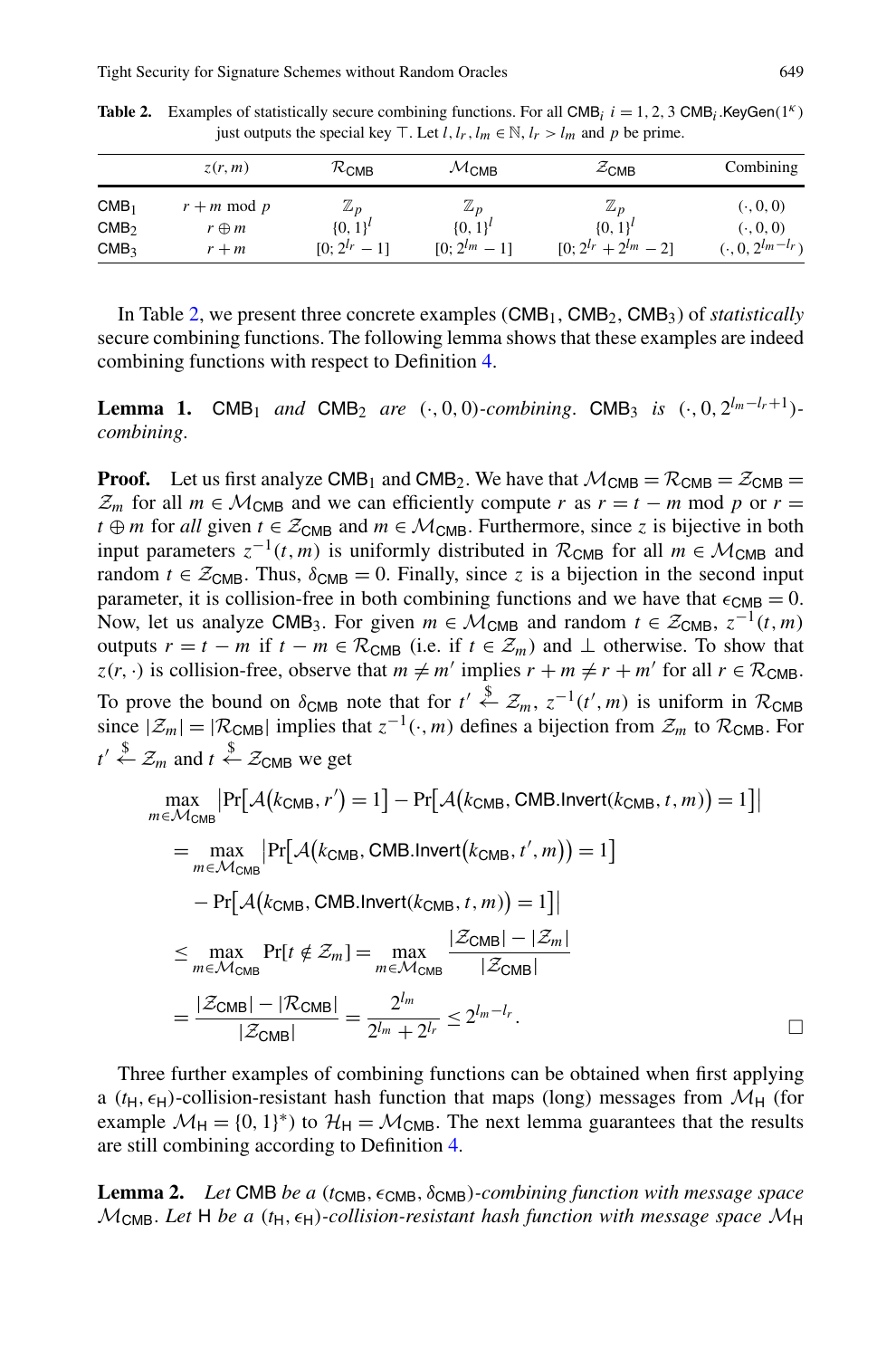and hash space  $\mathcal{H}_{H} = \mathcal{M}_{CMB}$ . *Then it holds that*  $CMB' = (CMB.KeyGen', CMB.Eval',$  $CMB$ *.Invert'*) *is*  $(\min\{t_{\text{CMB}}, t_{\text{H}}\}, \epsilon_{\text{CMB}} + \epsilon_{\text{H}}, \delta_{\text{CMB}})$ *-combining with message space*  $M_{CMB'} = M_H$  where the algorithms of CMB' are defined as follows:

- $-$  CMB.KeyGen<sup>'</sup>(1<sup>*κ*</sup>) *outputs*  $k'_{\text{CMB}} = (k_{\text{CMB}}, k_{\text{H}})$  *where*  $k_{\text{CMB}} \leftarrow \text{CMB}$ .KeyGen(1<sup>*κ*</sup>)  $and k_H \leftarrow H.KeyGen(1^k)$  *and*
- $-$  CMB*.Eval<sup>'</sup>(k'<sub>CMB</sub>, r, m) outputs*  $z(r, h(m)) = \text{CMB}$ *.Eval*(k<sub>CMB</sub>, r, H.Eval(k<sub>H</sub>, *m*)).

The proof of Lemma [2](#page-8-1) is relatively straight-forward.

**Proof.** First observe that given  $m \in \mathcal{M}_{H}$  and  $t \in \mathcal{Z}_{h(m)}$  we can always compute  $r \in \mathcal{R}_{\text{CMB}}$  (or  $\perp$ ) just by finding an appropriate *r* for  $h(m)$  with  $t = z(r, h(m))$  using the properties of CMB. We simply set CMB.Invert<sup>'</sup>( $k'_{\text{CMB}}, t, m$ ) to output CMB.Invert( $k_{\text{CMB}}, t$ ,  $H.Eval(k_H, m)$ ).

Now, for contradiction assume that an attacker  $A$  can find collisions for CMB' in time  $min\{t_{CMB}, t_H\}$  with probability better than  $\epsilon_H + \epsilon_{CMB}$ . Let  $(m, m')$  be such a collision. Then, we have either found a collision  $(m, m')$  of the hash function (if  $h(m) = h(m')$ ) or a collision  $(h(m), h(m'))$  in the combining function (in case  $h(m) \neq h(m')$ ). In the first case, A has computed a hash collision in time equal or less  $t_H$  with a probability greater than  $\epsilon_H + \epsilon_{CMB} \geq \epsilon_H$ . This contradicts the fact that H is  $(t_H, \epsilon_H)$ -collisionresistant. On the other hand, if  $A$  has found a collision in the combining function, this means that  $\mathcal A$  can break the collision-resistance of CMB in time less or equal than  $t_{CMB}$ with probability greater than  $\epsilon_H + \epsilon_{CMB} \ge \epsilon_{CMB}$ . This contradicts the fact that CMB is  $(t_{CMB}, \epsilon_{CMB}, \delta_{CMB})$ -combining.

To prove the probability bound  $\delta_{\text{CMB}}$ , recall that  $h(\mathcal{M}_H) \subseteq \mathcal{M}_{\text{CMB}}$ . Therefore if there is an adversary A that can distinguish between random  $r'$  and  $z^{-1}(t, h(m))$  for some *m* ∈  $M_H$  and random *t*  $\xleftarrow{\$} Z_{h(m)}$  then it can also distinguish between *r'* and  $z^{-1}(t, m')$ for  $m' = h(m) \in \mathcal{M}_{CMB}$ . In the following, all probabilities are considered over the random bits used to compute  $k_H$  ← H.KeyGen(1<sup>*κ*</sup>)</sub> and  $k_{CMB}$  ← CMB.KeyGen(1<sup>*κ*</sup>). We get that

$$
\delta_{\text{CMB}} < \max_{m \in \mathcal{M}_{\text{CMB}}'} \left| \Pr \left[ A(k_{\text{CMB}}, k_{\text{H}}, r') = 1 \right] - \Pr \left[ A(k_{\text{CMB}}, k_{\text{H}}, z^{-1}(t, h(k_{\text{H}}, m)) \right) = 1 \right] \right|
$$
\n
$$
= \max_{m \in \mathcal{M}_{\text{H}}} \left| \Pr \left[ A(k_{\text{CMB}}, k_{\text{H}}, r') = 1 \right] - \Pr \left[ A(k_{\text{CMB}}, k_{\text{H}}, z^{-1}(t, h(k_{\text{H}}, m)) \right) = 1 \right] \right|
$$
\n
$$
= \max_{\tilde{m} \in h(k_{\text{H}}, \mathcal{M}_{\text{H}})} \left| \Pr \left[ A(k_{\text{CMB}}, k_{\text{H}}, r') = 1 \right] - \Pr \left[ A(k_{\text{CMB}}, k_{\text{H}}, z^{-1}(t, \tilde{m})) = 1 \right] \right|
$$
\n
$$
\leq \max_{\tilde{m} \in \mathcal{M}_{\text{CMB}}} \left| \Pr \left[ A(k_{\text{CMB}}, k_{\text{H}}, r') = 1 \right] - \Pr \left[ A(k_{\text{CMB}}, k_{\text{H}}, z^{-1}(t, \tilde{m})) = 1 \right] \right|.
$$

<span id="page-9-0"></span>So any attacker A against CMB' with success probability better than  $\delta_{\text{CMB}}$  is also an attacker against CMB with success probability greater or equal to  $\delta_{\text{CMB}}$ .

#### 2.7. *The Strong RSA Setting*

**Definition 5** (Strong RSA Assumption (SRSA)). Given an RSA modulus  $n = pq$ , where p, q are primes of size  $l_n/2 - 1$  (with polynomial  $l_n = l_n(\kappa)$ ), and an element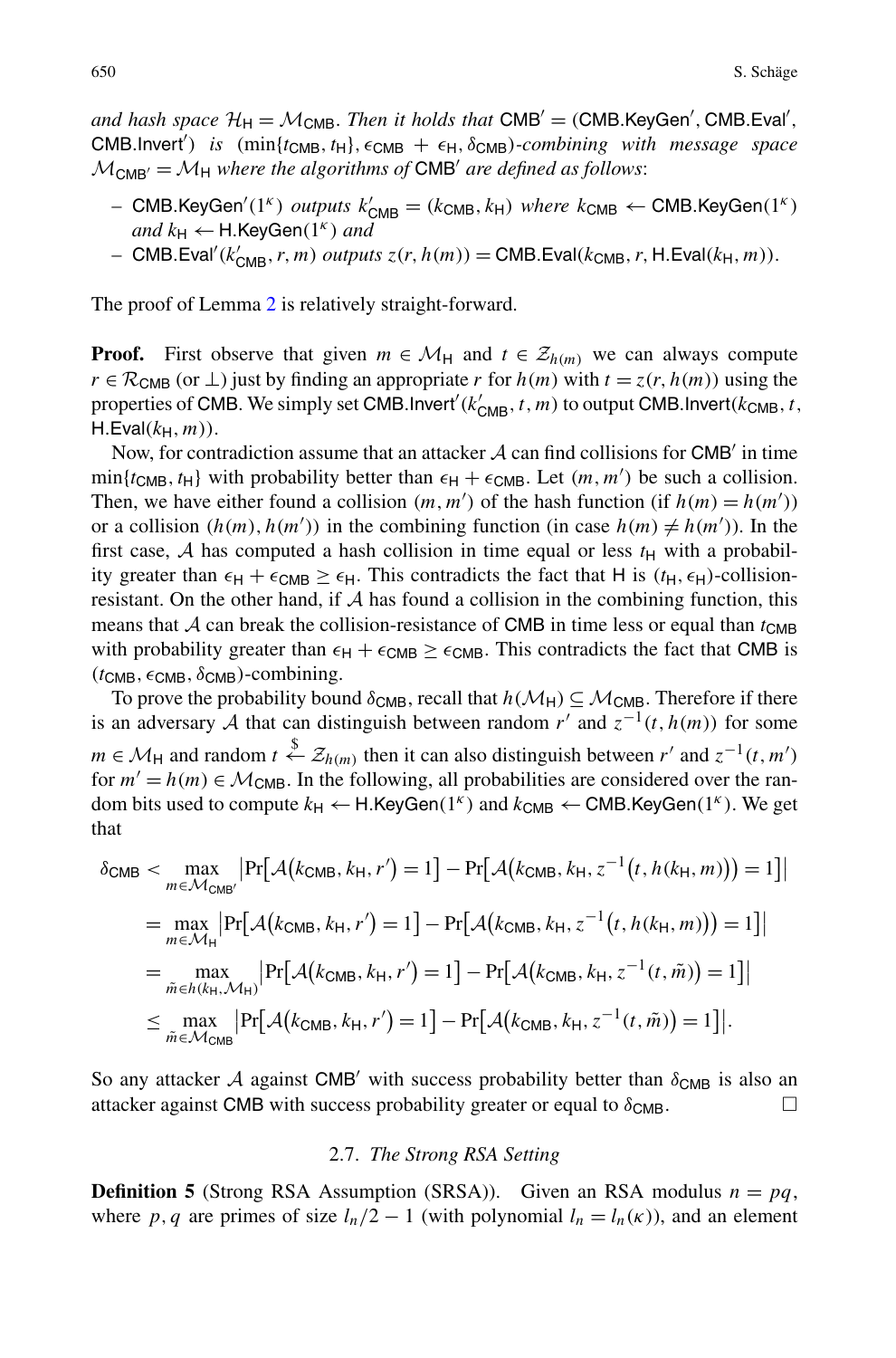$u \in \mathbb{Z}_n^*$ , we say that the *(t*<sub>SRSA</sub>,  $\epsilon_{SRSA}$ )-SRSA assumption holds if for all *t*<sub>SRSA</sub>-time adversaries A

$$
\Pr[(x, y) \leftarrow \mathcal{A}(n, u), \ x \in \mathbb{Z}_n^*, \ y > 1, \ x^y = u \text{ mod } n] \le \epsilon_{\text{SRSA}},
$$

where the probability is over the random choices of  $u, n$  and the random coins of  $A$ .

<span id="page-10-0"></span>**Definition 6** (SRSA Setting). In this setting, SIG.KeyGen $(1^k)$  outputs  $(SK = (p, q)$ ,  $PK = n$ ) for a safe modulus  $n = pq$  such that  $p = 2p' + 1$ ,  $q = 2q' + 1$ , and p, q, p', q' are primes. All computations are performed in the cyclic group  $QR_n$ . Let  $l_i = l_i(\kappa)$  for *i* ∈ {*c*, *e*, *n*, *r*, *z*} be polynomials. We require that  $|n|_2 = l_n$  and  $|p'|_2 = |q'|_2 = l_n/2 - 1$ . Furthermore, we assume that the  $(t_{SRSA}, \epsilon_{SRSA})$ -SRSA assumption holds. We let  $u, v, w$ be public random generators of  $QR_n$ . When using a combining function CMB, we assume that  $k_{CMB} \leftarrow CMB$ .KeyGen $(1^k)$ ,  $\mathcal{M}_{SIG} = \mathcal{M}_{CMB}$ ,  $\mathcal{Z}_{CMB} \subseteq [0; 2^{l_z} - 1]$ ,  $\mathcal{R}_{CMB} \subseteq$  $[0; 2^{l_r} - 1]$ , and that  $k_{CMB}$  is also part of *PK*. When using a chameleon hash function CH, we assume that  $PK_{CH}$  ← CH.KeyGen(1<sup>*κ*</sup>),  $M_{SIG} = M_{CH}$ ,  $C_{CH}$  ⊆ [0;  $2^{l_c} - 1$ ], and that *PK*<sub>CH</sub> is also part of *PK*. We let  $E \subseteq [2^{l_e-1}; 2^{l_e} - 1]$  denote the set of  $l_e$ -bit primes. Finally, we require that  $l_c$ ,  $l_z$ ,  $l_r < l_e < l_n/2 - 1$ .

# 2.8. *The Strong Diffie–Hellman Setting*

**Definition 7** (Bilinear Groups). Let  $\mathbb{G}_1 = \langle g_1 \rangle$ ,  $\mathbb{G}_2 = \langle g_2 \rangle$  and  $\mathbb{G}_T$  be groups of prime order p. The function  $e : \mathbb{G}_1 \times \mathbb{G}_2 \to \mathbb{G}_T$  is a bilinear pairing if it holds that (1) for all  $a \in \mathbb{G}_1$ ,  $b \in \mathbb{G}_2$ , and  $x, y \in \mathbb{Z}_p$  we have  $e(a^x, b^y) = e(a, b)^{xy}$  (bilinearity), (2)  $e(g_1, g_2) \neq 1_{\mathbb{G}_T}$  is a generator of  $\mathbb{G}_T$  (non-degeneracy), and (3) *e* is efficiently computable (efficiency). We call  $(\mathbb{G}_1, g_1, \mathbb{G}_2, g_2, \mathbb{G}_T, p, e)$  a bilinear group.

**Definition 8** (SDH Assumption (SDH)). Let  $(\mathbb{G}_1, \hat{g}_1, \mathbb{G}_2, \hat{g}_2, \mathbb{G}_T, p, e)$  be a bilinear group. Let  $l_p = l_p(\kappa)$  be a polynomial and  $|p|_2 = l_p$ . We say that the  $(q_{SDH}, t_{SDH}, \epsilon_{SDH})$ -SDH assumption holds if for all  $t_{SDH}$ -time attackers A that are given a  $(q_{SDH} + 3)$ -tuple of group elements  $W = (g_1, g_1^x, g_1^{(x^2)}, \dots, g_1^{(x^{q_{SDH}})}, g_2, g_2^x) \in$  $\mathbb{G}_1^{q_{\text{SDH}}+1} \times \mathbb{G}_2^2$  it holds that

 $Pr[(s, c) \leftarrow \mathcal{A}(W), c \in \mathbb{Z}_p, s \in \mathbb{G}_1, e(s, g_2^x g_2^c) = e(g_1, g_2)] \le \epsilon_{SDH},$ 

where the probability is over the random choices of the generators  $g_1 \in \mathbb{G}_1$ ,  $g_2 \in \mathbb{G}_2$ ,  $x \in \mathbb{Z}_p$  and the random bits of A.

**Definition 9** (SDH Setting). Let  $l_p = l_p(\kappa)$  be a polynomial. In the SDH setting, all computations are performed in the cyclic groups of  $(\mathbb{G}_1, g_1, \mathbb{G}_2, g_2, \mathbb{G}_T, p, e)$  with  $|p|_2 = l_p$ . SIG.KeyGen(1<sup>*k*</sup>) chooses  $x \stackrel{\$}{\leftarrow} \mathbb{Z}_p$  and outputs  $(SK = x, PK = g_2^x)$ . We assume that the  $(q_{SDH}, t_{SDH}, \epsilon_{SDH})$ -SDH assumption holds. Finally, we suppose that the values  $a, b, c \in \mathbb{G}_1$  are public random generators of  $\mathbb{G}_1$ . In case we use a combining function CMB, we assume that  $M_{\text{SIG}} = M_{\text{CMB}}$ ,  $\mathcal{Z}_{\text{CMB}} \subseteq \mathbb{Z}_p$ ,  $\mathcal{R}_{\text{CMB}} \subseteq \mathbb{Z}_p$ , and that *k*CMB is also part of *PK*. When using a chameleon hash function CH, we assume that  $M_{\text{SIG}} = \mathcal{M}_{\text{CH}}$ ,  $PK_{\text{CH}} \leftarrow \text{CH}$ . KeyGen $(1^k)$ ,  $\mathcal{C}_{\text{CH}} \subseteq \mathbb{Z}_p$ , and that  $PK_{\text{CH}}$  is also part of PK.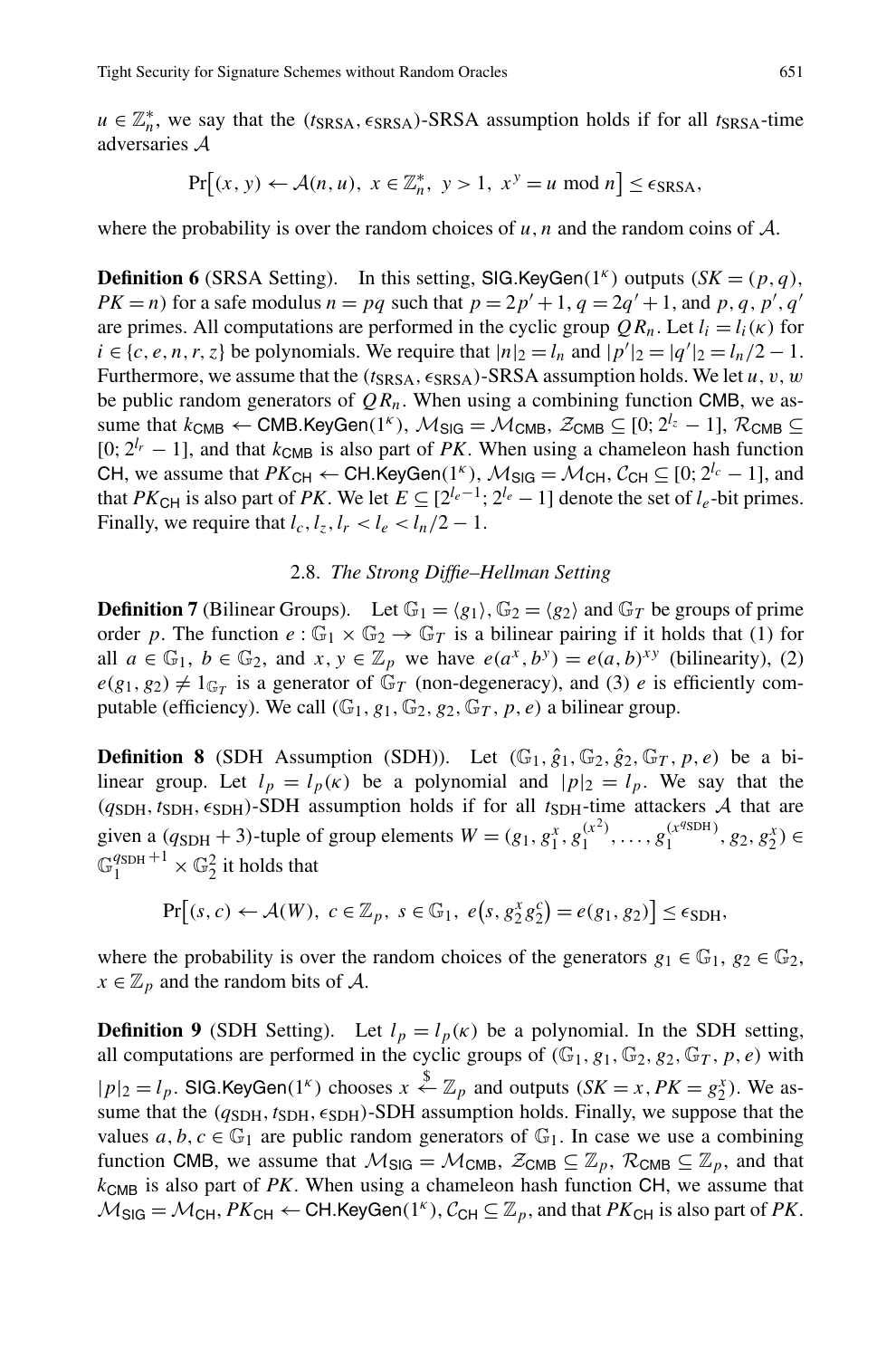<span id="page-11-0"></span>

|                |        | SRSA setting<br>$e \stackrel{\$}{\leftarrow} E, r \stackrel{\$}{\leftarrow} \mathcal{R}, \sigma = (r, s, e)$ | <b>SDH</b> setting<br>$t \stackrel{\$}{\leftarrow} \mathbb{Z}_p, r \stackrel{\$}{\leftarrow} \mathcal{R}, \sigma = (r, s, t)$ |
|----------------|--------|--------------------------------------------------------------------------------------------------------------|-------------------------------------------------------------------------------------------------------------------------------|
| Chameleon hash | Sign   | $s = (uv^{ch(r,m)})^{\frac{1}{e}}$                                                                           | $s = (ab^{ch(r,m)})^{\frac{1}{x+t}}$                                                                                          |
|                | Verify | $s^e \stackrel{?}{=} uv^{ch(r,m)}$ , e odd?, $ e  = l_e$ ?                                                   | $e(s, PKg_2^t) \stackrel{?}{=} e(ab^{ch(r,m)}, g_2)$                                                                          |
| Combining      | Sign   | $s = (uvr wz(r,m))\frac{1}{e}$                                                                               | $s = (ab^r c^{z(r,m)})^{\frac{1}{x+t}}$                                                                                       |
|                | Verify | $s^e \stackrel{?}{=} uv^r w^{z(r,m)}$ , e odd?, $ e  = l_e$ ?                                                | $e(s, PKg_2^t) \stackrel{?}{=} e(ab^r c^{z(r,m)}, g_2)$                                                                       |

<span id="page-11-1"></span>**Table 3.** Comparison of signature generation and verification. We implicitly require that the verifier checks that the signature components are in the correct ranges (except for *e* in the SRSA setting).

#### **3. Signature Classes**

<span id="page-11-2"></span>For convenience, we now introduce two general signature classes. The combining signature scheme  $S_{\text{CMB}}$  constitutes an useful abstraction of the Camenisch–Lysyanskaya, the Fischlin, and the Zhu signature scheme using combining functions. The chameleon signature scheme  $S_{CH}$  can be regarded as a general variant of the original Cramer–Shoup signature scheme where we do not specify a concrete instantiation of the chameleon hash function. We provide an overview in Table [3.](#page-11-1)

# 3.1. *SRSA-Based Combining Signature Scheme (*SCMB*,*SRSA*)*

In the SRSA setting, SIG.Sign(*SK, m*) randomly chooses  $r \in \mathcal{R}_{CMB}$  and  $e \in E$  and computes a signature  $\sigma = (r, s, e)$  on message *m* with  $s = (uv^r w^{z(r,m)})^{\frac{1}{e}}$ . Let us now show, that our construction indeed generalizes the claimed signature schemes. Observe that we can easily obtain the Fischlin scheme [\[10](#page-28-5)] when we instantiate the combining function with  $CMB<sub>2</sub>$  $CMB<sub>2</sub>$  $CMB<sub>2</sub>$  of Table 2. Furthermore, using  $CMB<sub>3</sub>$  we can also get the Camenisch– Lysyanskaya scheme [\[4](#page-28-4)] with *smaller* parameter sizes. This becomes obvious if we substitute *v* by  $v' = vw$  as  $uv^r w^{r+m} = u(vw)^r w^m = u(v')^r w^m$ . Let us explain in more detail how our parameter choices deviate from [[4\]](#page-28-4). In the original scheme, it is required that  $l_r = l_n + l_m + 160$ . As a result, the authors recommend for 160 bit long messages that  $l_r = 1346$ ,  $l_s = 1024$ , and  $l_e = 162$ . In our scheme, we simply require that  $l_m \le l_r < l_e < l_n/2 - 1$ . For comparable security, we could set  $l_r = 320$ ,  $l_s = 1024$ , and  $l_e = 321$  for a probability  $\epsilon_{CMB} = 2^{-160}$ . Therefore, the signature size of our signature scheme is much shorter—only  $(320 + 1024 + 321)/(1346 + 1024 + 162) \approx 66\%$  of the original signature size—and the scheme is more efficient—since shorter exponents imply faster exponentiations—than the original scheme. We stress that this improvement does not even exploit our new security proof. A tight security proof accounts for considerable, additional efficiency. We note that when we use our variant of the Camenisch–Lysyanskaya scheme with long messages we first have to apply a collisionresistant hash function to the message. What we essentially get is (the revised) scheme of Zhu [[14,](#page-29-5)[23](#page-29-3),[24](#page-29-1)]. By Lemma [2](#page-8-1), the resulting function is still combining. The verification algorithm SIG. Verify  $(PK, m, \sigma)$  takes a purported signature  $\sigma = (r, s, e)$  and checks if  $s^e \stackrel{?}{=} uv^r w^{z(r,m)}$ , if  $|e|_2 = l_e$ , and if *e* is odd.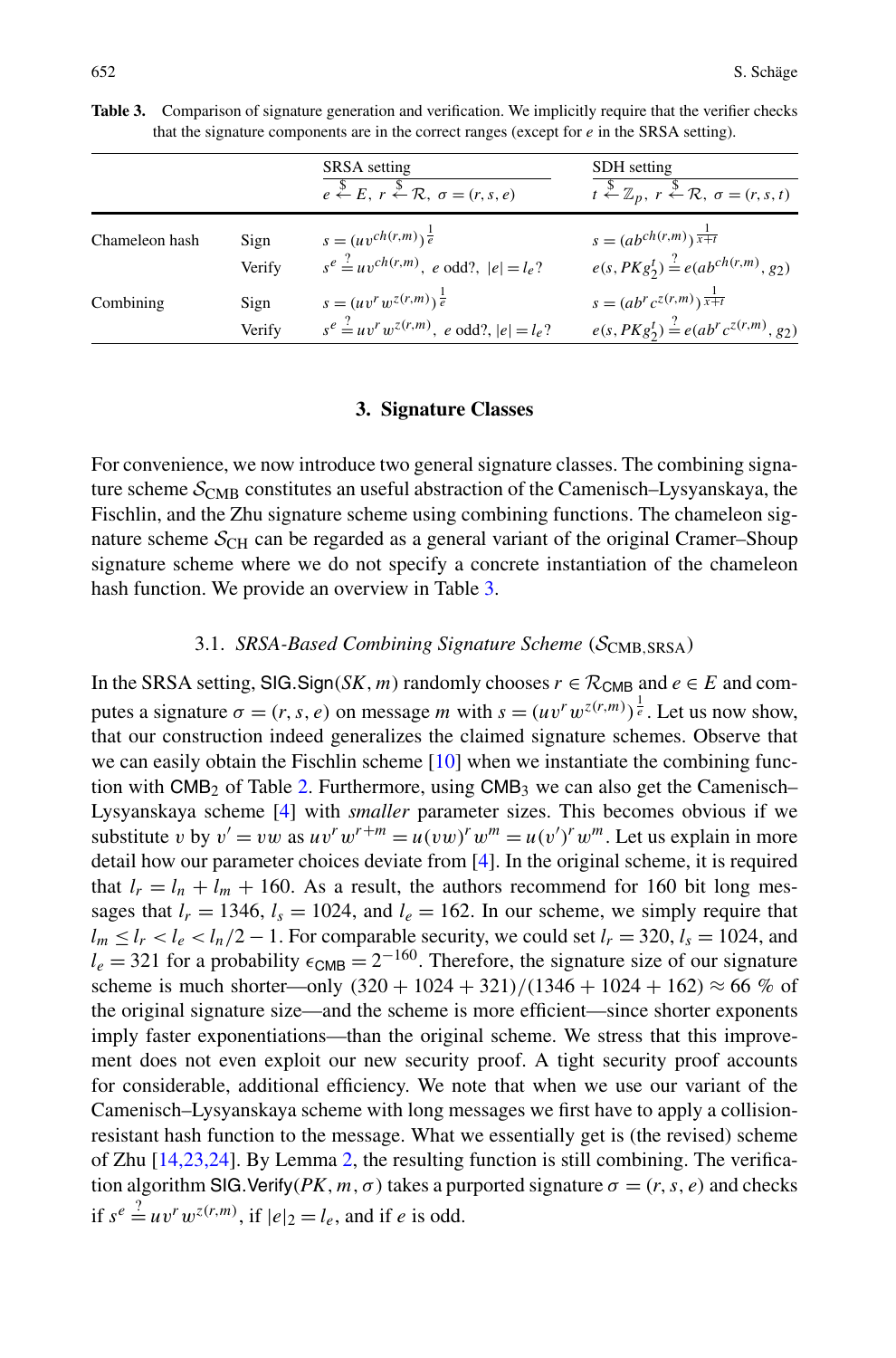## 3.2. *SDH-based Combining Signature Scheme (*SCMB*,*SDH*)*

We also present a SDH-based variant  $S_{CMB, SDH}$  of the combining signature scheme. We remark that for the Camenisch–Lysyanskaya scheme there already exists a corresponding SDH-based variant, originally introduced in [\[5](#page-28-11)] and proven secure in [[1,](#page-28-10)[18](#page-29-6)]. Similar to SCMB*,*SRSA, we obtain the SDH-based Camenisch–Lysyanskaya scheme when instantiating the combining function with  $\text{CMB}_1$ . In the same way, we can also get SDH-based variants of the Fischlin signature scheme (using CMB2) and of Zhu's scheme (using Lemma [2\)](#page-8-1). In the SDH-based combining scheme, SIG*.*Sign*(SK,m)* at first chooses a random  $r \in \mathcal{R}_{\text{CMB}}$  and a random  $t \in \mathcal{Z}_{\text{CMB}}$ . It then computes the signature  $\sigma = (r, s, t)$ with  $s = (ab^r c^{z(r,m)})^{\frac{1}{x+t}}$ . Given a signature  $\sigma = (r, s, t)$ , SIG. Verify  $(PK, m, \sigma)$  checks if  $e(s, PKg_2^t) \stackrel{?}{=} e(ab^r c^{z(r,m)}, g_2)$ .

# 3.3. *SRSA-Based Chameleon Hash Signature Scheme (*SCH*,*SRSA*)*

The signature scheme  $S_{\text{CH,SRSA}}$  is defined in the SRSA setting. SIG.KeyGen(1<sup>*κ*</sup>) additionally generates the key material  $(SK_{CH}, PK_{CH})$  for a chameleon hash function CH using CH.KeyGen $(1^k)$ . The value  $PK_{CH}$  is added to the scheme's public key *PK*. (*SK*<sub>CH</sub> is not required. However, it may be useful when turning the signature scheme into an online-offline signature scheme [\[22](#page-29-9)].) The signature generation algorithm SIG.Sign(*SK*, *m*) first chooses a random  $r \in \mathcal{R}_{CH}$  and a random prime  $e \in E$ . It then outputs the signature  $\sigma = (r, s, e)$  on a message *m* where  $s = (uv^{ch(r,m)})^{\frac{1}{e}}$ . To verify a purported signature  $\sigma = (r, s, e)$  on *m*, SIG. Verify  $(PK, m, \sigma)$  checks if *e* is odd, if  $|e|_2 = l_e$ , and if  $s^e \stackrel{?}{=} uv^{ch(r,m)}$ .

# 3.4. *SDH-Based Chameleon Hash Signature Scheme (*SCH*,*SDH*)*

Let us now define a new variant of the chameleon hash signature scheme that is based on the SDH assumption. Again, SIG.KeyGen $(1^k)$  also adds the public key  $PK_{\text{CH}}$  of a chameleon hash function to *PK*. In the SDH setting, SIG*.*Sign*(SK,m)* first chooses a random  $r \in \mathcal{R}_{CH}$  and a random  $t \in \mathcal{Z}_{CH}$ . Using  $SK = x$ , it then outputs the signature  $\sigma$  on *m* as  $\sigma = (r, s, t)$  where  $s = (ab^{ch(r,m)})^{\frac{1}{x+t}}$ . To verify a given signature  $\sigma = (r, s, t)$  on *m*, SIG. Verify  $(PK, m, \sigma)$  checks if  $e(s, PKg_2^t) \stackrel{?}{=} e(ab^{ch(r,m)}, g_2)$ . A suitable chameleon hash function can for example be found in [[15\]](#page-29-8).

## 3.5. *The Cramer–Shoup Signature Scheme (*SCS*,*SRSA*)*

Let us now review the Cramer–Shoup signature scheme that is defined in the SRSA setting. The Cramer–Shoup scheme  $S_{\text{CS,SRSA}}$  also uses a collision-resistant hash function H = *(H.KeyGen, H.Eval)* with message space  $\mathcal{M}_H = \{0, 1\}^*$  and hash space  $\mathcal{H}_H$  =  ${0, 1}^{l_c}$ . The message space of the signature scheme is so extended to  $M_{\text{SIG}} = {0, 1}^*$ . We assume  $l_c < l_e < l_n/2 - 1$ .

- SIG*.*KeyGen*(*1*<sup>κ</sup> )* additionally computes a random *le*-bit prime *e*˜. The secret key is  $SK = (p, q)$  the public key is  $PK = (n, \tilde{e})$ .
- SIG*.*Sign*(SK,m)* first chooses a random *r* ∈ *QRn* and evaluates (the chameleon hash function, as shown below)  $c = r^{\tilde{e}}/v^{h(m)}$  mod *n*. Then it draws a random  $l_e$ bit prime  $e \neq \tilde{e}$  and computes the value  $s = (uv^{h(c)})^{\frac{1}{e}}$  mod *n*. The signature is  $\sigma = (r, s, e)$ .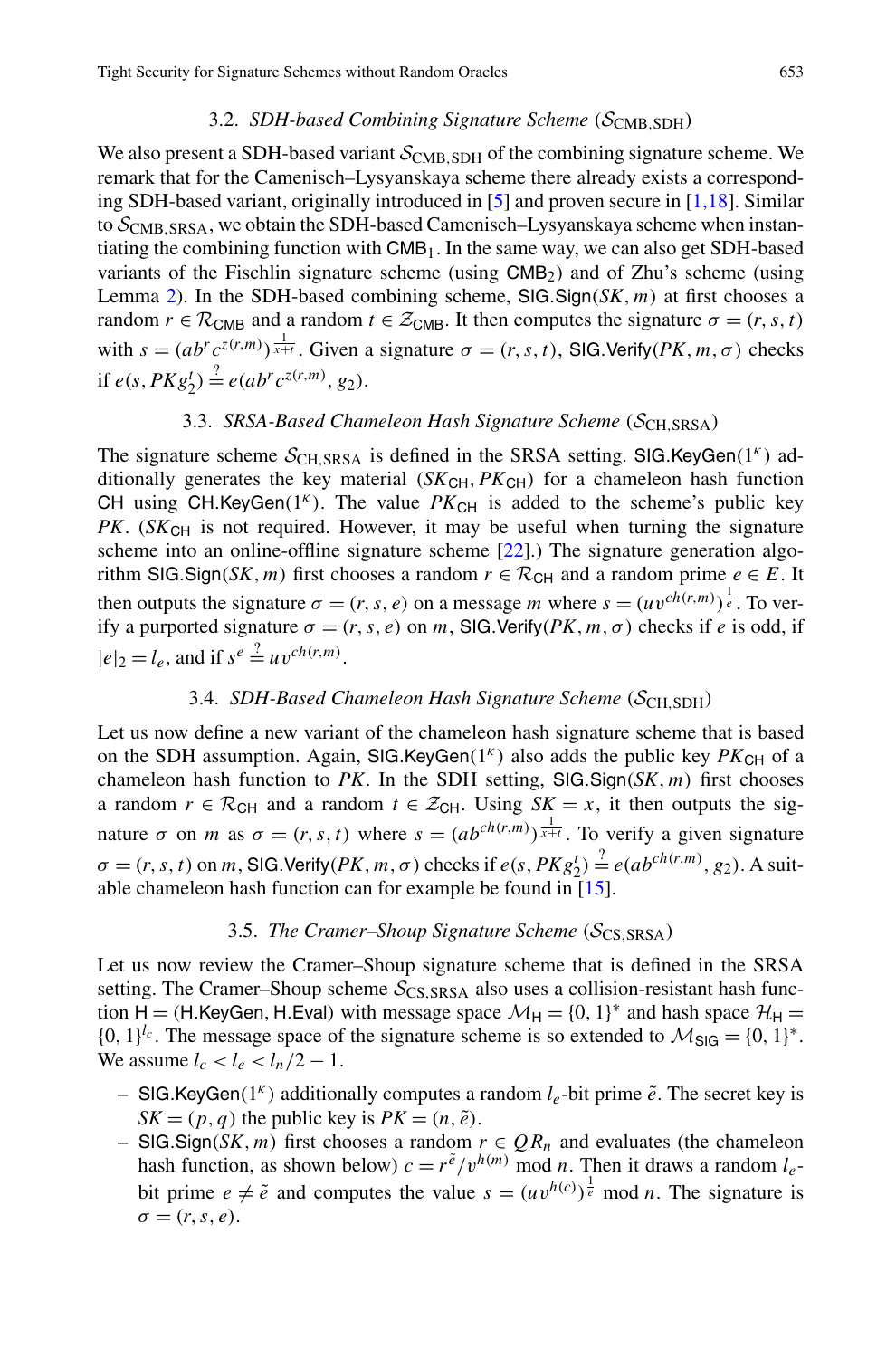$\sim$  SIG. Verify (*PK, m, σ*) re-computes  $c = r^{\tilde{e}}/v^{h(m)}$  mod *n* and checks if  $s \stackrel{?}{=} (uv^{h(c)})^{\frac{1}{e}}$  mod *n*, if *e* is odd, and if  $|e|_2 = l_e$ .

<span id="page-13-0"></span>It might be not obvious that the underlying structure of the Cramer–Shoup signature scheme is similar to that of the schemes in the chameleon hash class. To explain this we show that  $c = r^{\tilde{e}}/v^{h(m)}$  mod *n* indeed constitutes a chameleon hash function. We emphasize that this chameleon hash function uses the same modulus *n* (and the same generator *v*) that is also required for computing *s*. As a consequence its security cannot be based on the difficulty of factoring. However, security can still be based on the SRSAassumption.

**Lemma 3.** In the SRSA setting, let  $H = (H.KeyGen, H.Eval)$  *be a*  $(t_H, \epsilon_H)$ *-collisionresistant hash function with message space*  $\mathcal{M}_{\rm H} = \{0, 1\}^*$  *and output space*  $\mathcal{H}_{\rm H} =$  ${0, 1}^{l_c}$ . *Let*  $k_H$  *be generated as*  $k_H \leftarrow H$ *.KeyGen* $(1^k)$  *and*  $\tilde{e} \in E$  *be a prime with*  $l_c < l_e < l_n/2 - 1$ . *Set PK*<sub>CH</sub> =  $(k_H, e, n, v = v'^{\tilde{e}} \mod n)$  *and SK*<sub>CH</sub> = *v' for some random*  $v' \in QR_n$ . *Then,*  $ch(r, m) = h(v^{-h(m)})e^{\tilde{e}} \mod n$ ,  $ch^{-1}(r, m, m') =$  $r \cdot (v')^{(h(m') - h(m))}$  mod *n*, *and the algorithms to set up SK*<sub>CH</sub> *and PK*<sub>CH</sub> *constitute a chameleon hash function with*  $M_{CH} = \{0, 1\}^k$ ,  $\mathcal{R}_{CH} = QR_n$ , and  $\mathcal{C}_{CH} = \{0, 1\}^{l_c}$  *that is*  $(t, 3\epsilon_H/2 + 3\epsilon_{SRSA})$  *collision-resistant with*  $t \approx min\{t_H, t_{SRSA}\}.$ 

**Proof.** First, given  $SK_{CH}$ ,  $r \in \mathcal{R}_{CH}$ , and  $m, m' \in \mathcal{M}_{CH}$ , we can easily find  $r' \in \mathcal{R}_{CH}$ such that  $ch(r, m) = ch(r', m')$  by computing  $r' = r \cdot (v')^{(h(m') - h(m))} \mod n$ .

Second, observe that if *r* is chosen uniformly at random from  $QR_n$ ,  $v^{-h(m)}r^{\tilde{e}}$  mod *n* is also distributed uniformly at random for all  $m \in \mathcal{M}_{\text{CH}}$ . Therefore,  $h(v^{-h(m)}r^{\tilde{e}} \mod n)$ is equally distributed for every  $m \in \mathcal{M}_{\text{CH}}$ .

Third, for contradiction assume a  $t \approx \min\{t_H, t_{SRSA}\}\)$ -time attacker A that can find  $(m, r), (m', r')$  with  $m \neq m'$  such that  $h(v^{-h(m)})r^{\tilde{e}} \mod n = h(v^{-h(m')}(r')^{\tilde{e}} \mod n)$ with probability better than  $3/2\epsilon_H + 3\epsilon_{\text{SRSA}}$ . Then, we can construct an algorithm  $\beta$  that breaks the SRSA assumption or the security of the hash function.  $\beta$  at first guesses with probability  $\geq 1/3$  if A outputs a collision such that (1)  $h(m) = h(m')$ , (2)  $v^{-h(m)}r^{\tilde{e}}$  mod  $n \neq v^{-h(m')}(r')^{\tilde{e}}$  mod  $n$  and  $h(m) \neq h(m')$  or (3)  $v^{-h(m)}r^{\tilde{e}}$  mod  $n =$  $v^{-h(m')}(r')^{\tilde{e}}$  mod *n* and  $h(m) \neq h(m')$ . In the first two cases, B can output a collision for the hash function with probability better than  $\epsilon_H$ . In the last case, B can break an RSAchallenge  $(\hat{u} \mod \hat{n}, \hat{n}, \hat{e})$  with probability better than  $\epsilon_{SRSA}$ :  $\beta$  just inputs  $(v := u, \tilde{e} = \hat{e}, n = \hat{n})$  into A. Since for the output of A it holds that  $v^{h(m') - h(m)} =$ *(r/r'*)<sup> $\tilde{e}$  mod *n* and because  $|h(m') - h(m)| < \tilde{e}$  and  $\tilde{e}$  is prime, *B* can compute *a*, *b* ∈  $\mathbb{Z}$ </sup> such that  $gcd((h(m') - h(m)), \tilde{e}) = a(h(m') - h(m)) + b\tilde{e} = 1$ . It can thus find a solution to the RSAchallenge as  $(r/r')^a v^b \mod n$ . All cases contradict our starting assumptions which implies that  $\mathcal A$  cannot exists, what finally proves Lemma [3.](#page-13-0)  $\Box$ 

Unfortunately, the proof of the more general chameleon hash scheme class does not formally transfer to the Cramer–Shoup signature scheme because in the Cramer–Shoup scheme parts of the key material of its chameleon hash function are not chosen independently of the rest of the signature scheme. In particular, the chameleon hash function uses the same RSA modulus *n* and the same value *v*. This requires slightly more care in the security proof. We provide a full proof of the Cramer–Shoup signature scheme in Sect. [7.](#page-26-0)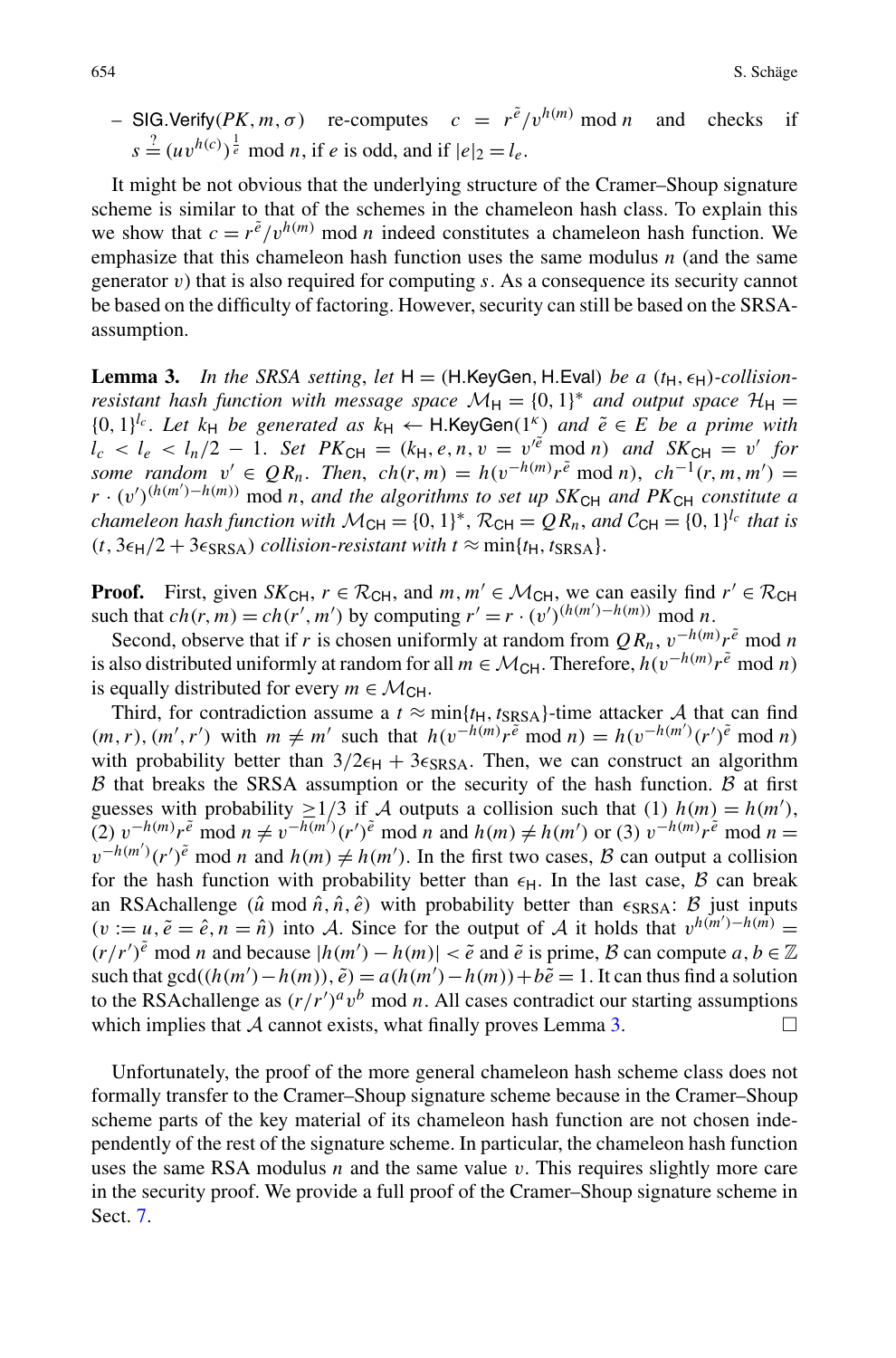# **4. Security**

<span id="page-14-2"></span><span id="page-14-1"></span>**Theorem 1.** *The Cramer–Shoup signature scheme*, *the combining signature class* (*in both the SRSA and the SDH setting*), *and the chameleon signature class* (*in both the SRSA and the SDH setting*) *are tightly secure against adaptive chosen message attacks*. *In particular*, *this implies that the Camenisch–Lysyanskaya* (*with modified parameter sizes*), *the Fischlin*, *the Zhu*, *and the SDH-based Camenisch–Lysyanskaya scheme are tightly secure against strong existential forgeries under adaptive chosen message attacks*.

<span id="page-14-3"></span>We subsequently provide the intuition behind our security proofs. In Sect. [5](#page-18-0), we present a *full* proof of security for  $S_{\text{CMB, SRSA}}$ , which seems to us to be the technically most involved SRSA-based reduction. The proof of  $S_{\text{CMB},\text{SDH}}$  proceeds analogously and appears in Sect. [6](#page-22-0). We then show how to transfer our technique to  $S_{\text{CH}}$  in Sect. [7](#page-26-0) by providing a full proof of security of the Cramer–Shoup signature scheme. In the following, we only concentrate on the core idea of our new proofs. When formally proving the schemes secure, we additionally have to put some effort into guaranteeing that the public keys produced by the simulator are indistinguishable from a real public key. To this end the simulator has to randomize certain group elements via exponentiation by random values. Fortunately, this does not pose a serious threat to the overall proof strategy.

#### 4.1. *The SRSA-Based Combining Signature Scheme*

Let us first consider the SRSA-based schemes, where  $\beta$  is given an SRSA challenge  $(\hat{u}, n)$  with  $\hat{u} \in \mathbb{Z}_n^*$ . Assume that attacker A issues q signature queries  $m_1, \ldots, m_q \in$  $M_{\text{SIG}}$ . As a response to each query  $m_i$  with  $i \in [1; q]$ , A receives a corresponding signature  $\sigma_i = (r_i, s_i, e_i) \in \mathcal{R}_{\text{CMB}} \times QR_n \times E$ . Recall that the existing security proofs for schemes of the combining class (e.g. [\[10](#page-28-5)]) consider two forgers that loosely reduce from the SRSA assumption. This is the case when it holds for A's forgery *(m*∗*,(r*∗*,s*∗*,e*∗*))* that  $gcd(e^*, \prod_{i=1}^q e_i) \neq 1$ . Given that  $|e^*|_2 = l_e$  this means that  $e^* = e_j$  for some *j* ∈ [1; *q*]. Let us concentrate on the case that  $r^* \neq r_j$ . The proof of the remaining case  $(e<sup>*</sup> = e<sub>j</sub>, r<sup>*</sup> = r<sub>j</sub>$  and  $m<sup>*</sup> \neq m<sub>j</sub>$ ) is very similar. It additionally exploits the properties of the combining function. The proofs in  $[4,9,10,23,24]$  $[4,9,10,23,24]$  $[4,9,10,23,24]$  $[4,9,10,23,24]$  $[4,9,10,23,24]$  $[4,9,10,23,24]$  $[4,9,10,23,24]$  $[4,9,10,23,24]$  work as follows: the simulator B at first guesses  $j \stackrel{\$}{\leftarrow} \{1, ..., q\}$ . By construction, B can answer all signature queries but only if A outputs a forgery where  $e^* = e_j$  it can extract a solution to the SRSA challenge. In all other cases (if  $e^* = e_i$  for some  $i \in \{1, ..., q\} \setminus \{j\}$ ), B just aborts. Since the number of signature queries *q* rises polynomially in the security parameter, the probability for B to correctly guess *j* in advance is  $q^{-1}$  and thus not negligible. However, the security reduction loses a factor of  $q$  here. Our aim is to improve this reduction step. Ideally, we have that *any* forgery which contains  $e^* \in \{e_1, \ldots, e_q\}$  helps the simulator to break the SRSA assumption. As a result, the simulator can completely avoid guessing. The main task is to re-design the way  $\beta$  computes  $\mathcal{A}$ 's input parameters: for *every*  $i \in \{1, ..., q\}$ , we must have one choice of  $r_i$  such that B can simulate

<span id="page-14-0"></span><sup>&</sup>lt;sup>2</sup> The proof of the case  $gcd(e^*, \prod_{i=1}^q e_i) = 1$  is straight-forward.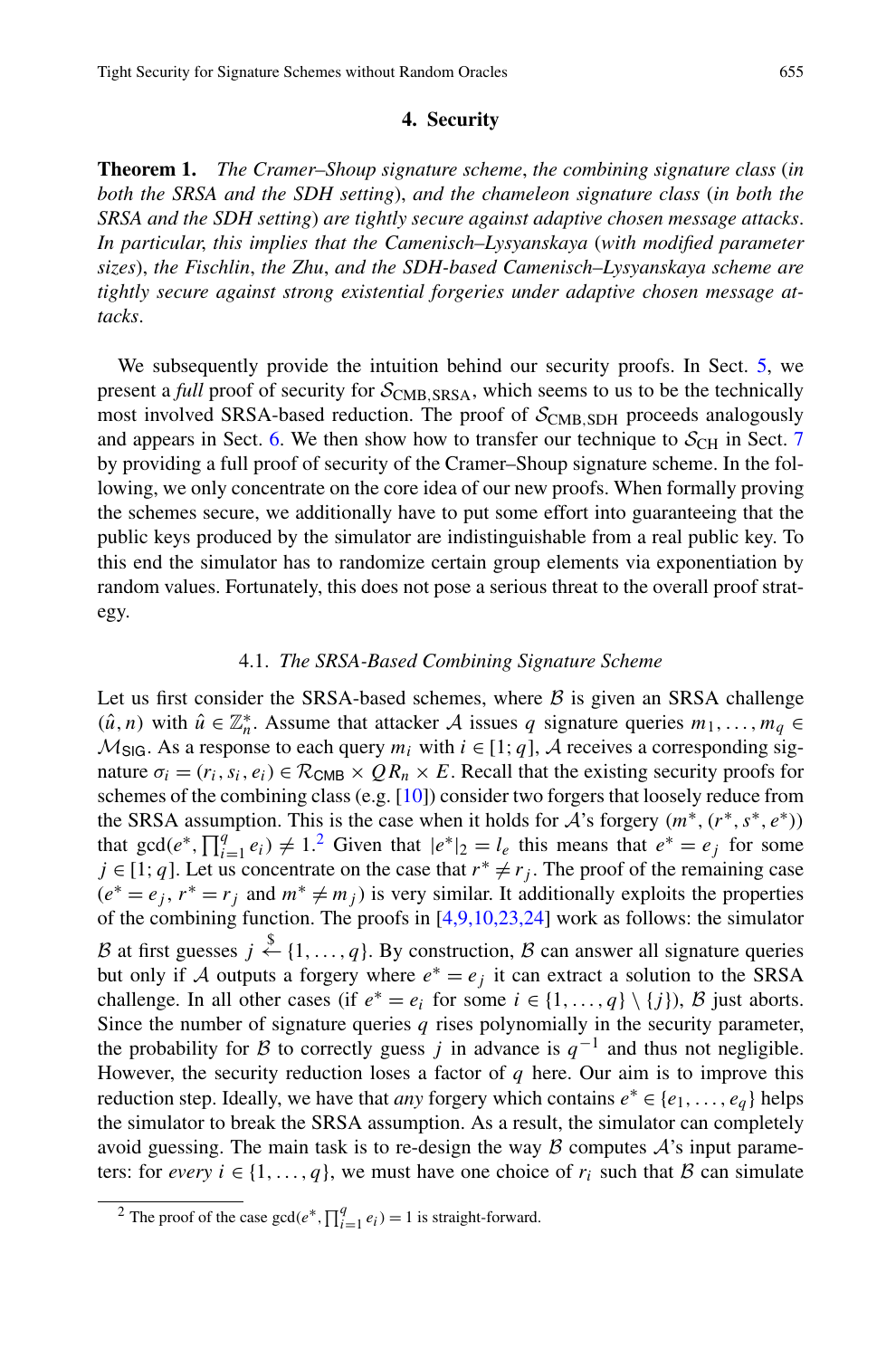<span id="page-15-0"></span>the signing oracle without having to break the SRSA challenge. On the other hand, if A outputs  $(m^*, (r^*, s^*, e^*))$  with  $e^* = e_i$  for some  $i \in [1; q]$  and  $r^* \neq r_i$ , B must be able to compute a solution to the SRSA challenge. Let us now go into more detail.

We exploit that the  $r_i$  and the primes  $e_i$  are chosen independently at random by the signer. So, they can be specified *prior* to the signature queries in the simulation. For simplicity, assume that B can set up A 's input parameters such that the verification of a signature  $\sigma = (r, s, e)$  always reduces to

$$
s^e = \hat{u}^{f(r)} \bmod n. \tag{1}
$$

Suppose that neither  $\hat{u}$  nor  $f : \mathcal{R}_{\text{CMB}} \to \mathbb{N}$  are ever revealed to A. Now, B's strategy to simulate the signing oracle is to define  $r_1, \ldots, r_a$  such that for every  $i \in [1; q]$  it can compute a prime  $e_i \in E$  with  $e_i | f(r_i)$ . Without having to break the SRSA assumption, B can then compute  $s_i = \hat{u}^{f(r_i)/e_i}$  and output the *i*th signature as  $(r_i, s_i, e_i)$ . Let us now turn our attention to the extraction phase where B is given A's forgery  $(m^*, (r^*, s^*, e^*))$ . By assumption we have  $e^* = e_i$  for some  $i \in [1; q]$  and  $r^* \neq r_i$ . B wants to have that  $gcd(e^*, f(r^*)) = D < e^*$  (or  $f(r^*) \neq 0$  mod  $e^*$ ) because then it can find a solution to the SRSA challenge by computing  $a, b \in \mathbb{Z} \setminus \{0\}$  with  $af(r^*)/D + be^*/D = 1$  using extended Euclidean algorithm and outputting

$$
((s^*)^a \hat{u}^b = \hat{u}^{D/e^*}, e^*/D).
$$

In the literature this computation is sometimes referred to as Shamir's trick.  $B$ 's strategy to guarantee gcd( $e^*$ ,  $f(r^*)$ ) =  $D < e^*$  is to ensure that  $e^* = e_i / f(r^*)$ . Unfortunately, B cannot foresee  $r^*$ . Therefore, the best solution is to design  $f$  such that  $e_i$   $/f(r^*)$  for *all*  $r^* \neq r_i$ .

<span id="page-15-2"></span><span id="page-15-1"></span>Obviously,  $\beta$  makes strong demands on  $f$ : the above requirements imply that we must have  $e_i|f(r) \Leftrightarrow r = r_i$ . Additionally f needs to be linear such that it can be embedded in the exponents of two group elements  $(u, v)$  in the chameleon hash class). We now present our construction of *f* and argue that it perfectly fulfills all requirements. We define  $f : [0; 2^{l_e-1} - 1] \rightarrow \mathbb{Z}$  as

$$
f(r) = \sum_{i=1}^{q} r_i \prod_{\substack{j=1 \ j \neq i}}^{q} e_j - r \sum_{i=1}^{q} \prod_{\substack{j=1 \ j \neq i}}^{q} e_j,
$$
 (2)

for  $r_1, \ldots, r_q \in \mathcal{R}_{\text{CMB}}$ . Furthermore,  $e_1, \ldots, e_q \in E$  must be *distinct* primes.

**Lemma 4.** *Suppose we are given a set of q primes*  $P = \{e_1, \ldots, e_q\}$  *with*  $2^{l_e - 1} \le e_i \le$  $2^{l_e} - 1$  *for*  $i \in [1; q]$  *and*  $q$  *integers*  $r_1, \ldots, r_q \in [0; 2^{l_e-1} - 1]$ . *Then we have for the above definition of f* :

$$
e_k|f(r) \quad \Leftrightarrow \quad r = r_k
$$

*for all*  $k \in [1; q]$ .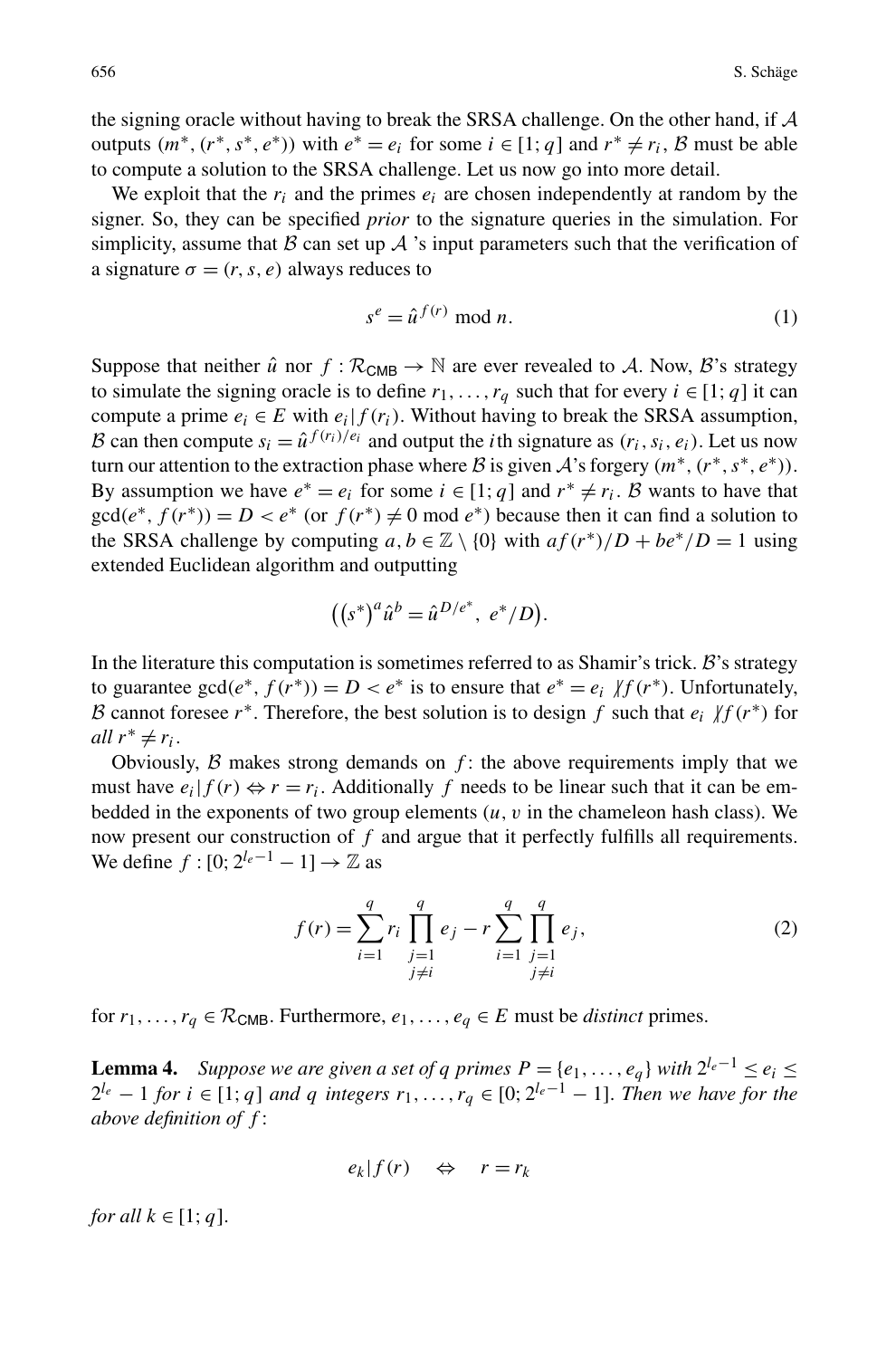**Proof.** For convenience define  $\bar{e}_i = \prod_{j=1, j \neq i}^q e_j$  for  $i \in [1; q]$ . Observe that because the  $e_i$  are all distinct primes we get for  $i, i' \in [1; q]$  that

$$
\bar{e}_i = 0 \bmod e_{i'} \quad \Leftrightarrow \quad i' \neq i.
$$

Using this notation, we have for all  $k \in [1; q]$  that

$$
f(r) = (r_k - r)\bar{e}_k \bmod e_k.
$$

For  $r = r_k$  we immediately get  $f(r_k) = 0$  mod  $e_k$ . Now, assume  $r \neq r_k$ . Since the  $e_i$ are distinct primes and as  $|r_k - r| < e_k$ , it holds that

$$
f(r) = (r_k - r)\bar{e}_k \neq 0 \text{ mod } e_k,
$$

which proves the lemma. If we assume that  $|r_i|_2 < l_e + 1$  for all  $i \in [1; q]$  we can also have  $r_1, \ldots, r_a \in [-2^{l_e}; 2^{l_e} - 1].$ 

# 4.2. *The SDH-Based Combining Signature Scheme*

Under the SDH assumption, the situation is very similar. Here we also analyze three possible types of forgeries  $(m^*, (r^*, s^*, t^*))$ : either (1)  $t^* \notin \{t_1, \ldots, t_q\}$  or (2)  $t^* = t_i$ with  $i \in [1; q]$  but  $r^* \neq r_i$  or (3)  $t^* = t_i$ ,  $r^* = r_i$  (but  $m^* \neq m_i$ ) with  $i \in [1; q]$ . Again, we concentrate on the second case. At the beginning,  $\beta$  is given an SDH challenge  $(\hat{g}_1, \hat{g}_1^x, \hat{g}_1^{(x^2)}, \dots, \hat{g}_1^{(x^q)}, g_2, g_2^x)$ . This time, B chooses  $PK = g_2^x$ . In the SDH setting, [\(1](#page-15-0)) transfers to

$$
e(s, PKg_2^t) = e(\hat{g}_1^{f(r,x)}, g_2) \iff s^{x+t} = \hat{g}_1^{f(r,x)}.
$$
 (3)

<span id="page-16-0"></span>In contrast to the SRSA setting, *f* is now a polynomial with indeterminate *x* and maximal degree q. Again, B must keep  $f(r, x)$  and the  $\hat{g}_1^{(x^i)}$  secret from A. We define  $f(r, x)$ with  $f: \mathbb{Z}_p \times \mathbb{Z}_p[x] \to \mathbb{Z}_p[x]$  to map polynomials of maximal degree q in indeterminate *x* to polynomials of maximal degree *q* as

$$
f(r,x) = \sum_{i=1}^{q} r_i \prod_{\substack{j=1 \ j \neq i}}^{q} (x+t_j) - r \sum_{i=1}^{q} \prod_{\substack{j=1 \ j \neq i}}^{q} (x+t_j),
$$
 (4)

<span id="page-16-1"></span>for  $r_1, \ldots, r_q \in \mathcal{R}_{\text{CMB}}$  and *distinct*  $t_1, \ldots, t_q \in \mathbb{Z}_p$ . (Recall that  $\mathcal{R}_{\text{CMB}} \subseteq \mathbb{Z}_p$  so f is useful if we choose  $r_i$  from  $\mathcal{R}_{\textsf{CMB}}$ .) Using the SDH challenge,  $\mathcal B$  can easily compute  $\hat g_1^{f(r,x)}$ 1 since  $f(r, x)$  has maximal degree q. In the following, we will, given a degree q polynomial  $f(r, x)$  and  $(x + t)$ , often apply long division to compute a polynomial  $f'(r, x)$  of degree  $q - 1$  and  $D \in \mathbb{Z}_p$  such that  $f(r, x) = f'(r, x)(x + t) + D$ . We use  $(x + t) | f(r, x)$ to denote that long division results in  $D = 0$ . Similarly, we use  $(x + t)$   $\|f(r, x)$  to denote that  $D \neq 0$ .

**Lemma 5.** Let a set  $T = \{t_1, \ldots, t_q\} \subseteq \mathbb{Z}_p$  and q values  $r_1, \ldots, r_q \in \mathbb{Z}_p$  be given. *Then the above definition of f (r,x)* ([4\)](#page-16-0) *guarantees that*

$$
(x+t_k)|f(r,x) \quad \Leftrightarrow \quad r=r_k
$$

*for all*  $k \in [1; q]$ .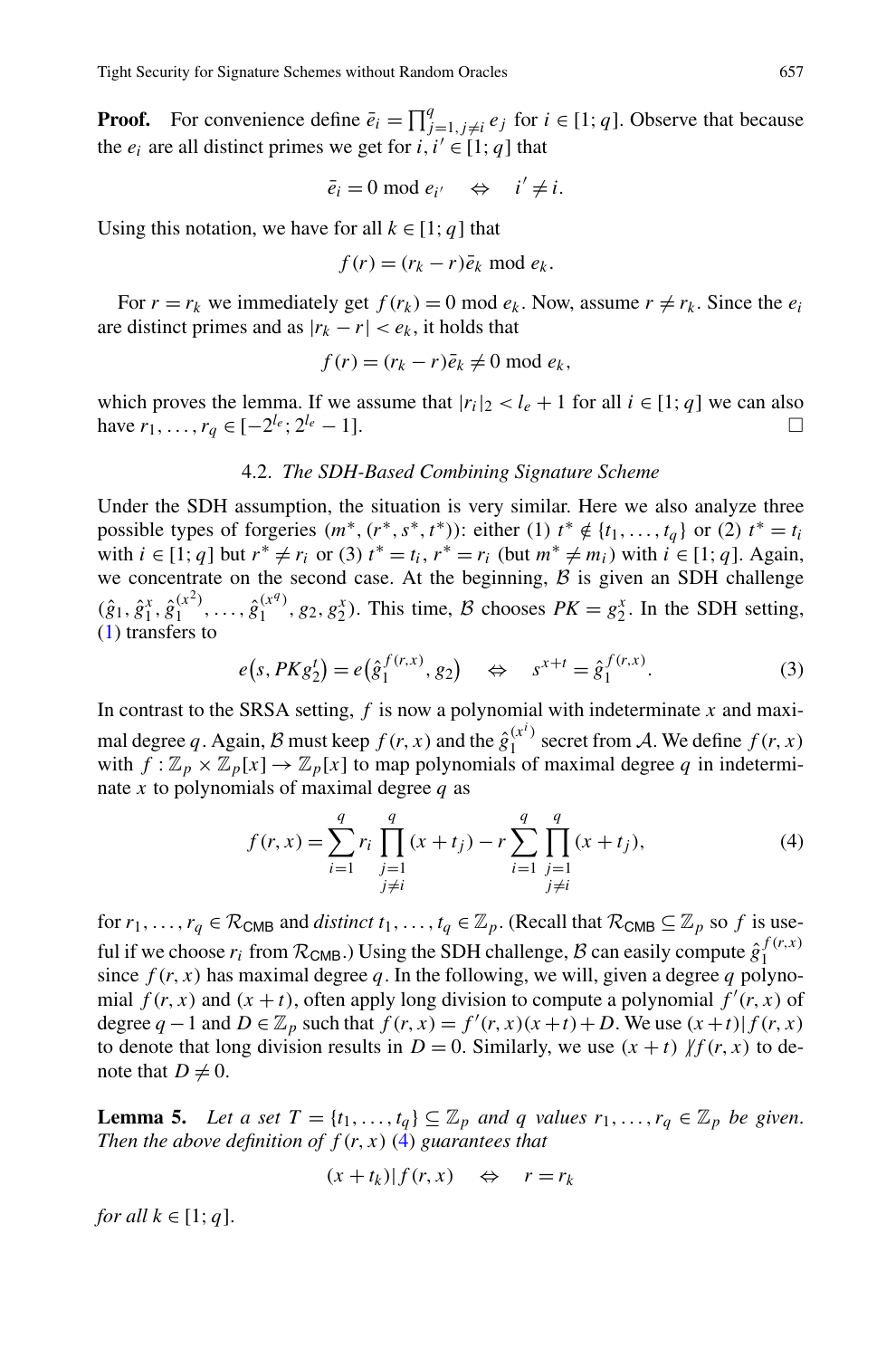**Proof.** Define  $\bar{t}_i := \prod_{k=1, k \neq i}^q (t_k + x)$  for  $i \in [1; q]$ . Since the  $t_i$  are all distinct, we get for  $i, i' \in [1; a]$  that

$$
(x+t_{i'})|\bar{t}_i \quad \Leftrightarrow \quad i'\neq i.
$$

Also, observe that for every  $k \in [1; q]$  we always have

$$
(x+t_k)|\big(f(r,x)-(r_k-r)\overline{t}_k\big).
$$

From this we immediately get for  $r = r_k$  that  $(x + t_k) | f(r_k, x)$ . On the other hand, for  $r \neq r_k$ , we get that  $(x + t_k)$   $/(r_k - r)\overline{t}_k$ . However, this also shows that we cannot have  $(x + t_k)|f(r, x)$  as otherwise  $(x + t_k)$   $\mathcal{Y}(f(r, x) - (r_k - r)\overline{t}_k)$ . So it must hold that  $(x + t_k)$   $\vert f(r)$  which concludes the proof.  $\Box$ 

It remains to show how to extract a solution to the SDH challenge from  $A$ 's forgery. If  $r \neq r_k$ , then long division gives us  $D \in \mathbb{Z}$  with  $D \neq 0$  and a new polynomial  $\tilde{f}_{t_k}(r, x)$ with coefficients in  $\mathbb{Z}$  such that  $f(r, x) = \tilde{f}_{t_k}(r, x)(x + t_k) + D$ . Also,  $\tilde{f}_{t_k}(r, x)$  has degree  $\leq q$  and can be evaluated with the help of the SDH challenge. Similar to the SRSA class, we can find a solution to the SDH challenge from  $A$ 's forgery as

$$
(((s^*)\hat{g}_1^{-\tilde{f}_{t^*}(r^*,x)})^{1/D} = \hat{g}_1^{1/(x+t^*)}, t^*).
$$

# 4.3. *Security of the Chameleon Hash Signature Class*

The chameleon hash class is also tightly secure in the SRSA and the SDH setting. For convenience let  $c_i = ch(r_i, m_i)$  for  $i \in [1; q]$  and  $c^* = ch(r^*, m^*)$ . Altogether there are again three types of forgeries to consider: (1)  $e^* \notin \{e_1, \ldots, e_a\}$  ( $t^* \notin \{t_1, \ldots, t_a\}$ ), (2)  $e^* = e_i$  ( $t^* = t_i$ ) but  $c^* ≠ c_i$ , and (3)  $e^* = e_i$  ( $t^* = t_i$ ),  $c^* = c_i$  but  $m^* ≠ m_i$ . The proof of (1) is again straight-forward and very similar to the corresponding proof of the combining class. The proof of (3) clearly reduces to the security properties of the chameleon hash function. The proof of (2) requires our new technique to set up *f*(*c*) (*f*(*c*, *x*)). Recall Sect. [4](#page-14-1) where we analyzed the equations  $s^e = \hat{u}^{f(r)}$  and  $f(r) =$  $\sum_{i=1}^q r_i \prod_{j=1, j \neq i}^q e_j - r \sum_{i=1}^q \prod_{j=1, j \neq i}^q e_j$  in the SRSA setting (and  $s^{x+t} = \hat{g}_1^{f(r,x)}$ and  $f(r, x) = \sum_{i=1}^{q} r_i \prod_{j=1, j \neq i}^{q} (x + t_j) - r \sum_{i=1}^{q} \prod_{j=1, j \neq i}^{q} (x + t_j)$  in the SDH setting). In the proof of the combining class the  $r_i$  are random values that can be specified prior to the simulation phase. In the proof of the chameleon hash class we take a similar approach. However, now we use the  $c_i$ , the output values of the chameleon hash function to set up  $f$ . In the initialization phase of the proof we choose  $q$  random input pairs  $(m'_i, r'_i) \in M_{CH} \times \mathcal{R}_{CH}$ ,  $i \in [1; q]$  to compute the  $c_i = \text{CH.Eval}(PK_{CH}, m'_i, r'_i)$ . Then we prepare the function  $f(c)$  ( $f(c, x)$ ) with  $C = \{c_1, \ldots, c_q\}$  and a set of  $q$  random  $l_e$ -bit primes (random values  $t_1, \ldots, t_q \in \mathbb{Z}_p$ ) as in the proofs of the combining class and exploit Lemma [4](#page-15-1) (Lemma [5\)](#page-16-1). Next, we embed  $f(c)$  ( $f(c, x)$ ) in the exponents of the two group elements  $u, v$   $(a, b)$ . In the simulation phase we give the simulator  $SK_{CH}$  to map the attacker's messages  $m_i$  to the prepared  $c_i$  by computing  $r_i = \text{CH}. \text{Coll}(SK_{\text{CH}}, r'_i, m'_i, m_i)$ . In this way we can successfully simulate the signing oracle. In the extraction phase, the properties of the chameleon hash function guarantee that  $c^* \notin \{c_1, \ldots, c_q\}$  (otherwise we can break the security of the chameleon hash function). This ensures that we can find a solution to the SRSA challenge (SDH challenge).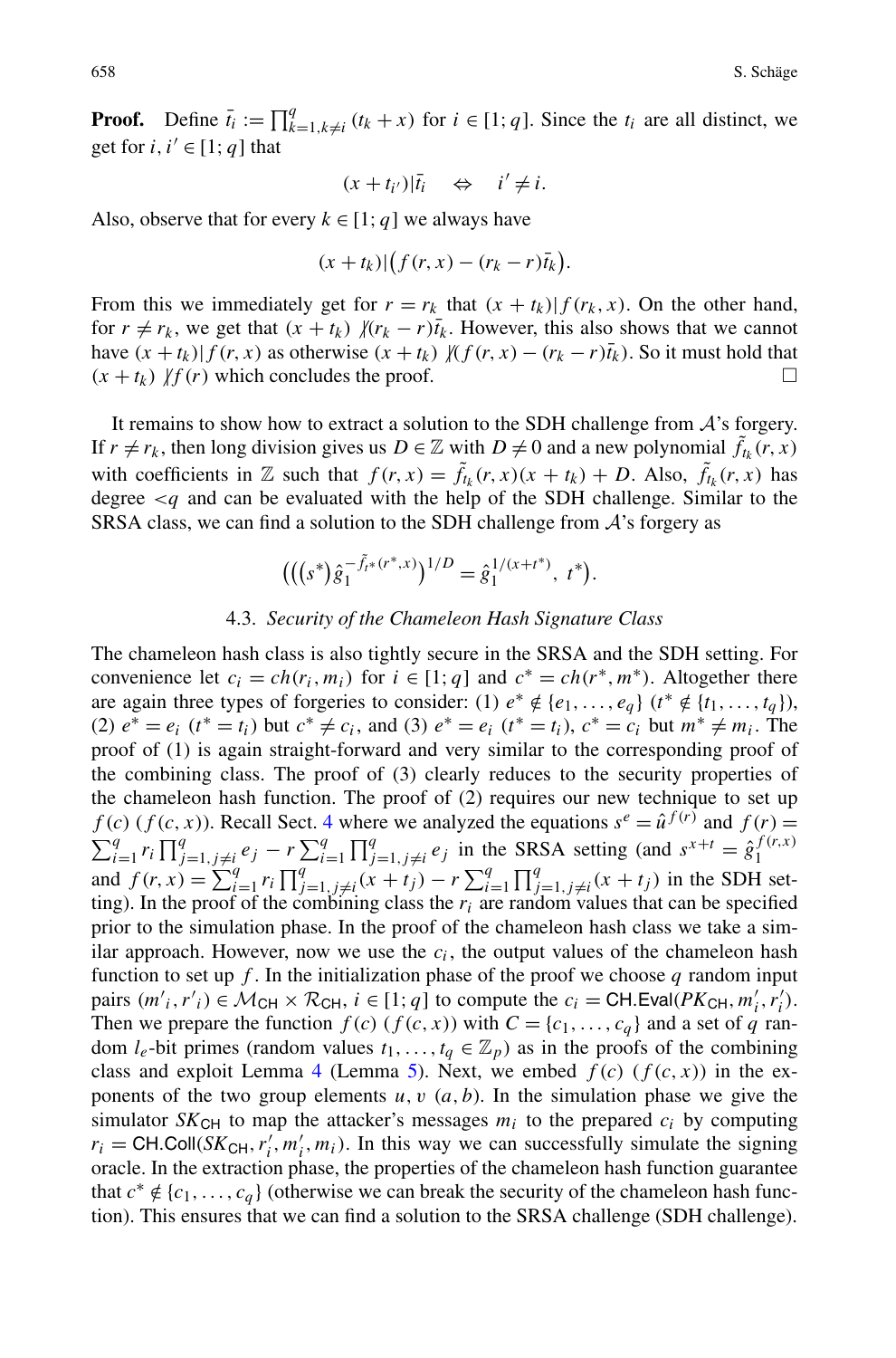# **5. Security Analysis of** *S***CMB***,***SRSA**

<span id="page-18-2"></span><span id="page-18-0"></span>In the following, we provide a detailed security proof for the SRSA-based combining class. But first we establish a useful lemma on the number of primes with a given bit length.

**Lemma 6.** *Let E be the set of primes in the interval*  $[2^{l_e-1}; 2^{l_e} - 1]$ . *For*  $l_e > 33$ 

$$
|E| > \frac{2^{l_e - 2}}{l_e}.
$$

**Proof.** Rosser presented explicit bounds for the prime counting function  $\pi(x)$  in [[20\]](#page-29-10). For  $x > 55$ , he showed that

$$
\frac{x}{\ln(x) + 2} \le \pi(x) \le \frac{x}{\ln(x) - 4}.
$$

For  $l_e \ge 33 > 4 + \frac{20}{\ln(2)}$  we have in particular that (a)  $\frac{10+2\ln(2)}{l_e \ln(2)} < 1/2$  and  $2^{l_e} > 55$ . At the same time, since  $l_e > 9 > 1 + \frac{5}{\ln(2)}$ , we get (b)  $l_e \ln(2) > l_e \ln(2) - 4 - \ln(2) > 1$ . Also, since *l<sub>e</sub>* > 7 >  $\frac{2}{1-\ln(2)}$  we have that (c) *l<sub>e</sub>* > *l<sub>e</sub>* ln(2) + 2. We exploit that *π*(2<sup>*le*</sup> − 1) =  $\pi(2^{l_e})$  and thus the lower bound for  $\pi(2^{l_e})$  must also hold for  $\pi(2^{l_e}-1)$ . We can now bound the number of *le*-bit primes as

<span id="page-18-1"></span>
$$
|E| \ge \frac{2^{l_e}}{l_e \ln(2) + 2} - \frac{2^{l_e - 1}}{(l_e - 1)\ln(2) - 4} = 2^{l_e - 1} \cdot \frac{l_e \ln(2) - 10 - 2\ln(2)}{(l_e \ln(2) + 2)(l_e \ln(2) - \ln(2) - 4)}
$$
  
\n
$$
\stackrel{\text{(b)}}{\ge} 2^{l_e - 1} \cdot \frac{l_e \ln(2) - 10 - 2\ln(2)}{(l_e \ln(2) + 2)l_e \ln(2)} = 2^{l_e - 1} \cdot \frac{1 - \frac{10 + 2\ln(2)}{l_e \ln(2)}}{(l_e \ln(2) + 2)}
$$
  
\n
$$
\stackrel{\text{(a)}}{\ge} \frac{2^{l_e - 2}}{(l_e \ln(2) + 2)} \stackrel{\text{(c)}}{\ge} \frac{2^{l_e - 2}}{l_e}.
$$

Now let us proceed to the first tight security proof. The proof is similar to the original proof of the Cramer–Shoup signature scheme.

**Lemma 7.** *Assume we work in the SRSA setting such that the (tSRSA,SRSA)-SRSA assumption holds and* CMB *is a* (*t*<sub>CMB</sub>, ε<sub>CMB</sub>, δ<sub>CMB</sub>)*-combining function. Then, the combining signature class as presented in Sect.* [3.1](#page-11-2) *is*  $(q, t, \epsilon)$ -secure against adaptive cho*sen message attacks provided that*

$$
q = q_{\text{SRSA}}, \qquad \epsilon < \frac{9}{2} \epsilon_{\text{SRSA}} + 3 \epsilon_{\text{CMB}} + 3q \delta_{\text{CMB}} + \frac{3q^2 l_e}{2^{l_e - 2}} + \frac{9}{2^{l_n/2 - 2}}, \qquad t \approx t_{\text{SRSA}}.
$$

The proof of Lemma [7](#page-18-1) is the first step in the proof of Theorem [1](#page-14-2). It implies that the original Fischlin and the Zhu's signature scheme as well as the modified Camenisch– Lysyanskaya are tightly secure against existential forgeries under adaptive chosen message attacks.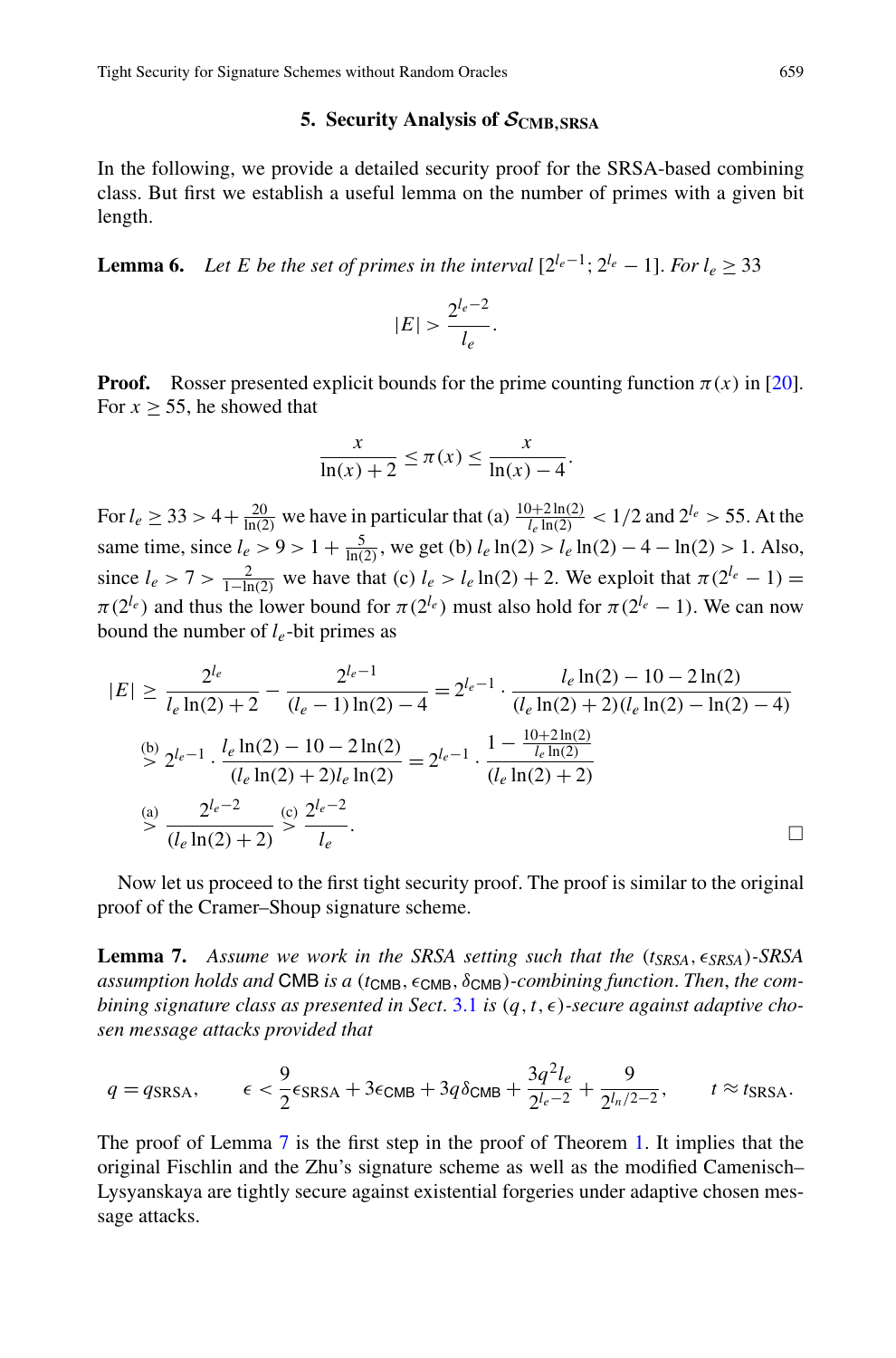**Proof.** Assume that A is a forger that  $(q, t, \epsilon)$ -breaks the strong existential unforgeability of  $S_{\text{CMB SRSA}}$ . Then, we can construct a simulator  $\beta$  that, by interacting with A, solves the SRSA problem in time  $t_{SRSA}$  with advantage  $\epsilon_{SRSA}$ . We consider three types of forgers that after *q* queries  $m_1, \ldots, m_q$  and corresponding responses  $(r_1, s_1, e_1), \ldots, (r_a, s_a, e_a)$  partition the set of all possible forgeries  $(m^*, (r^*, s^*, e^*))$ . In the proof, we treat all types of attackers differently. At the beginning, we let  $B$  guess with probability at least  $\frac{1}{3}$  which forgery A outputs. Lemma [7](#page-18-1) then follows by a standard averaging argument. We assume that  $\mathcal B$  is given an SRSA challenge instance  $(\hat u, n)$ . Let Pr[*Si*] denote the success probability of an attacker to successfully forge signatures in Game *i*.

- *Type I Forger*  $(e^* \notin \{e_1, \ldots, e_q\})$ Suppose  $\beta$  guesses that  $\mathcal A$  is a Type I Forger.
- Game<sub>0</sub> This is the original attack game. By assumption,  $\mathcal{A}(q, t, \epsilon)$ -breaks SIG<sub>CMB</sub>, SRSA when interacting with the signing oracle  $\mathcal{O}(SK, \cdot)$ . We have that,

<span id="page-19-0"></span>
$$
Pr[S_0] = \epsilon. \tag{5}
$$

Game<sub>1</sub> Now,  $\beta$  constructs the values  $u, v, w$  using the SRSA challenge instead of choosing them randomly from  $QR_n$ . First, B chooses q random primes  $e_1, \ldots, e_q \stackrel{\$}{\leftarrow}$ *E* and three random elements  $t'_0, t''_0$  $\overset{\$}{\leftarrow}$  Z<sub>(n−1)/4</sub> and *t*<sub>0</sub>  $\overset{\$}{\leftarrow}$  Z<sub>3(n−1)/4</sub>. In the following, let  $\bar{e} := \prod_{k=1}^q e_k$ ,  $\bar{e}_i := \prod_{k=1, k \neq i}^q e_k$  and  $\bar{e}_{i,j} := \prod_{k=1, k \neq i, k \neq j}^q e_k$ . The simulator computes  $u = \hat{u}^{2t_0\bar{e}}, v = \hat{u}^{2t'_0\bar{e}}, w = \hat{u}^{2t''_0\bar{e}}$  using the SRSA challenge. Since the  $t_0, t'_0, t''_0$ are not chosen uniformly at random from  $\mathbb{Z}_{p'q'}$ , we must analyze the success probability for A to detect our construction. Observe that  $(n-1)/4 = p'q' + (p'+q')/2$  $p'q'$ . Without loss of generality let  $p' > q'$ . Now, the probability of a randomly chosen  $x \in \mathbb{Z}_{(n-1)/4}$  not to be in  $\mathbb{Z}_{p'q'}$  is

$$
\Pr[x \stackrel{\$}{\leftarrow} \mathbb{Z}_{(n-1)/4}, x \notin \mathbb{Z}_{p'q'}] = 1 - \frac{|\mathbb{Z}_{p'q'}|}{|\mathbb{Z}_{(n-1)/4}|} = \frac{(p' + q')}{(2p'q' + p' + q')}
$$

$$
< \frac{1}{q' + 1} < 2^{-(|q'|_2 - 1)}.
$$

With the same arguments we can show that  $t_0$  is also distributed almost uniformly at random in  $\mathbb{Z}_{p'q'}$  and  $\mathbb{Z}_{3p'q'}$ . Since the  $e_i$  are primes smaller than  $p'$  and  $q'$ , it holds that  $e_i / p'q'$ . Therefore, the distribution of the generators is almost equal to the previous game and we get by a union bound that

$$
Pr[S_1] \ge Pr[S_0] - 3 \cdot 2^{-(l_n/2 - 2)}.
$$
 (6)

Game<sub>2</sub> Now, B simulates  $O(SK, \cdot)$  by answering A's signature queries. Subsequently, set  $z_j = z(r_j, m_j)$  and  $z^* = z(r^*, m^*)$ . The simulator B sets  $PK = (u, v, w, n)$  and for all  $j \in \{1, ..., q\}$  it chooses a random  $r_j \in \mathcal{R}_{CMB}$  and outputs  $\sigma_j = (r_j, s_j, e_j)$  with  $s_j = (uv^r w^{z_j})^{\frac{1}{e_j}} = \hat{u}^{2(t_0 + t'_0 r_j + t''_0 z_j)\bar{e}_j}$ . The distribution of the so computed values is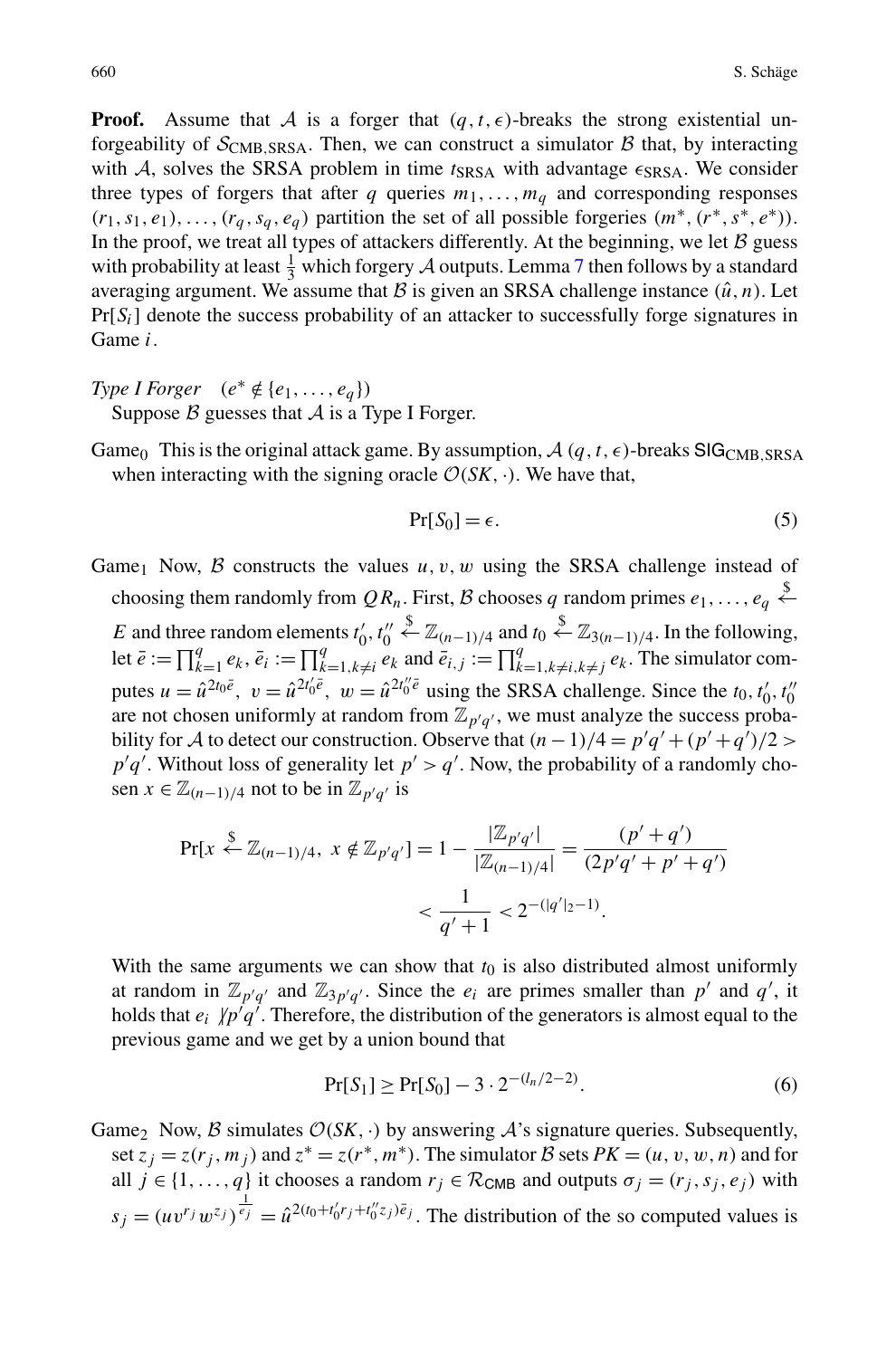Tight Security for Signature Schemes without Random Oracles 661

equal to the previous game and

$$
Pr[S_2] = Pr[S_1]. \tag{7}
$$

Game<sub>3</sub> Now, consider A's forgery  $(m^*, (r^*, s^*, e^*))$ . Define  $\hat{e} = (t_0 + t_0'r^* + t_0''z^*)$ . For *A*'s forgery it holds that  $(s^*)^{e^*} = \hat{u}^{2\bar{e}\hat{e}}$ . We also have that  $gcd(e^*, 2\bar{e}\hat{e}) = gcd(e^*, \hat{e})$ since by assumption we know that  $gcd(e^*, 2\bar{e}) = 1$ . We will now analyze the probability for the event  $gcd(e^*, \hat{e}) < e^*$  to happen. If  $gcd(e^*, \hat{e}) = e^*$  (or  $\hat{e} = 0 \mod e^*$ ) B simply aborts and restarts. Since  $|e^*|_2 = l_e$ , it holds that  $gcd(e^*, p'q') < e^*$ . Write *t*<sub>0</sub> ∈  $\mathbb{Z}_{3(n-1)/4}$  as *t*<sub>0</sub> = *t*<sub>0</sub>,1</sub> + *p*'*q*'*t*<sub>0</sub>,2 where *t*<sub>0</sub>,2</sub> ∈ [0; 2] and *t*<sub>0,1</sub> ∈ [0, *p*'*q*' − 1] and observe that  $\hat{A}$ 's view is independent from  $t_{0,2}$ . Let  $T = \hat{e} - p'q't_{0,2}$ . We now argue that there exists at most one  $\tilde{t}_{0,2} \in [0; 2]$  such that  $T + \tilde{t}_{0,2} p' q' = 0 \text{ mod } e^*$ . This is crucial because if A produces forgeries with  $T + \tilde{t}_{0,2} p' q' = 0 \text{ mod } e^*$  for all  $\tilde{t}_{0,2} \in [0, 2]$  it always holds that  $gcd(e^*, \hat{e}) = e^*$  and B cannot extract a solution the SRSA challenge (using the techniques described below).

Assume there exists at least one such  $\tilde{t}_{0,2}$ . Then, we have that  $T + \tilde{t}_{0,2} p' q' =$ 0 mod  $e^*$ . Let us analyze the remaining possibilities  $\tilde{t}_{0,2} \pm 1$  mod 3 and  $\tilde{t}_{0,2} \pm 2$  mod 3 as  $A = T + \tilde{t}_{0,2}p'q' \pm p'q' \mod e^*$  and  $B = T + \tilde{t}_{0,2}p'q' \pm 2p'q' \mod e^*$ . Since  $gcd(e^*, p'q') < e^*$ , we know that  $p'q' \neq 0 \mod e^*$ . As  $T + \tilde{t}_{0,2}p'q' = 0 \mod e^*$ , we must have that  $A \neq 0$  mod  $e^*$ . Also, because  $e^*$  is odd we know that  $2p'q' \neq$ 0 mod  $e^*$  and thus  $B \neq 0$  mod  $e^*$ . So, because there can only exist at most one  $\tilde{t}_{0,2}$  ∈ [0; 2] with gcd( $e^*, \hat{e}$ ) =  $e^*$  and since this  $\tilde{t}_{0,2}$  is hidden from A's view, A's probability to output it is at most 1*/*3. This means that with probability at least 2*/*3, B has that  $gcd(e^*, \hat{e}) = d < e^*$ . From A's forgery  $(m^*, (r^*, s^*, e^*))$ , B can now find a solution to the SRSA challenge by computing  $a, b \in \mathbb{Z}$  with  $gcd(e^*/d, 2\bar{e}\hat{e}/d)$  =  $ae^*/d + b2\bar{e}\hat{e}/d = 1$  and

<span id="page-20-0"></span>
$$
(\hat{u}^{d/e^*} = \hat{u}^a(s^*)^b, e^*/d).
$$

Finally, we have that

$$
Pr[S_3] \ge 2 \cdot Pr[S_2]/3 \tag{8}
$$

and

<span id="page-20-1"></span>
$$
Pr[S_3] = \epsilon_{SRSA}.
$$
\n(9)

Plugging in ([5\)](#page-19-0)–[\(9](#page-20-0)), we get that  $\epsilon \leq \frac{3}{2} \epsilon_{\text{SRSA}} + 3 \cdot 2^{2-l_n/2}$ .

*Type II Forger*  $(e^* = e_i \text{ and } r^* \neq r_i)$ 

Now suppose  $\beta$  expects  $\mathcal A$  to be a Type II Forger. We only present the differences to the previous proof.

Game<sub>1</sub> First, B randomly chooses *q distinct*  $l_e$ -bit primes  $e_1, \ldots, e_q$  and *q* random elements  $r_1, \ldots, r_q \in \mathcal{R}_{CMB}$ . Additionally, it chooses three random elements  $t_0, t'_0, t''_0$ from  $\mathbb{Z}_{(n-1)/4}$ . Next, B computes  $u = \hat{u}^{2(t_0\bar{e} + \sum_{i=1}^q r_i\bar{e}_i)}$ ,  $v = \hat{u}^{2(t'_0\bar{e} - \sum_{i=1}^q \bar{e}_i)}$ , and  $w =$  $\hat{u}^{2t_0''\bar{e}}$  using the SRSA challenge. Again,

$$
Pr[S_1] \ge Pr[S_0] - 3 \cdot 2^{-(l_n/2 - 2)}.
$$
\n(10)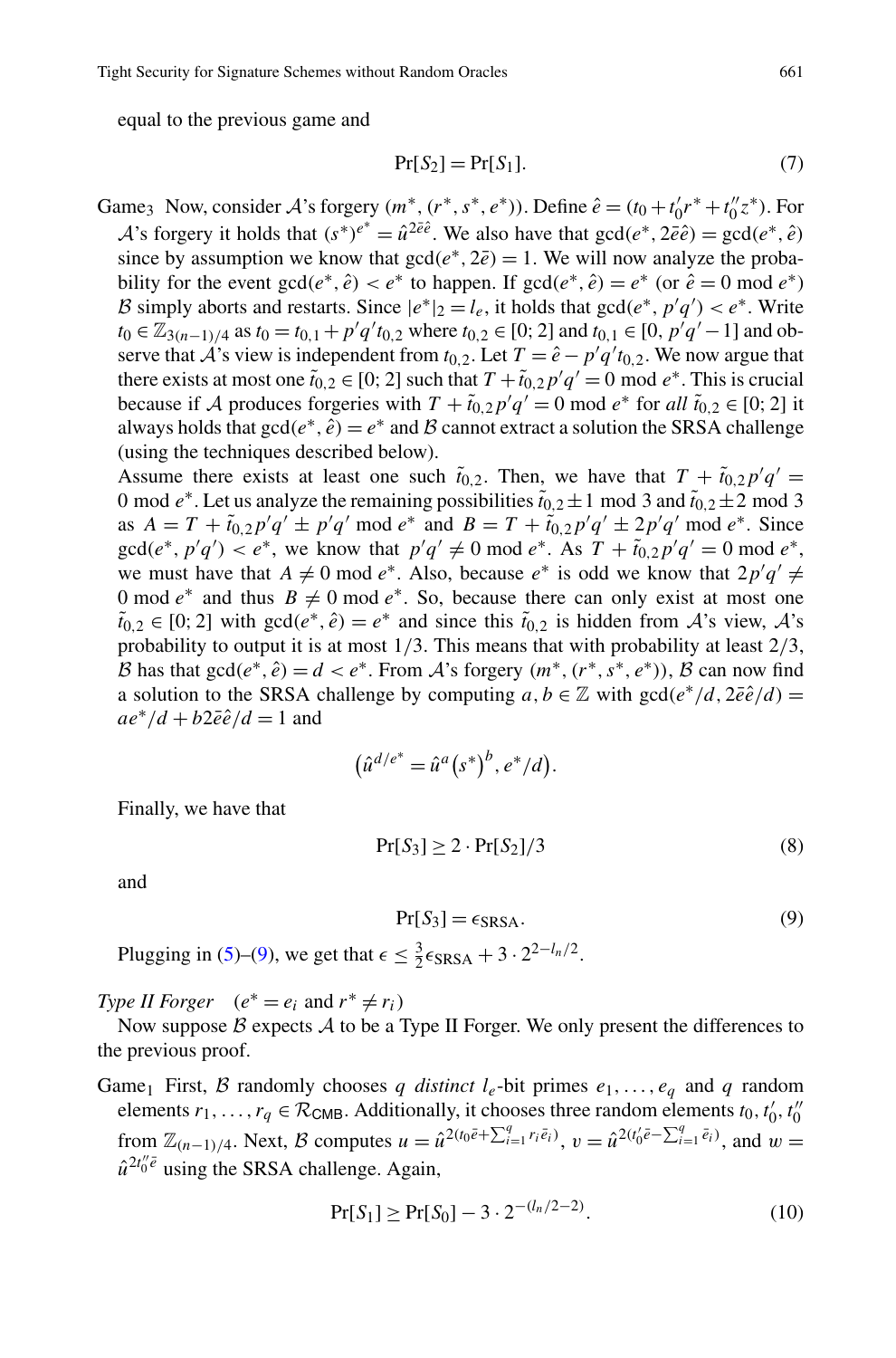Game<sub>2</sub> Now B simulates the signing oracle  $\mathcal{O}(SK, \cdot)$ . On each signature query  $m_i$  with  $j \in \{1, ..., q\}, \mathcal{B}$  responds with  $\sigma_i = (r_i, s_i, e_j)$  using the pre-computed  $r_j$  and  $e_j$ and computing  $s_i$  as

$$
s_j = (uv^{r_j} w^{z_j})^{\frac{1}{e_j}} = \hat{u}^{2((t_0 + t'_0 r_j + t''_0 z_j)\bar{e}_j + \sum_{i=1}^q r_i \bar{e}_{i,j} - r_j \sum_{i=1}^q \bar{e}_{i,j})}
$$
  
=  $\hat{u}^{2((t_0 + t'_0 r_j + t''_0 z_j)\bar{e}_j + \sum_{i=1, i \neq j}^q (r_i - r_j)\bar{e}_{i,j})}$ .

Since we have chosen the  $e_i$  to be distinct primes, we have by a union bound that

<span id="page-21-0"></span>
$$
\Pr[S_2] \ge \Pr[S_1] - \frac{q^2}{|E|}.\tag{11}
$$

Game<sub>3</sub> Now consider A's forgery  $(m^*, (r^*, s^*, e^*))$ . By assumption there is an  $i \in$  $\{1, \ldots, q\}$  with  $e^* = e_i$  and  $r_i \neq r^*$ . Then we have that

$$
((s^*) \cdot \hat{u}^{-2((t_0+t'_0r^*+t''_0z^*)\bar{e}_i+\sum_{j=1,j\neq i}^q (r_j-r^*)\bar{e}_{i,j})})^{e_i} = \hat{u}^{2(r_i-r^*)\bar{e}_i}.
$$

Since  $|r_i - r^*| < e_i$  and  $e_i$  is an odd prime, we have that  $gcd(2(r_i - r^*), e_i) = 1$  and as before we can compute  $\hat{u}^{\frac{1}{e_i}}$  which is a solution to the SRSA challenge.

<span id="page-21-1"></span>
$$
Pr[S_3] = \epsilon_{SRSA}.
$$
 (12)

Summing up ([10\)](#page-20-1)–[\(12](#page-21-0)), we get that  $\epsilon \leq \epsilon_{\text{SRSA}} + q^2/|E| + 3 \cdot 2^{2-l_n/2}$ .

*Type III Forger*  $(e^* = e_i \text{ and } r^* = r_i)$ 

In case  $\beta$  expects  $\mathcal A$  to be a Type III Forger, there are only minor differences as compared to the previous proof.

Game<sub>1</sub> First, B randomly chooses  $q \, l_e$ -bit primes  $e_1, \ldots, e_q$  and  $q$  random  $z_1, \ldots, z_q \in$  $\mathcal{Z}_{CMB}$ . Then, B draws three random elements  $t_0, t'_0, t''_0$  from  $\mathbb{Z}_{(n-1)/4}$ . Next, B computes *u*, *v*, and *w* as  $u = \hat{u}^{2(t_0 \bar{e} + \sum_{i=1}^q z_i \bar{e}_i)}$ ,  $v = \hat{u}^{2t_0' \bar{e}}$ , and  $w = \hat{u}^{2(t_0'' \bar{e} - \sum_{i=1}^q \bar{e}_i)}$ .

$$
Pr[S_1] \ge Pr[S_0] - 3 \cdot 2^{-(l_n/2 - 2)}.
$$
\n(13)

Game<sub>2</sub> This game is equal to the previous game except that we require the  $e_i$  to be all distinct. We have that

$$
Pr[S_2] \ge Pr[S_1] - \frac{q^2}{|E|}.
$$
\n(14)

Game<sub>3</sub> Now B simulates the signing oracle. For each query  $m_j$  with  $j \in \{1, ..., q\}, \mathcal{B}$ computes  $r_j = z^{-1}(z_j, m_j)$ . If  $r_j \notin \mathcal{R}$ , B aborts. Otherwise B outputs the signature  $\sigma_j = (r_j, s_j, e_j)$  with  $s_j$  being computed as

$$
s_j = (uv^{r_j} w^{z_j})^{\frac{1}{e_j}} = \hat{u}^{2((t_0 + t'_0 r_j + t''_0 z_j)\tilde{e}_j + \sum_{i=1}^q z_i \tilde{e}_{i,j} - z_j \sum_{i=1}^q \tilde{e}_{i,j})}
$$
  
=  $\hat{u}^{2((t_0 + t'_0 r_j + t''_0 z_j)\tilde{e}_j + \sum_{i=1, i \neq j}^q (z_i - z_j)\tilde{e}_{i,j})}$ .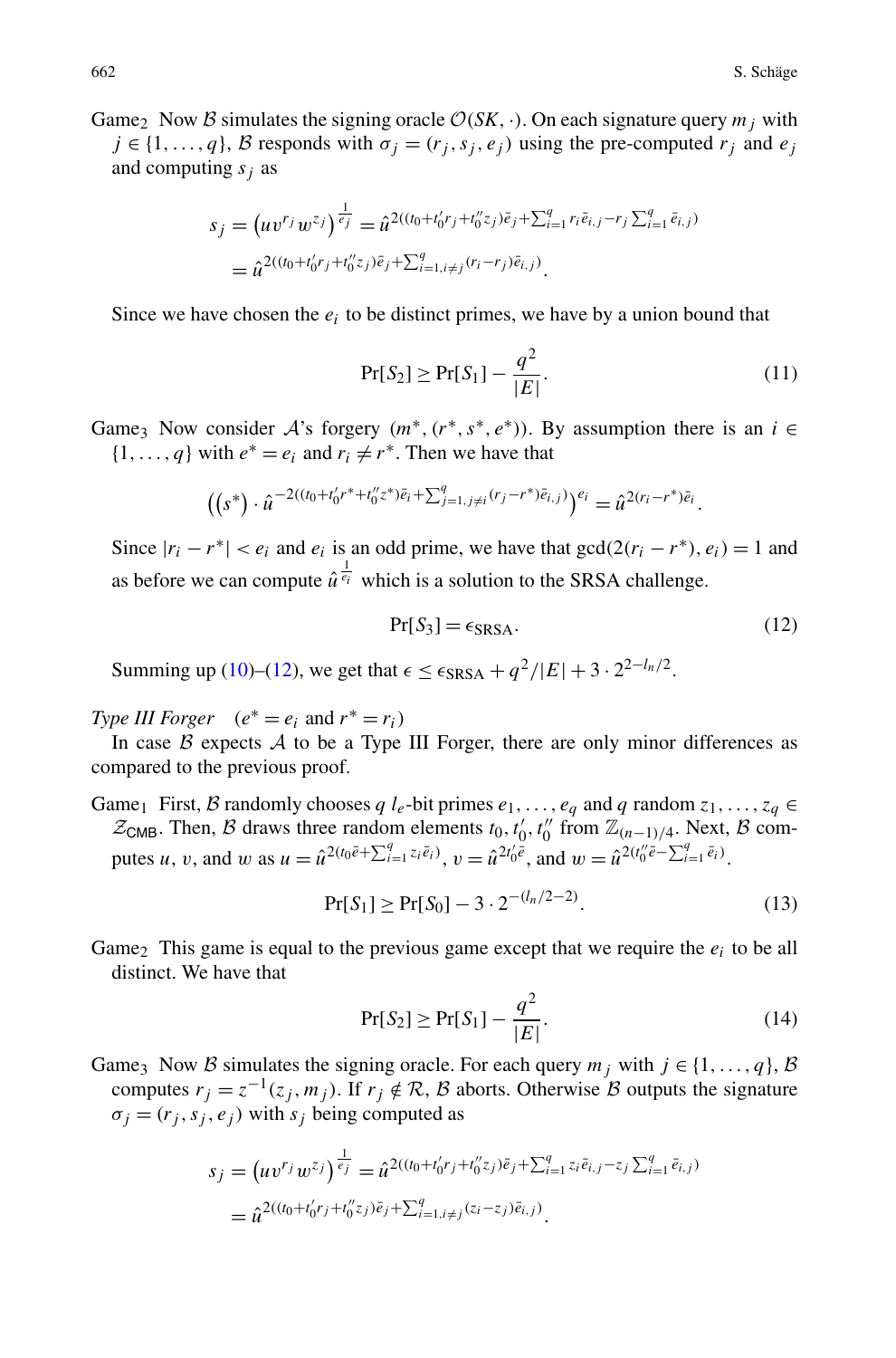To bound the probability of  $\beta$  to abort observe that the properties of the combining function guarantee that the  $r_i$  are indistinguishable from uniformly random values over  $\mathcal{R}_{\text{CMB}}$  such that,

$$
\Pr[S_3] \ge \Pr[S_2] - q\delta_{\text{CMB}}.\tag{15}
$$

When using  $CMB_1$ ,  $CMB_2$ , or  $CMB_3$  the  $r_i$  are even statistically close to uniform.

Game<sub>4</sub> This game is like the previous one except that  $\beta$  aborts whenever there is a collision such that  $z_i = z(r_i, m_i) = z(r_i, m^*) = z^*$  for some  $r_i$ . Observe that we must have  $m^* \neq m_i$ , otherwise A just replayed the *i*-th message/signature pair. For all  $t_{CMB}$ -time attackers such a collision happens with probability at most  $\epsilon_{CMB}$ . Therefore,

<span id="page-22-1"></span>
$$
\Pr[S_4] \ge \Pr[S_3] - \epsilon_{\text{CMB}}.\tag{16}
$$

Consider A's forgery  $(m^*, (r^*, s^*, e^*))$ . By assumption, there is one index  $i \in$  $\{1, \ldots, q\}$  with  $e^* = e_i$  and  $r^* = r_i$ . For this index it holds that

$$
\big( \big( s^* \big) \cdot \hat{u}^{-2((t_0+t_0'r^*+t_0''z^*)\bar{e}_i+\sum_{j=1, j\neq i}^q (z_j-z^*)\bar{e}_{i,j})} \big)^{e_i} = \hat{u}^{2(z_i-z^*)\bar{e}_i}.
$$

Since we have excluded collisions, it follows that  $z_i \neq z^*$ . As  $|z_i - z^*| \leq e_i$ , B can compute  $\hat{u}^{\frac{1}{e_i}}$  as a solution to the SRSA challenge. Finally,

$$
Pr[S_4] = \epsilon_{SRSA}.
$$
 (17)

Summing up [\(13\)](#page-21-1)–([17\)](#page-22-1), we get that  $\epsilon \leq \epsilon_{SRSA} + \epsilon_{CMB} + q\delta_{CMB} + q^2/|E| + 3 \cdot 2^{2-l_n/2}$ .<br>Applying Lemma 6 to bound  $|E|$  completes the proof Applying Lemma  $6$  to bound  $|E|$  completes the proof.

<span id="page-22-0"></span>*Remark 1.* As shown in Sect. [3.1](#page-11-2) one can, using our terminology, view the Zhu signature scheme as a combining scheme that relies on  $\text{CMB}_3$  and Lemma [2](#page-8-1). Note that the application of a hash function does not influence  $\delta_{\text{CMB}}$ , solely  $\epsilon_{\text{CMB}}$  is affected. Therefore, for the combining function obtained as a sequential combination of a hash function and CMB<sub>3</sub> to the input message,  $\delta_{\text{CMB}}$  is entirely determined by CMB<sub>3</sub>. So, let us in the following solely concentrate on  $CMB<sub>3</sub>$ . In the original, flawed proof in [[23](#page-29-3)[,24](#page-29-1)], Zhu uses parameter lengths with  $l_r = l_m$ . As a consequence we only get that  $\delta_{CMB} \leq 1$ . This is problematic in the security proof as for the probability bound of the signature scheme we only know that  $\epsilon \leq \epsilon_{\text{SRSA}} + 3\epsilon_{\text{CMB}} + 3q\delta_{\text{CMB}} + \frac{3q^2}{|E|} + 9 \cdot 2^{2-l_n/2}$ . We thus cannot argue that  $\epsilon$  is negligible and the signature scheme secure. Joye in [[14\]](#page-29-5) fixed this problem simply by using parameter sizes  $l_r$  and  $l_m$  with  $l_r > l_m$  such that  $\delta_{\text{CMB}} \leq 2^{l_m - l_r}$  is negligible.

# **6. Security Analysis of**  $S_{\text{CMB},\text{SDH}}$

In the following we show how to transfer the security proof of the combining class to the SDH setting.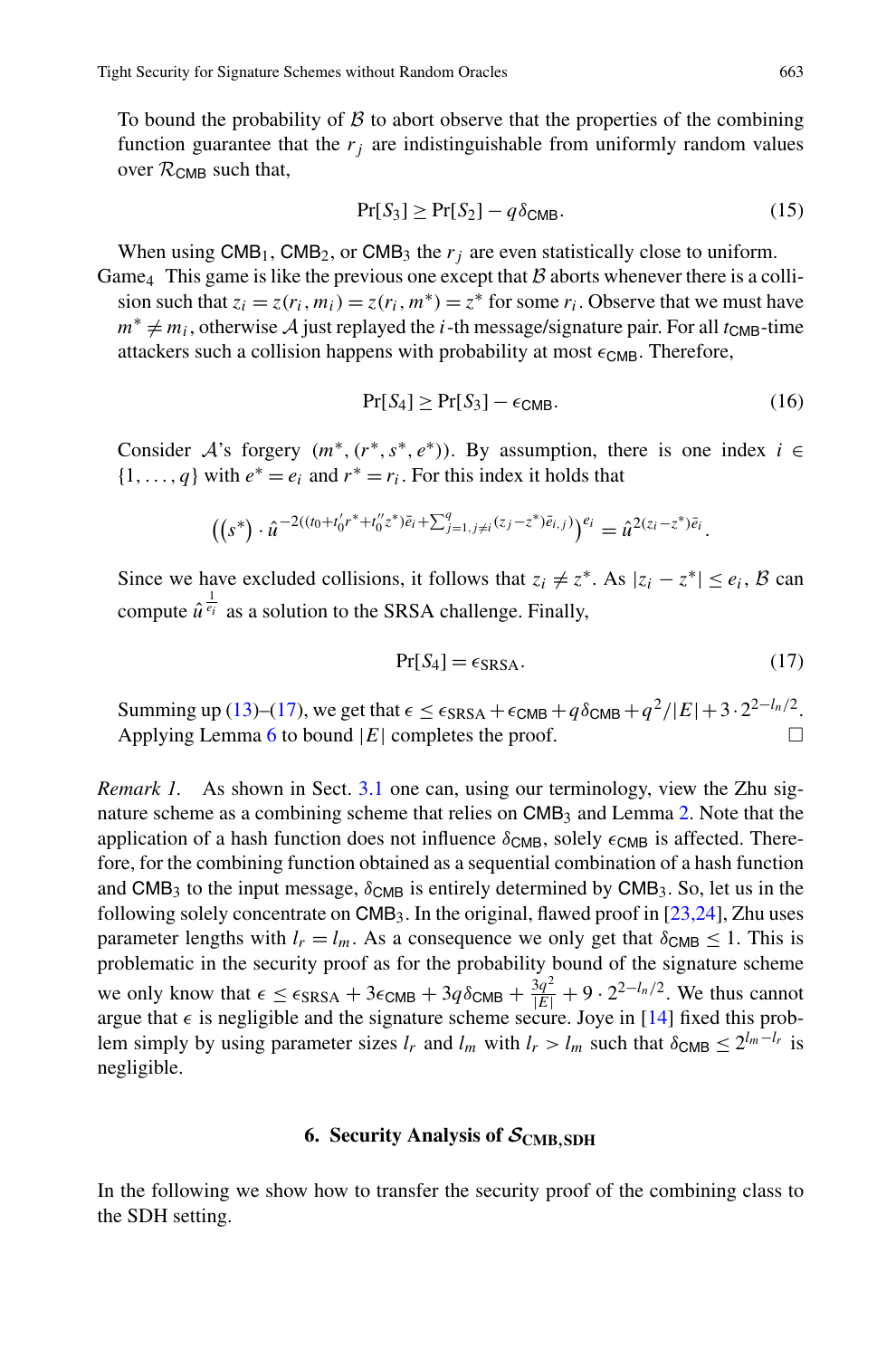<span id="page-23-0"></span>**Lemma 8.** Assume we work in the SDH setting such that the  $(t_{SDH}, \epsilon_{SDH})$ -SDH as*sumption holds and* CMB *is a* ( $t$ <sub>CMB</sub>,  $\epsilon$ <sub>CMB</sub>,  $\delta$ <sub>CMB</sub>)*-combining function. Then, the combining signature class as presented in Sect.* [3.1](#page-11-2) *is*  $(q, t, \epsilon)$ -secure against adaptive cho*sen message attacks provided that*

$$
q = q_{\text{SDH}}, \qquad \epsilon \leq 3\epsilon_{\text{SDH}} + 3\epsilon_{\text{CMB}} + 3q\delta_{\text{CMB}} + \frac{3q^2}{p}, \qquad t \approx t_{\text{SDH}}.
$$

*In particular*, *this means that the SDH-based Camenisch–Lysyanskaya scheme is tightly secure against existential forgeries under adaptive chosen message attacks*.

**Proof.** The proof of Lemma [8](#page-23-0) is the second step in the proof of Theorem [1.](#page-14-2) We consider three types of forgers that after *q* queries  $m_1, \ldots, m_q$  and corresponding responses  $(r_1, s_1, t_1), \ldots, (r_q, s_q, t_q)$  partition the set of all possible forgeries  $(m^*, (r^*, s^*, t^*))$ . The simulator B is given  $(g_1, g_1^x, g_1^{(x^2)}, \ldots, g_1^{(x^q)}, g_2, g_2^x)$ .

- *Type I Forger* (*t*<sup>∗</sup> ∉ {*t*<sub>1</sub>*,...,t*<sub>*q*</sub>}) Suppose  $\beta$  guesses that  $\mathcal A$  is a Type I Forger.
- Game<sub>0</sub> This is the original attack game. By assumption,  $A(q, t, \epsilon)$ -breaks SIG<sub>CMB</sub>, SDH when interacting with the signing oracle  $\mathcal{O}(SK, \cdot)$ . We have that,

<span id="page-23-1"></span>
$$
Pr[S_0] = \epsilon. \tag{18}
$$

Game<sub>1</sub> Now,  $\beta$  constructs the values  $a, b, d$  using the SDH challenge instead of choosing them randomly. First, B chooses q random values  $t_1, \ldots, t_q \stackrel{\$}{\leftarrow} \in \mathbb{Z}_p$  and three random elements  $t_0, t'_0, t''_0$  $\overset{\$}{\leftarrow} \mathbb{Z}_p$ . In the following, let  $\bar{t} := \prod_{k=1}^q (t_k + x)$ ,  $\bar{t}_i := \prod_{k=1, k \neq i}^q (t_k + x)$  and  $\bar{t}_{i,j} := \prod_{k=1, k \neq i, k \neq j}^q (t_k + x)$ . The simulator computes  $a = g_1^{t_0 t}, b = g_1^{t'_0 t}, d = g_1^{t''_0 t}$ 1 Since the  $t_0, t'_0, t''_0$  are chosen uniformly at random from  $\mathbb{Z}_p$ , we have

$$
Pr[S_1] = Pr[S_0].
$$
\n<sup>(19)</sup>

Game<sub>2</sub> Now, B simulates  $O(SK, \cdot)$  by answering A's signature queries. As before, let  $z_j = z(r_j, m_j)$  and  $z^* = z(r^*, m^*)$ . The simulator B sets  $PK = g_2^x$  and for all  $j \in \{1, ..., q\}$  it chooses a random  $r_j \in \mathcal{R}_{\text{CMB}}$  and outputs  $\sigma_j = (r_j, s_j, t_j)$  with  $s_j =$  $(ab^{r_j}d^{z_j})^{1/(x+t_j)} = g_1^{(t_0+t'_0r_j+t''_0z_j)\bar{t}_j}.$ 

$$
Pr[S_2] = Pr[S_1].
$$
\n<sup>(20)</sup>

Game<sub>3</sub> Now, consider A's forgery  $(m^*, (r^*, s^*, t^*))$ . We have that  $t^* \notin \{t_1, \ldots, t_q\}$  and

$$
e(s^*, PKg_2^{t^*}) = e(ab^{r^*}d^{z(r^*,m^*)}, g_2)
$$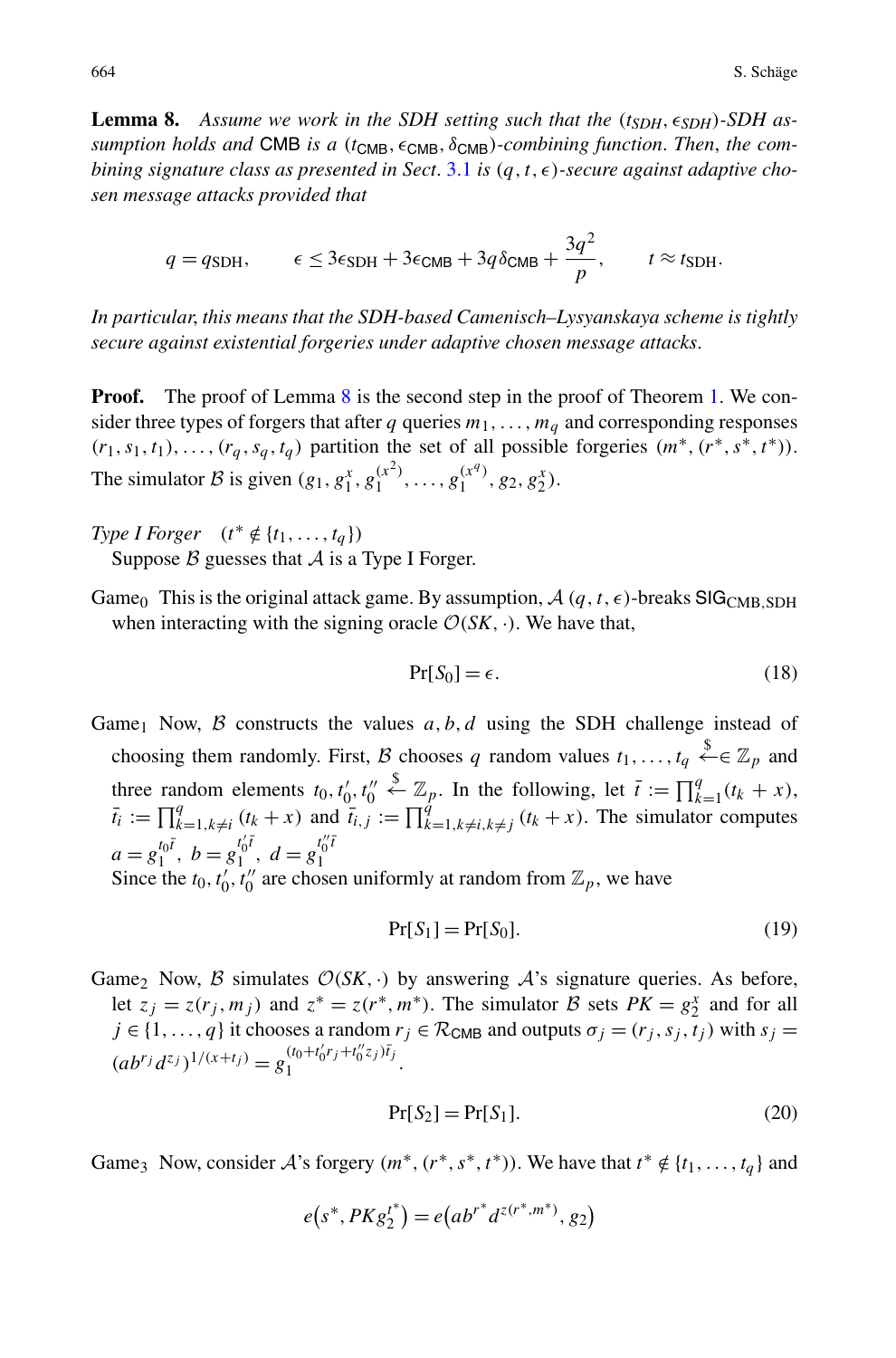which is equivalent to

<span id="page-24-0"></span>
$$
s^* = (ab^{r^*}d^{z(r^*,m^*)})^{1/(x+t^*)}
$$
  
= 
$$
g_1^{\bar{t}(t_0+t'_0r^*+t''_0z(r^*,m^*))/(x+t^*)}
$$
.

B can now find a solution to the SDH challenge by computing  $D \in \mathbb{Z}_p$  with  $D \neq 0$ and a polynomial  $f'(x) \in \mathbb{Z}_p[x]$  of degree  $q - 1$  such that  $\bar{t} = f'(x)(x + t^*) + D$ . We get that

$$
g_1^{1/(t^*+x)} = ((s^*)^{1/(t_0+t'_0r^*+t''_0z(r^*,m^*))}g_1^{-f'(x)})^{1/D}.
$$

Finally, we have that

<span id="page-24-1"></span>
$$
Pr[S_3] = Pr[S_2] = \epsilon_{SDH} . \qquad (21)
$$

Plugging in ([18\)](#page-23-1)–[\(21](#page-24-0)), we get that  $\epsilon = \epsilon_{SDH}$ .

*Type II Forger*  $(t^* = t_i \text{ and } r^* \neq r_i)$ 

Now suppose  $\beta$  expects  $\mathcal A$  to be a Type II Forger. We only present the differences to the previous proof.

Game<sub>1</sub> First, B randomly chooses q distinct elements  $t_1, \ldots, t_q \in \mathbb{Z}_p$  and q random elements  $r_1, \ldots, r_q \in \mathcal{R}_{CMB}$ . Additionally, it chooses three random elements  $t_0, t'_0, t''_0 \in \mathbb{Z}_p$ . Next, B computes  $a = g_1^{(t_0\bar{t} + \sum_{i=1}^q r_i\bar{t}_i)}, b = g_1^{(t'_0\bar{t} - \sum_{i=1}^q \bar{t}_i)},$  and  $d = g_1^{t''_0\bar{t}}$ 1 Again,

$$
Pr[S_1] = Pr[S_0].
$$
\n<sup>(22)</sup>

Game<sub>2</sub> Now B simulates the signing oracle  $\mathcal{O}(SK, \cdot)$ . On each signature query  $m_i$  with  $j \in \{1, \ldots, q\}, \mathcal{B}$  responds with  $\sigma_i = (r_i, s_j, t_i)$  using the pre-computed  $r_j$  and  $t_j$  and computing *sj* as

$$
s_j = (ab^{r_j}d^{z_j})^{1/(x+t_j)} = g_1^{(t_0+t'_0r_j+t''_0z_j)\bar{t}_j + \sum_{i=1, i \neq j}^{q} (r_i-r_j)\bar{t}_i, j},
$$
  
\n
$$
\Pr[S_2] \ge \Pr[S_1] - q^2/p.
$$
\n(23)

Game<sub>3</sub> Now consider  $A$ 's forgery  $(m^*, (r^*, s^*, t^*))$ . By assumption there is a  $k \in$  $\{1, \ldots, q\}$  with  $t^* = t_k$  and  $r_k \neq r^*$ . Then we have that

$$
s^* = (ab^{r^*}d^{z^*})^{1/(x+t^*)} = (g_1^{(t_0+t'_0r^*+t''_0z^*)\bar{t} + \sum_{i=1}^q (r_i - r^*)\bar{t}_i})^{1/(x+t^*)}
$$
  
= 
$$
(g_1^{(t_0+t'_0r^*+t''_0z^*)\bar{t} + \sum_{i=1, i\neq k}^q (r_i - r^*)\bar{t}_i + (r_k - r^*)\bar{t}_k})^{1/(x+t_k)}.
$$
 (24)

Again we can compute  $D \neq 0$  and  $f'(x)$  with  $\bar{t}_k = f'(x)(x + t_k) + D$  using long division. Therefore,

$$
\left(s^*g_1^{-(t_0+t_0'r^*+t_0''z^*)\bar{t}_k+\sum_{i=1,i\neq k}^q (r_i-r^*)\bar{t}_{i,k}+(r_k-r^*)f'(x))}\right)^{1/D(r_k-r^*)}=g_1^{1/(x+t_k)}(25)
$$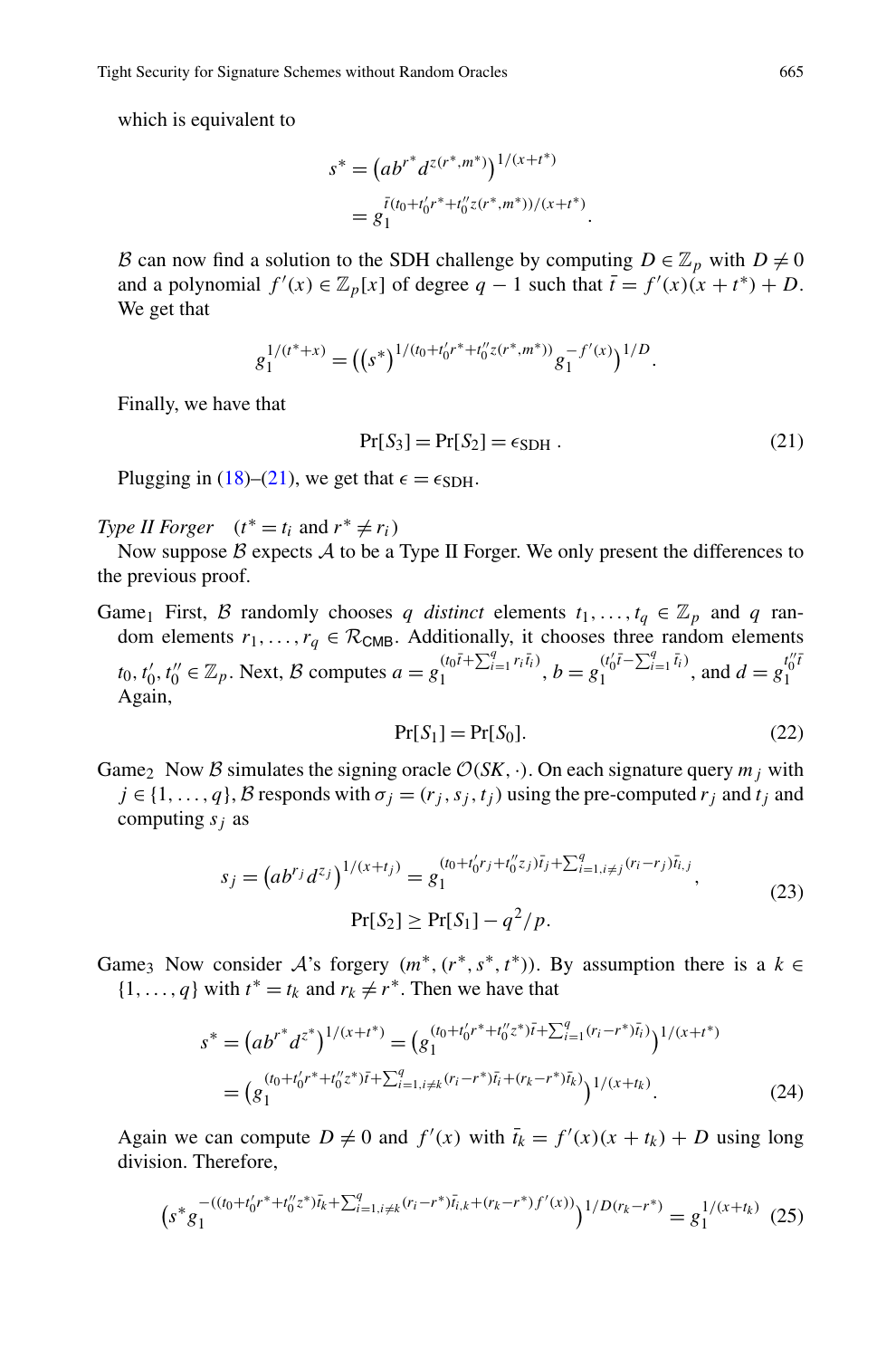constitutes a solution to the SDH challenge,

<span id="page-25-1"></span><span id="page-25-0"></span>
$$
Pr[S_3] = Pr[S_2] = \epsilon_{SDH}.
$$
\n(26)

Summing up ([22\)](#page-24-1)–[\(26](#page-25-0)), we get that  $\epsilon < \epsilon_{SDH} + q^2/p$ .

*Type III Forger*  $(t^* = t_i \text{ and } r^* = r_i)$ 

In case  $\beta$  expects  $\mathcal A$  to be a Type III Forger, there are only minor differences as compared to the previous proof.

Game<sub>1</sub> First, B randomly chooses q values  $t_1, \ldots, t_q \in \mathbb{Z}_p$  and q random values  $z_1, \ldots, z_q \in \mathcal{Z}_{CMB}$ . Then, B draws three random elements  $t_0, t'_0, t''_0$  from  $\mathbb{Z}_p$ . Next, B computes a, b, and c as  $a = g_1^{t_0 \bar{t} + \sum_{i=1}^q z_i \bar{t}_i}$ ,  $b = g_1^{t'_0 \bar{t}}$ , and  $c = g_1^{t''_0 \bar{t} - \sum_{i=1}^q \bar{t}_i}$ .

$$
Pr[S_1] = Pr[S_0].
$$
\n<sup>(27)</sup>

Game<sub>2</sub> This game is equal to the previous game except that we require the  $t_i$  to be all distinct. We have that

$$
Pr[S_2] \ge Pr[S_1] - q^2/p. \tag{28}
$$

Game<sub>3</sub> Now B simulates the signing oracle. For each queries  $m_j$  with  $j \in \{1, ..., q\}, \mathcal{B}$ computes  $r_j = z^{-1}(z_j, m_j)$ . If  $r_j = \perp$ , B aborts. Otherwise B outputs the signature  $\sigma_i = (r_i, s_i, t_i)$  with  $s_i$  being computed as

$$
s_j = (ab^{r_j}d^{z_j})^{1/(x+t_j)} = g_1^{(t_0+t'_0r_j+t''_0z_j)\overline{t}_j + \sum_{i=1, i \neq j}^q (z_i-z_j)\overline{t}_{i,j}}.
$$

We have,

$$
Pr[S_3] \ge Pr[S_2] - q\delta_{\text{CMB}}.\tag{29}
$$

Game<sub>4</sub> Consider A's forgery  $(m^*, (r^*, s^*, t^*))$ . By assumption, there is one index  $k \in \{1, ..., q\}$  with  $t^* = t_k$  and  $r^* = r_k$ . This game is like the previous one except that B aborts whenever there occurs a collision  $m^* \neq m_k$  such that  $z_k = z(r_k, m_k) =$  $z(r_k, m^*) = z^*$ . For all  $t_{CMB}$ -time attackers this happens with probability at most  $\epsilon$ <sub>CMB</sub>. Therefore,

<span id="page-25-2"></span>
$$
\Pr[S_4] \ge \Pr[S_3] - \epsilon_{\text{CMB}}.\tag{30}
$$

It now holds that

$$
(s^*g_1^{-(t_0+t_0'r^*+t_0''z^*)\bar{t}_k+\sum_{j=1,j\neq k}^q(z_j-z^*)\bar{t}_{k,j})}(x+t_k)=g_1^{(z_k-z^*)\bar{t}_k}.
$$

Compute  $D \neq 0$  and  $f'(x)$  with  $\bar{t}_k = f'(x)(x + t_k) + D$  as before. We now have that

$$
(s^*g_1^{-(t_0+t_0'r^*+t_0''z^*)\bar{t}_k+\sum_{j=1,j\neq k}^q(z_j-z^*)\bar{t}_{k,j}+(z_k-z^*)f'(x))})^{1/D(z_k-z^*)}=g_1^{1/(x+t_k)}
$$

is a solution to the SDH challenge. Finally,

$$
Pr[S_4] = \epsilon_{SDH}.
$$
\n(31)

Summing up ([27\)](#page-25-1)–[\(31](#page-25-2)), we get that  $\epsilon \leq \epsilon_{SDH} + \epsilon_{CMB} + q\delta_{CMB} + q^2/p$ .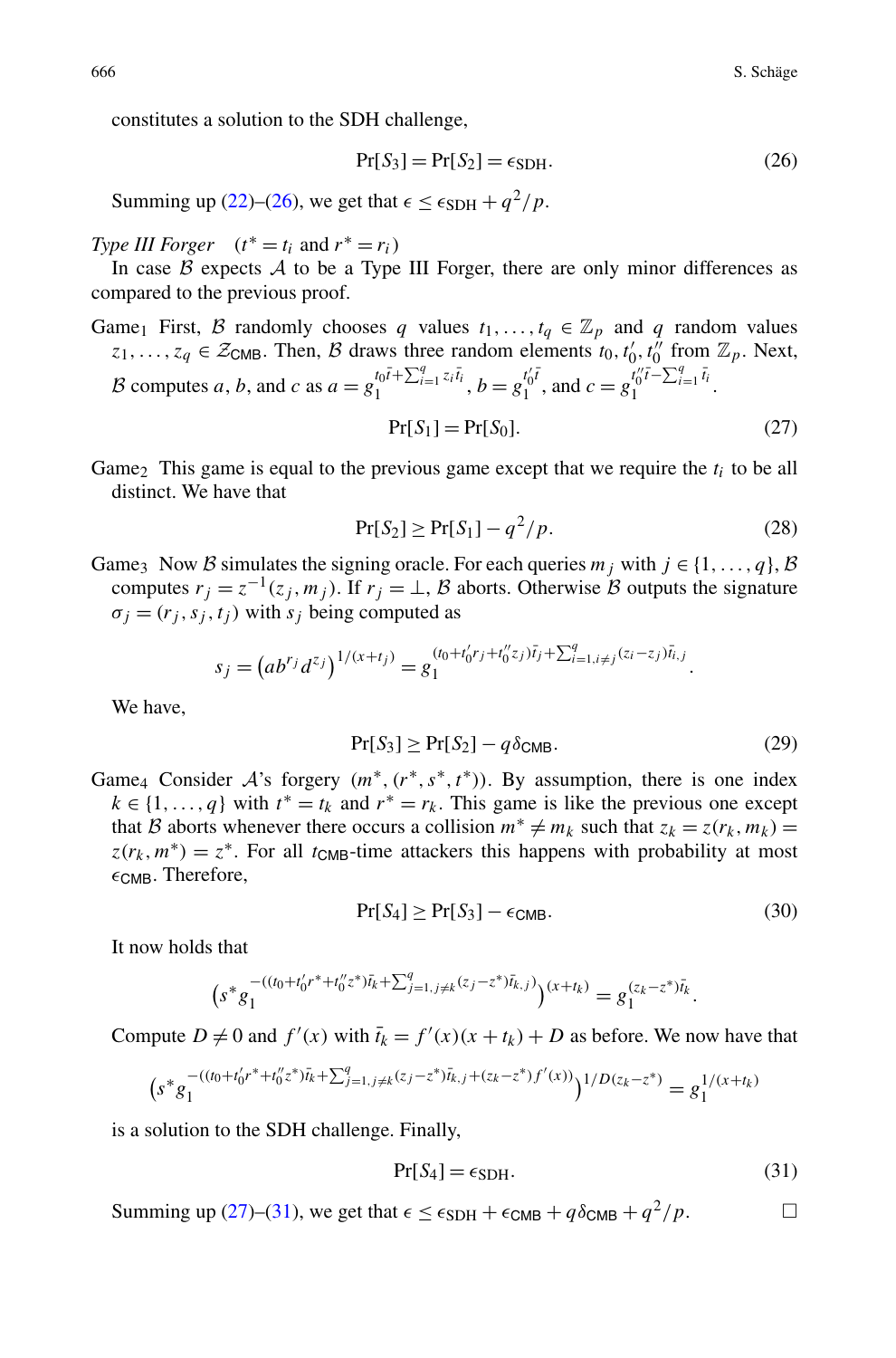#### **7. Security Analysis of the Cramer–Shoup Signature Scheme**

<span id="page-26-0"></span>The original proof in [[9\]](#page-28-3) considers three types of forgers that after *q* queries  $m_1, \ldots, m_q$ and corresponding responses  $(r_1, s_1, e_1), \ldots, (r_q, s_q, e_q)$  partition the set of all possible forgeries *(m*∗*,(r*∗*,s*∗*,e*∗*))*. For the following two forgers the original proof already tightly reduces to the SRSA assumption.

For a *Type I Forger* it holds that  $e^* \notin \{e_1, \ldots, e_a\}$ . The proof is very similar to the proof of *Type I Forgers* in the combining class.

A *Type II Forger* outputs a forgery such that  $e^* = e_j$  for some  $j \in [1; q]$ . It holds that  $c^* = (r^*)^{\tilde{e}} v^{h(m^*)} = (r_j)^{\tilde{e}} v^{h(m_j)} = c_j \text{ mod } n$ . This proof reduces security from the implicit chameleon hash function and the hash function. ( $c^* = c_j$  with  $m^* \neq m_j$  constitutes a collision in the chameleon hash function or a hash collision.)

The only loose reduction is the proof of *Type III Forgers*. A *Type III Forger* outputs a forgery with  $e^* = e_j$  for some  $j \in [1; q]$ . It holds that  $c^* = (r^*)^{\tilde{e}} v^{h(m^*)} \neq (r_j)^{\tilde{e}} v^{h(m_j)} =$ *cj* mod *n*. We will now present a new reduction for *Type III Forgers* that makes use of the technique described in Sect. [4.1](#page-14-3).

<span id="page-26-1"></span>We assume that  $\beta$  is given an SRSA challenge instance  $(\hat{u}, n)$ . Intuitively, we must only give a new proof for the case that the adversary outputs a forgery with  $e^* = e_i$ for some  $j \in [1; q]$  and  $c^* = (r^*)^{\tilde{e}} v^{h(m^*)} \neq (r_j)^{\tilde{e}} v^{h(m_j)} = c_j \text{ mod } n$ . Recall ([1\)](#page-15-0) and [\(2](#page-15-2)). In our new proof the  $r_i$  now correspond to the output values of the implicit chameleon hash function  $ch(r, m) = r^{\tilde{e}} v^{h(m)}$  mod *n*. Nevertheless these output values, as well as the  $e_i$ , can also be specified already in the initialization phase. This is because the simulator  $\beta$  is given the secret key of the chameleon hash function what enables him to map the adversary's messages to the pre-specified values. Since  $f(r)$ is linear,  $\beta$  can efficiently embed it in the exponents of  $u, v$ . By assumption the adversary outputs a forgery that maps to a new output value of the chameleon hash function  $(c^* = (r^*)^{\tilde{e}} v^{h(m^*)} \neq (r_j)^{\tilde{e}} v^{h(m_j)} = c_j \text{ mod } n$ . As before, we can use it to extract a solution to the SRSA assumption. In the following we provide a formal proof.

**Lemma 9.** Assume the (t<sub>SRSA</sub>,  $\epsilon$ <sub>SRSA</sub>)-SRSA assumption holds. Moreover, let H be  $a(t_H = t_{SRSA}, \epsilon_H)$ *-collision-resistant hash function with message space*  $M_H = \{0, 1\}^*$ *and output space*  $\mathcal{H}_{H} = \{0, 1\}^{l_c}$ . *Then, the Cramer–Shoup signature scheme is*  $(q, t, \epsilon)$ *secure against* Type III Forgers *provided that*

$$
q = q_{\text{SRSA}}, \qquad \epsilon < \epsilon_{\text{SRSA}} + \epsilon_{\text{H}} + \frac{q^2 l_e}{2^{l_e - 2}} + \frac{1}{2^{l_n/2 - 3}}, \qquad t \approx t_{\text{SRSA}}.
$$

The proof of Lemma [9](#page-26-1) can easily be transferred to the chameleon hash class in general.

## **Proof.**

Game<sub>0</sub> This is the original attack game. By assumption,  $\mathcal{A}(q, t, \epsilon)$ -breaks SIG<sub>CMB</sub>, SRSA when interacting with the signing oracle  $\mathcal{O}(SK, \cdot)$ . We have that,

$$
Pr[S_0] = \epsilon. \tag{32}
$$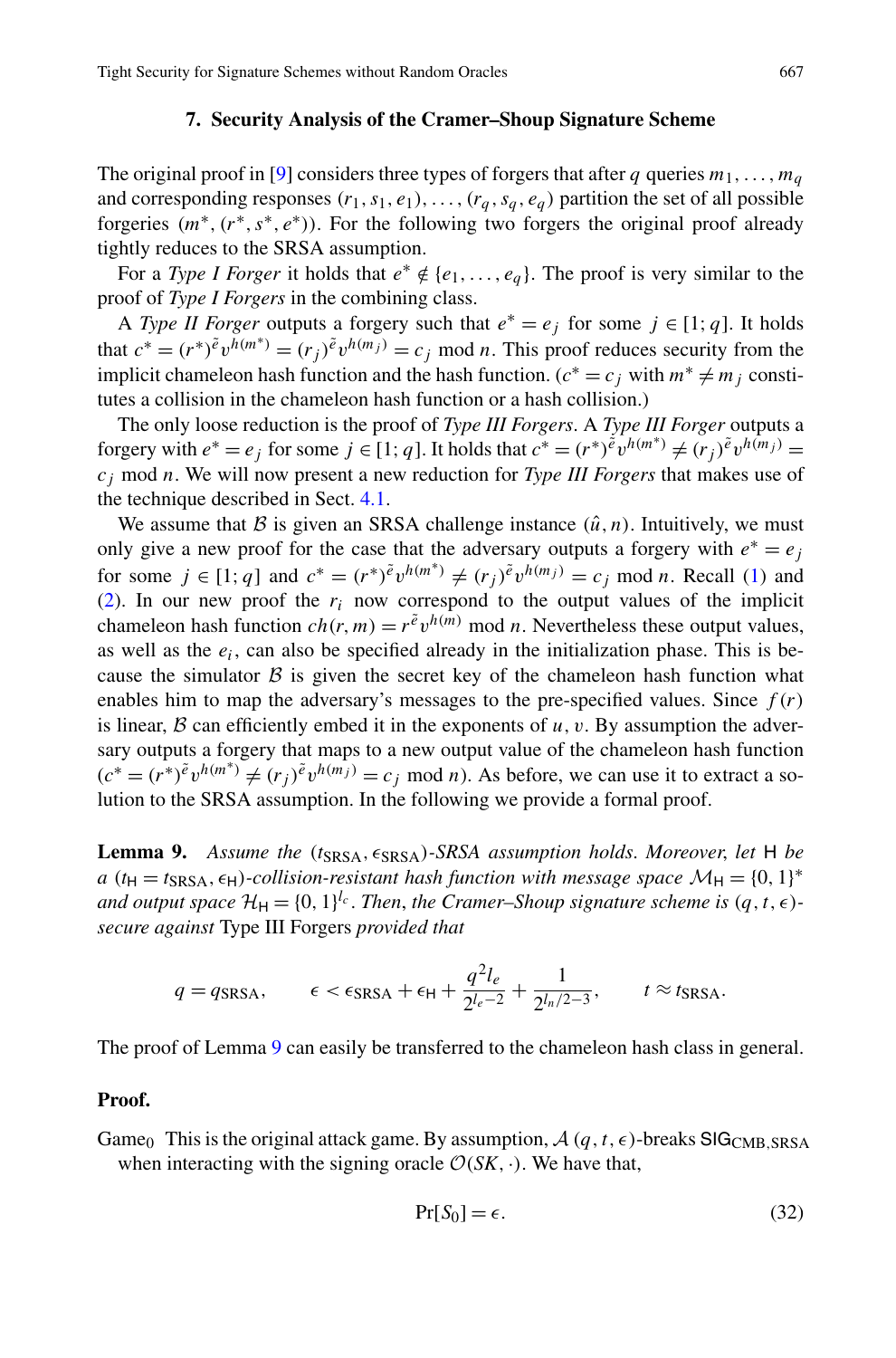Game<sub>1</sub> Now, B constructs the values  $u, v$  using the SRSA challenge instead of choosing them randomly from  $QR_n$ . First, B chooses q random primes  $e_1, \ldots, e_q \overset{\$}{\leftarrow} E$  and two random elements  $t_0, t'_0$  $\xi$ <sup>*k*</sup>  $\mathbb{Z}_{(n-1)/4}$ . Let again  $\bar{e} := \prod_{k=1}^{q} e_k$ ,  $\bar{e}_i := \prod_{k=1, k \neq i}^{q} e_k$ and  $\bar{e}_{i,j} := \prod_{k=1, k \neq i, k \neq j}^{q} e_k$ . Then B chooses q random values  $c'_1, \ldots, c'_q$  $\overset{\$}{\leftarrow} QR_n.$ Next it chooses  $\tilde{e} \stackrel{\$}{\leftarrow} E$  such that  $\tilde{e} \notin \{e_1, \ldots, e_q\}$ . For all  $i \in [1; q]$  it then computes  $c_i = (c'_i)^{\tilde{e}}$  mod *n*. The values *u*, *v* are computed as  $v = \hat{u}^{-2\tilde{e}(t_0\tilde{e} + \sum_{i=1}^q \tilde{e}_i)}$  and  $u = \hat{u}^{2\tilde{e}(t_0'\tilde{e} + \sum_{i=1}^q h(c_i)\tilde{e}_i)}$ . For convenience let  $v' = \hat{u}^{-2(t_0'\tilde{e} + \sum_{i=1}^q \tilde{e}_i)}$  and observe that  $(v')^{\tilde{e}} = v$  mod *n*. The distribution of the generators is almost equal to the previous game and we get by a union bound that

$$
Pr[S_1] \ge Pr[S_0] - 2 \cdot 2^{-(l_n/2 - 2)}.
$$
\n(33)

Game<sub>2</sub> In this game the simulator aborts if there is a collision among the randomly chosen *ei*. We have that

$$
Pr[S_2] \ge Pr[S_1] - \frac{q^2}{|E|}.
$$
\n(34)

Game<sub>3</sub> Now, B simulates  $O(SK, \cdot)$  by answering A's signature queries. For all  $j \in$  $\{1, ..., q\}$  it first computes  $r_j \in QR_n$  as  $r_j = c'_j (v')^{h(m_j)} \mod n$ . Observe that by construction  $r_j^{\tilde{e}} / v^{h(m_j)} = c_j \mod n$ . Next B outputs  $\sigma_j = (r_j, s_j, e_j)$ . The distribution of the so computed values is equal to the previous game and

$$
Pr[S_3] = Pr[S_2]. \tag{35}
$$

Game<sub>4</sub> Now, consider A's forgery  $(m^*, (r^*, s^*, e^*))$ . By assumption we have  $e^* = e_j$ but  $c^* ≠ c_j$  for some  $j ∈ [1; q]$ . In this game the simulator aborts if  $c^*$  and  $c_j$  make the hash function collide. We get that

$$
\Pr[S_4] \ge \Pr[S_3] - \epsilon_H. \tag{36}
$$

Otherwise B can compute a solution to the SRSA assumption. For A's forgery  $\sigma^*$  = *(r*<sup>∗</sup>, *s*<sup>∗</sup>, *e*<sup>∗</sup>) it now holds that  $e$ <sup>∗</sup> =  $e_j$  but  $h(c^*)$  ≠  $h(c_j)$ . We have that

$$
(s^*)^{e^*} = uv^{h(c^*)} \mod n
$$
  
=  $\hat{u}^{2\tilde{e}((t_0 - t'_0 h(m^*))\tilde{e} + \sum_{i=1}^q (h(c_i) - h(c^*))\tilde{e}_i} \mod n$ 

which is equivalent to

$$
((s^*)\hat{u}^{-2\tilde{e}((t_0-t'_0h(m^*))\bar{e}_j+\sum_{i=1,i\neq j}^q(h(c_i)-h(c^*))\bar{e}_{i,j})^{e_j}}=\hat{u}^{2\tilde{e}(h(c_j)-h(c^*))\bar{e}_j} \mod n.
$$

Similar to before we use that  $|h(c_j) - h(c^*)| < e_j$  to show that  $gcd(e_j, 2\tilde{e}(h(c_j)$ *h*(*c*<sup>∗</sup>)) $\bar{e}_j$  = 1. So *B* can find *a, b* ∈  $\mathbb Z$  with *ae<sub>j</sub>* + *b*2 $\tilde{e}(h(c_j) - h(c^*))\bar{e}_j = 1$  and generate a solution to the SRSA challenge by computing

$$
\hat{u}^{1/e_j} = \bar{u}^a \big( (s^*) \hat{u}^{-2\tilde{e}(t_0 - t_0'h(m^*))\tilde{e}_j + \sum_{i=1, i \neq j}^q (h(c_i) - h(c^*))\tilde{e}_{i,j}} \big)^b.
$$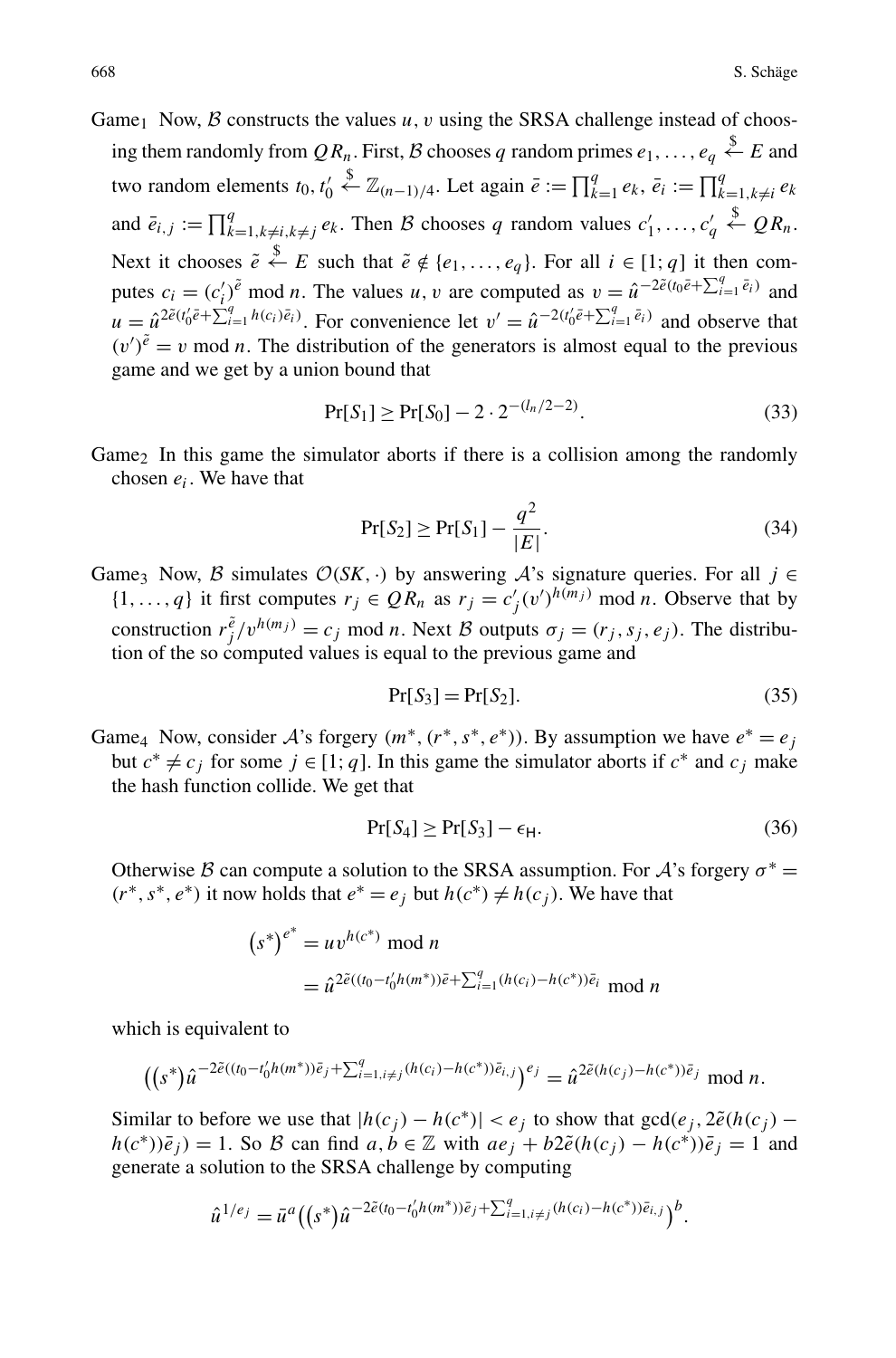We finally have

$$
Pr[S_4] = \epsilon_{SRSA}.
$$

Applying Lemma [6](#page-18-2) to lower bound  $|E|$  completes the proof.  $\Box$ 

# **8. Conclusion**

<span id="page-28-10"></span>In this paper, we have presented the first tight security proofs for a large class of signature schemes which are secure under the SRSA and the SDH assumption in the standard model. Our results can easily be extended to signature schemes for message blocks (as defined in [[4](#page-28-4)[,5](#page-28-11)]), where we can even use distinct combining functions for each message block. An interesting open question is whether there exist a tight security proof for the SRSA-based signature schemes without random oracles by Hofheinz and Kiltz [[13\]](#page-29-4). This scheme outputs very small signatures if we ignore the influence of the looseness of the security reduction on the modulus size  $n$ —a simplification that is common in the literature. However, if we account for the tightness loss, the modulus size  $n$  should considerably be increased to achieve the same security level and it seems that existing tightly secure signature schemes outperform the Hofheinz-Kiltz scheme in terms of signature size then.

## **References**

- <span id="page-28-11"></span><span id="page-28-9"></span><span id="page-28-4"></span><span id="page-28-2"></span>[1] M.H. Au, W. Susilo, Y. Mu, Constant-size dynamic *k*-TAA, in *SCN*, ed. by R. De Prisco, M. Yung. Lecture Notes in Computer Science, vol. 4116 (Springer, Berlin, 2006), pp. 111–125
- <span id="page-28-8"></span>[2] D.J. Bernstein, Proving tight security for Rabin–Williams signatures, in *EUROCRYPT*, ed. by N.P. Smart. Lecture Notes in Computer Science, vol. 4965 (Springer, Berlin, 2008), pp. 70–87
- <span id="page-28-0"></span>[3] D. Boneh, X. Boyen, Short signatures without random oracles and the SDH assumption in bilinear groups. *J. Cryptol.* **21**(2), 149–177 (2008)
- [4] J. Camenisch, A. Lysyanskaya, A signature scheme with efficient protocols, in *SCN*, ed. by S. Cimato, C. Galdi, G. Persiano. Lecture Notes in Computer Science, vol. 2576 (Springer, Berlin, 2002), pp. 268– 289
- <span id="page-28-7"></span>[5] J. Camenisch, A. Lysyanskaya, Signature schemes and anonymous credentials from bilinear maps, in *CRYPTO*, ed. by M.K. Franklin. Lecture Notes in Computer Science, vol. 3152 (Springer, Berlin, 2004), pp. 56–72
- <span id="page-28-5"></span><span id="page-28-3"></span>[6] D. Catalano, D. Fiore, B. Warinschi, Adaptive pseudo-free groups and applications, in Paterson [[19\]](#page-29-11), pp. 207–223
- <span id="page-28-1"></span>[7] B. Chevallier-Mames, M. Joye, A practical and tightly secure signature scheme without hash function, in *CT-RSA*, ed. by M. Abe. Lecture Notes in Computer Science, vol. 4377 (Springer, Berlin, 2007), pp. 339–356
- <span id="page-28-6"></span>[8] J.-S. Coron, D. Naccache, Security analysis of the Gennaro–Halevi–Rabin signature scheme, in *EURO-CRYPT*, ed. by B. Preneel. Lecture Notes in Computer Science, vol. 1807 (Springer, Berlin, 2000), pp. 91–101
- [9] R. Cramer, V. Shoup, Signature schemes based on the Strong RSA assumption. *ACM Trans. Inf. Syst. Secur.* **3**(3), 161–185 (2000)
- [10] M. Fischlin, The Cramer–Shoup Strong-RSA signature scheme revisited, in *Public Key Cryptography*, ed. by Y. Desmedt. Lecture Notes in Computer Science, vol. 2567 (Springer, Berlin, 2003), pp. 116–129
- [11] R. Gennaro, S. Halevi, T. Rabin, Secure hash-and-sign signatures without the random oracle, in *EURO-CRYPT* (1999), pp. 123–139
- [12] S. Goldwasser, S. Micali, R.L. Rivest, A digital signature scheme secure against adaptive chosenmessage attacks. *SIAM J. Comput.* **17**(2), 281–308 (1988)